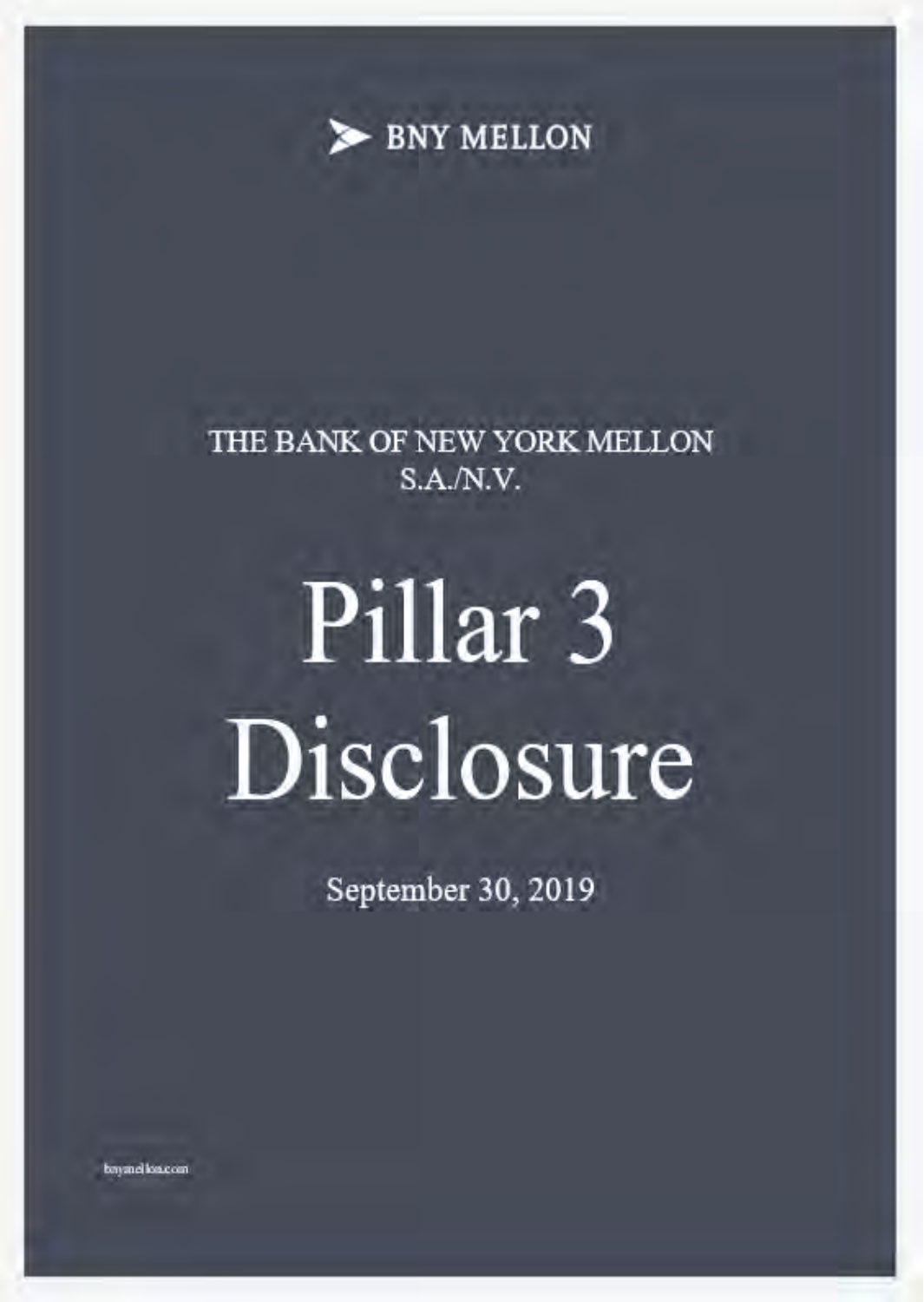# **Executive summary**

| $\mathbf 1$ |     |
|-------------|-----|
| 1.1         | 6   |
| 1.2         |     |
| 1.3         |     |
| 1.4         | - 8 |
| 1.5         | - 8 |
| 1.6         | - 9 |
| 1.7         | 11  |
| 1.8         | 12  |
| 1.9         | 13  |
|             |     |

**Capital** 

| 2 <sup>2</sup> |             |    |
|----------------|-------------|----|
| 3 <sup>1</sup> |             | 20 |
|                |             |    |
|                | <b>Risk</b> |    |

| 4              | Article 435 CRR - Risk management objectives and policies | 23 |
|----------------|-----------------------------------------------------------|----|
| 4.1            |                                                           | 25 |
| 4.2            |                                                           | 26 |
| 4.3            |                                                           | 31 |
| 4.4            |                                                           | 33 |
| 4.5            |                                                           | 33 |
| 4.6            |                                                           | 33 |
| 4.7            |                                                           | 36 |
| 4.8            |                                                           | 36 |
| 5 <sup>5</sup> |                                                           | 37 |

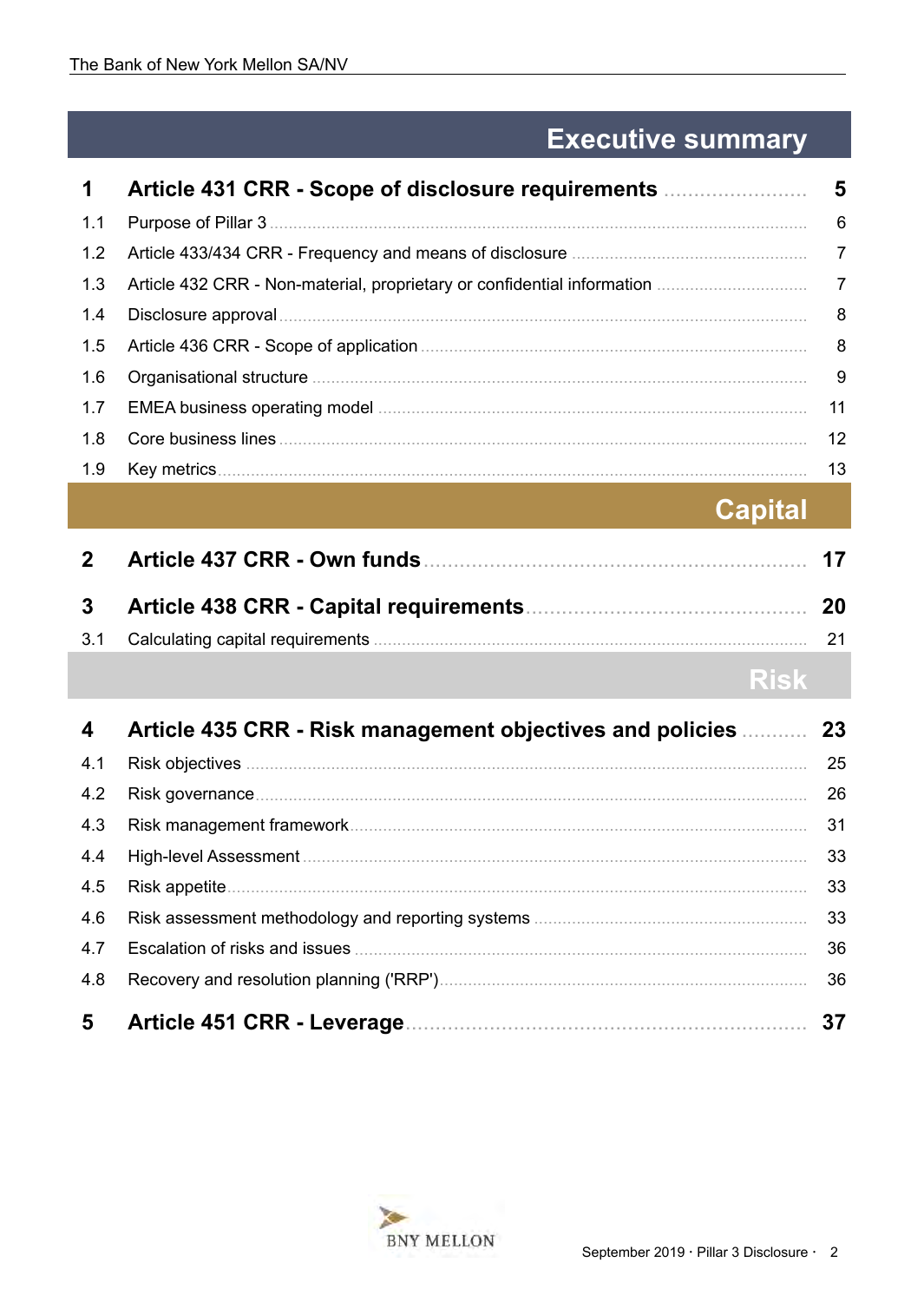# Index of tables

| 14 |
|----|
| 18 |
| 18 |
| 21 |
| 37 |
| 38 |
|    |

Any discrepancies between the totals and sums of components within the tables and graphs within this report are as a result of roundings.



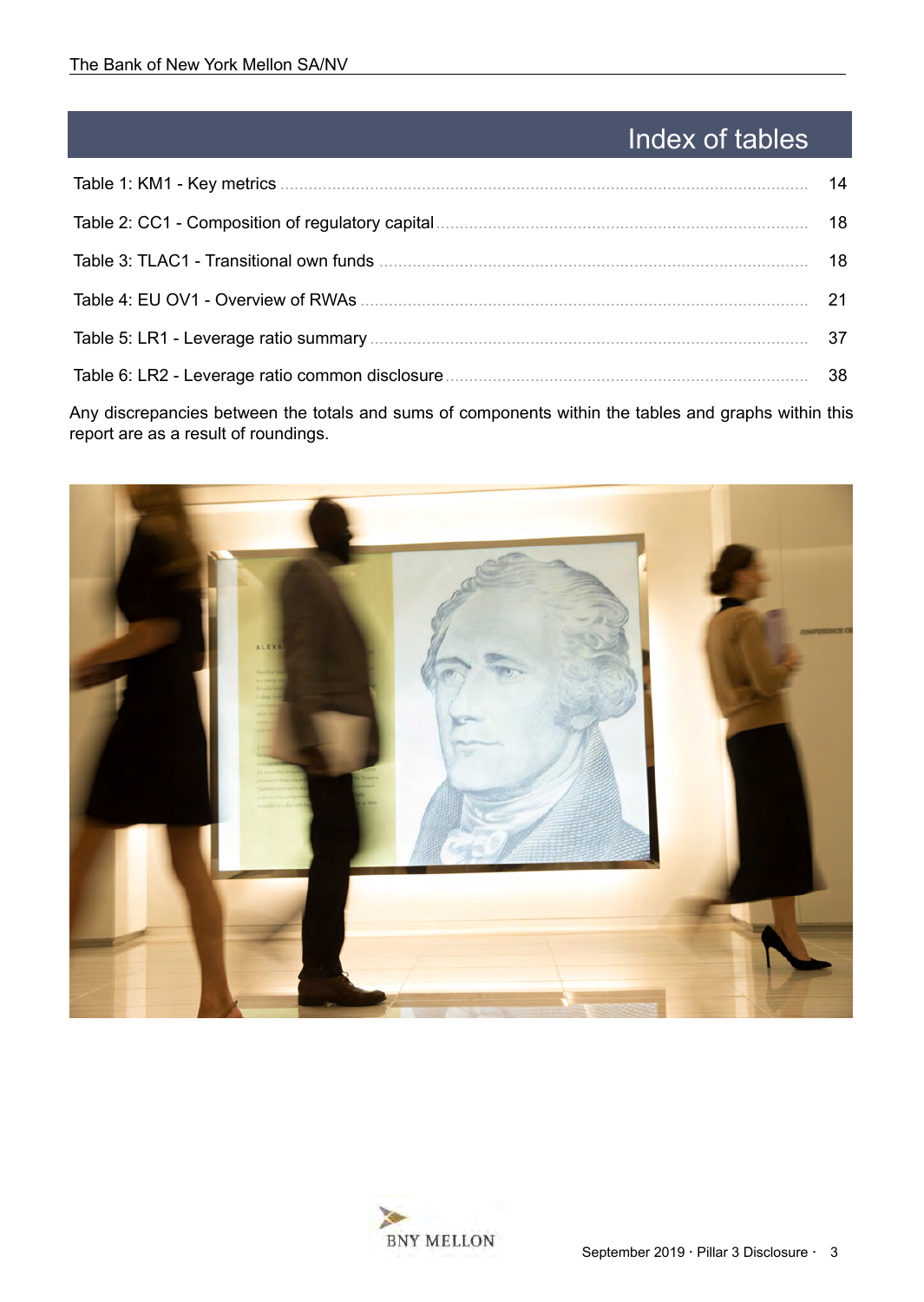# Appendices

|                                                                           | 40 |
|---------------------------------------------------------------------------|----|
|                                                                           | 40 |
|                                                                           | 40 |
|                                                                           | 41 |
|                                                                           | 41 |
|                                                                           | 41 |
|                                                                           | 43 |
| Appendix 3 - CRD IV reference <b>Manual Appendix 3</b> - CRD IV reference |    |



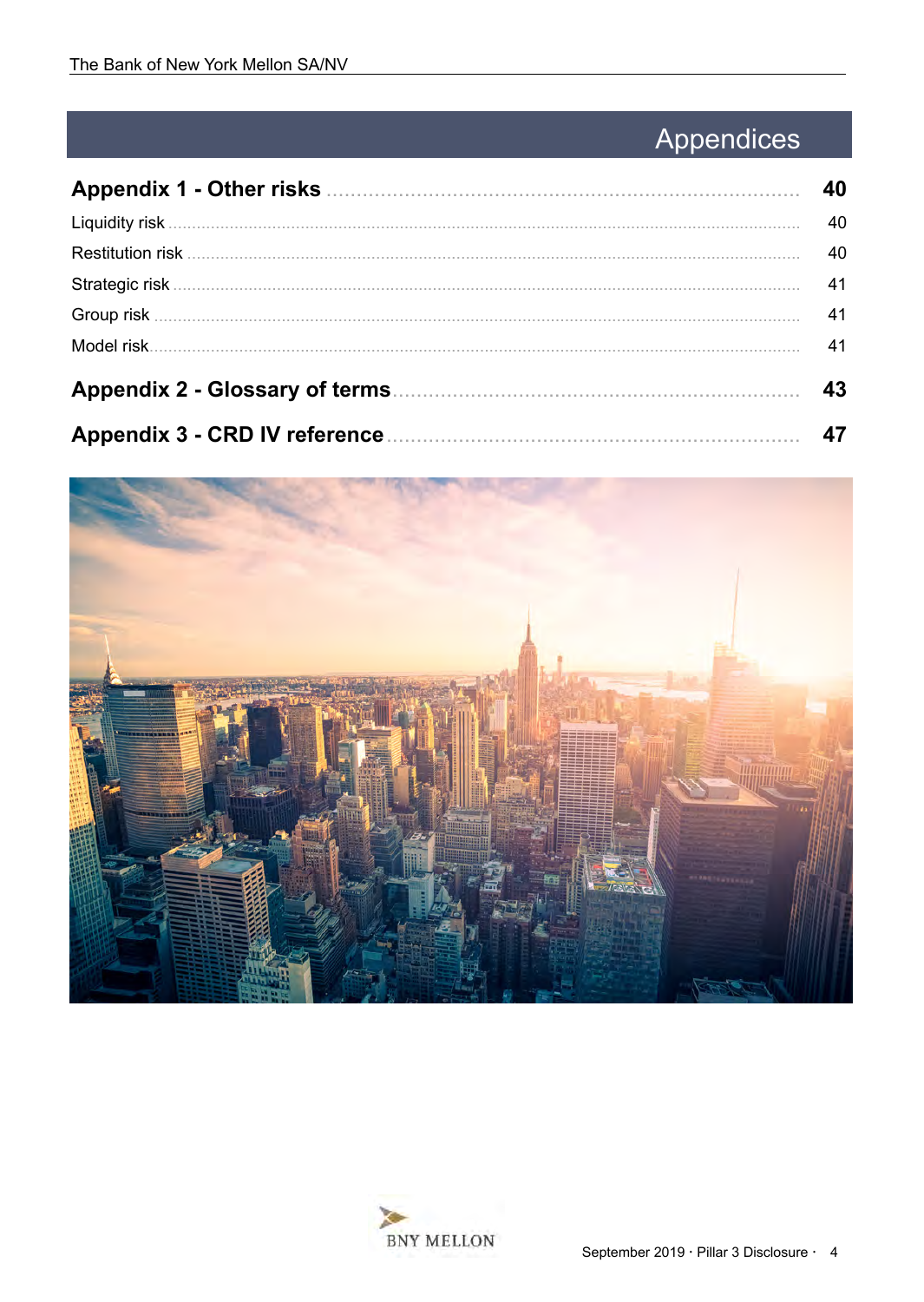# **Executive summary**

<span id="page-4-0"></span>



# **1 Article 431 CRR - Scope of disclosure requirements**

These Pillar 3 disclosures are published for The Bank of New York Mellon SA/NV ('BNY Mellon SA/NV' or the 'Company'), in line with the disclosure principles of the National Bank of Belgium<sup>1</sup> ('NBB'), the Capital Requirements Directive<sup>2</sup> ('CRD IV') and the Capital Requirements Regulation<sup>3</sup> ('CRR'), complementing the annual disclosures of the financial statements.

These disclosures cover The Bank of New York Mellon SA/NV, its subsidiary undertaking and branches as at 30 September 2019.

These disclosures were approved by the BNY Mellon SA/NV Executive Committee ('ExCo') on 19 December 2019.

<sup>&</sup>lt;sup>3</sup> Regulation (EU) No 575/2013 on prudential requirements for credit institutions and investment firms and amending Regulation (EU) No 648/2012, 26 June 2013.



NBB Circular 2015 25: Orientations relatives à la publication d'informations (Pilier III, CRD IV), 3 September 2015.

 $2$  Directive 2013/36/EU on access to the activity of credit institutions and the prudential supervision of credit institutions and investment firms, amending Directive 2002/87/EC and repealing Directives 2006/48/EC and 2006/49/EC, 26 June 2013.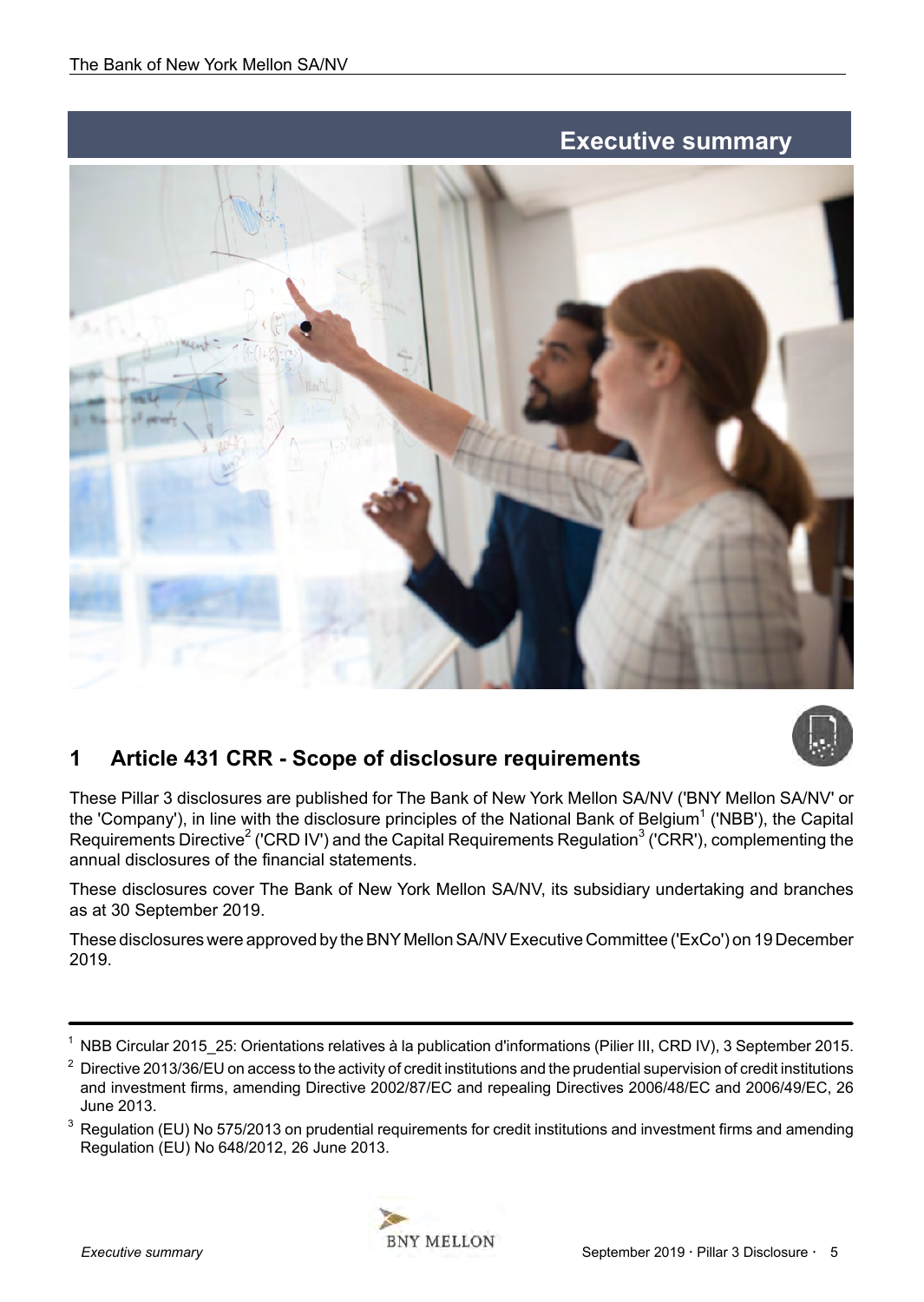<span id="page-5-0"></span>Pillar 3 disclosures are required for a consolidated group and for those parts of the group covered by CRD IV. When assessing the appropriateness of these disclosures in the application of Article 431(3) of the CRR, BNY Mellon SA/NV has ensured adherence to the following principles of:



The Basel Committee on Banking Supervision ('BCBS') requires these disclosures to be published at the highest level of consolidation. BNY Mellon SA/NV has adopted this approach with information presented at a fully consolidated level.

**The following metrics present BNY Mellon SA/NV's key risk components as at 30 September 2019. Please see page [14](#page-13-0) for the full comprehensive list of capital ratios.**

| <b>Common Equity Tier 1 ratio</b>                                                                          | 64.8%               |    |
|------------------------------------------------------------------------------------------------------------|---------------------|----|
| CET1 ratio = CET1 capital / Pillar 1 RWAs                                                                  | 30-Jun-19:<br>54.9% |    |
| Tier 1 capital ratio                                                                                       | 64.8%               | 11 |
| Tier 1 ratio = Tier 1 capital / Pillar 1 RWAs                                                              | 30-Jun-19:<br>54.9% |    |
| <b>Total capital ratio</b>                                                                                 | $72.1\%$            | 6  |
| Total capital ratio = Total capital / Pillar 1 RWAs                                                        | 30-Jun-19:<br>61.2% |    |
| <b>Basel III leverage ratio</b>                                                                            | $8.2\%$             |    |
| Leverage ratio = Capital measure / Exposure measure                                                        |                     |    |
| (This ratio is for information only. BNY Mellon SA/NV is not<br>subject to a binding leverage requirement) | 30-Jun-19:<br>7.8%  |    |

# **1.1 Purpose of Pillar 3**

The aim of the Pillar 3 disclosures is to provide market participants with accurate and comprehensive information regarding the risk profile of BNY Mellon SA/NV, including key information around on the scope of application, capital, risk exposures, risk assessment processes, enabling users to better understand and compare its business, its risks and capital adequacy.

To that end, Pillar 3 principles require disclosure of risk management objectives and policies for each of the following categories of risk and relevant quantitative risk assessment disclosures on a quarterly basis:

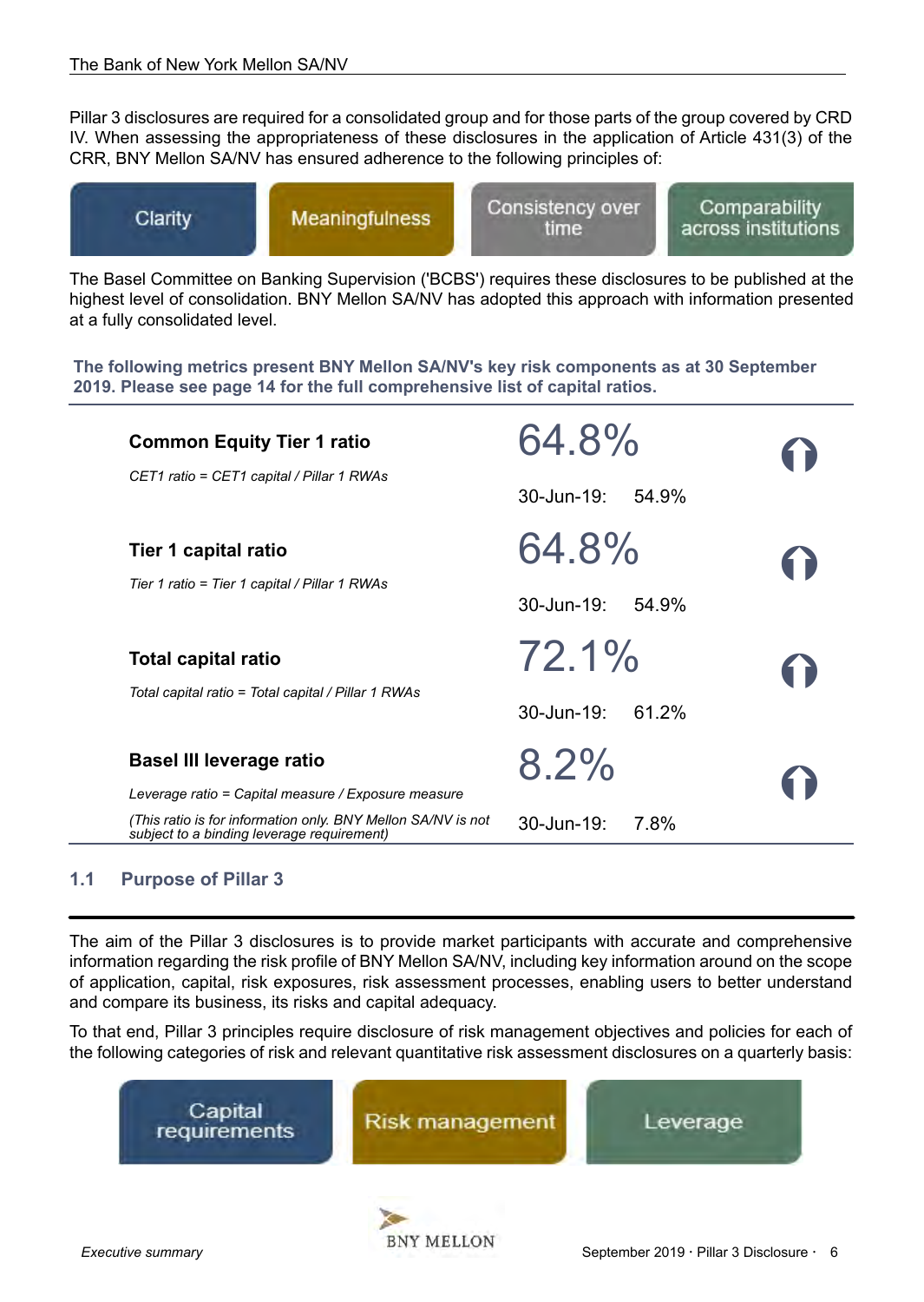<span id="page-6-0"></span>These disclosures focus only on those risk categories that are relevant to BNY Mellon SA/NV.

Where appropriate, the disclosures also include comparatives for the prior period and an analysis of the more significant movements to provide greater insight into the risk management practices of BNY Mellon SA/NV and its risk profile.

# **1.2 Article 433/434 CRR - Frequency and means of disclosure**

Pillar 3 disclosures for BNY Mellon SA/NV and its only subsidiary, BNY Mellon Service Kapitalanlage-Gesellschaft mbH ('BNY Mellon KAG'), are published at a fully consolidated level.

Pillar 3 disclosures are approved by The Bank of New York Mellon SA/NV's Executive Committee ('ExCo'), that has verified that they are consistent with formal policies adopted regarding production and validation.

Wherever possible and relevant, management will ensure consistency between Pillar 3 disclosures, Pillar 1 reporting and Pillar 2 ICAAP ('Internal Capital Adequacy Assessment Process') content, e.g. disclosure about risk management practices and capital resources at year-end. Unless indicated otherwise, information contained within the Pillar 3 disclosure has not been subject to external audit.

Disclosure will be made for each calendar quarter and will be published in conjunction with the date of publication of the financial statements. BNY Mellon SA/NV will reassess the need to publish some or all of the disclosures more frequently in light of any significant change to the relevant characteristics of its business including disclosure about capital resources and adequacy, and information about risk exposure and other items prone to rapid change.

Disclosures are published on The Bank of New York Mellon corporate website which can be accessed using the below link:

#### *[BNY Mellon Investor Relations - Pillar 3](https://www.bnymellon.com/us/en/investor-relations/other-regulatory.jsp#pillar3)*

See section *investor relations, financial reports, other regulatory filings.*

Pillar 3 disclosures are prepared solely to meet Pillar 3 disclosure requirements and for no other purpose. These disclosures do not constitute any form of financial statement on the business nor do they constitute any form of contemporary or forward looking record or opinion about the business.

# **1.3 Article 432 CRR - Non-material, proprietary or confidential information**

The Board may omit one or more disclosures if the information provided is not regarded as material. The criterion for materiality used in these disclosures is that BNY Mellon SA/NV will regard as material any information where omission or misstatement could change or influence the assessment or decision of a user relying on that information for the purpose of making economic decisions.

Furthermore, the Board may omit one or more disclosures if the information provided is regarded as proprietary or confidential. Information is regarded as proprietary if disclosing it publicly would undermine BNY Mellon SA/NV's competitive position or the competitive position of the BNY Mellon Group. It may include information on products or systems which, if shared with competitors, would render investment in BNY Mellon SA/NV or the BNY Mellon Group less valuable. In such circumstance, the Board will state in its disclosures the fact that specific items of information are not disclosed and the reason for non-disclosure. In addition, it will publish more general information about the subject matter of the disclosure requirement except where this is classified as proprietary or confidential.

BNY Mellon SA/NV undertakes no obligation to revise or to update any forward-looking or other statement contained within this report regardless of whether or not those statements are affected as a result of new information or future events.

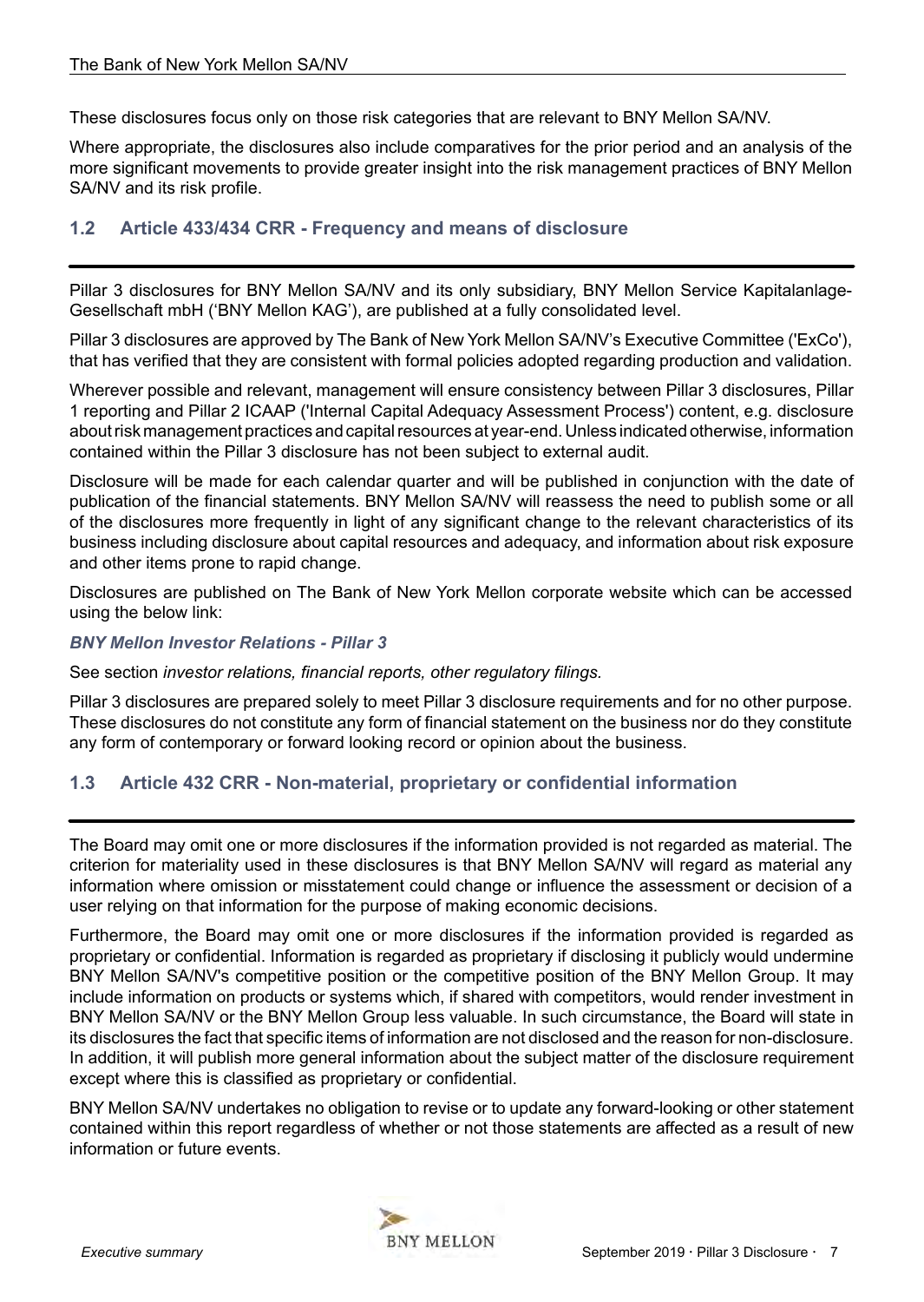# <span id="page-7-0"></span>**1.4 Disclosure approval**

These disclosures were approved for publication by the ExCo on 19 December 2019. The ExCo approved the adequacy of BNY Mellon SA/NV's risk management arrangements, providing assurance that the risk management systems put in place are adequate with regard to BNY Mellon SA/NV's profile and strategy.

# **1.5 Article 436 CRR - Scope of application**

The Pillar 3 disclosures have been produced for BNY Mellon SA/NV on a consolidated basis, including its branches and (fully) consolidated subsidiary. BNY Mellon SA/NV is a credit institution incorporated in Belgium. It is a subsidiary of The Bank of New York Mellon, a New York banking corporation with trust powers, having its principal office in New York, which is itself a subsidiary of The Bank of New York Mellon Corporation ('BNY Mellon'), the ultimate parent company of the BNY Mellon Group.

BNY Mellon Group is a global investments company dedicated to helping its clients manage and service their financial assets throughout the investment lifecycle. Whether providing financial services for institutions, corporations or individual investors, BNY Mellon Group delivers informed investment management and investment services in 35 countries. As of 30 September 2019, BNY Mellon Group had US\$35.8 trillion in assets under custody and/or administration, and US\$1.9 trillion in assets under management. BNY Mellon Group can act as a single point of contact for clients looking to create, trade, hold, manage, service, distribute or restructure investments. BNY Mellon is the corporate brand of The Bank of New York Mellon Corporation (NYSE: 'BK'). Additional information is available on *[www.bnymellon.com](https://www.bnymellon.com/emea/en/home.jsp)*. Follow us on Twitter *@BNYMellon* or visit our newsroom at *[www.bnymellon.com/](https://www.bnymellon.com/us/en/newsroom/index.jsp#?region=789%26page=1) [newsroom](https://www.bnymellon.com/us/en/newsroom/index.jsp#?region=789%26page=1)* for the latest company news.

BNY Mellon SA/NV is subject to dual supervision in Belgium: for market conduct matters, supervision is exercised by the Financial Services and Markets Authority (the 'FSMA') while for prudential matters, supervision is exercised by the European Central Bank (the 'ECB') together with the National Bank of Belgium (the 'NBB'), acting as National Competent Authority, as BNY Mellon SA/NV has been identified as a significant bank within the Single Supervisory Mechanism. BNY Mellon SA/NV also qualifies as a Belgian assimilated settlement institution and is directly supervised by the NBB in this respect. Its seven branches and consolidated subsidiary ('BNY Mellon KAG') are also subject to local supervision by the following national regulators:

| <b>Name</b>             | <b>Type</b>   | <b>Regulator</b>                                                                                                                    |
|-------------------------|---------------|-------------------------------------------------------------------------------------------------------------------------------------|
| Amsterdam Branch        | <b>Branch</b> | De Nederlandsche Bank ('DNB')                                                                                                       |
| <b>Dublin Branch</b>    | <b>Branch</b> | Central Bank of Ireland ('CBI')                                                                                                     |
| <b>Frankfurt Branch</b> | <b>Branch</b> | Deutsche Bundesbank ('DB') & Federal Financial Supervisory<br>Authority / Bundesanstalt für Finanzdienstleistungsaufsicht ('BaFin') |
| London Branch           | <b>Branch</b> | <b>Prudential Regulatory Authority ('PRA')</b><br>Financial Conduct Authority ('FCA')                                               |
| Luxembourg Branch       | <b>Branch</b> | Commission de Surveillance du Secteur Financier ('CSSF')                                                                            |
| Paris Branch            | <b>Branch</b> | Autorité Du Contrôle Prudentiel ('ACPR'), Banque De France ('BD')                                                                   |
| Milan Branch            | <b>Branch</b> | Banca D'Italia ('BI')                                                                                                               |
| <b>BNY Mellon KAG</b>   | Subsidiary    | Bundesanstalt für Finanzdienstleistungsaufsicht ('BaFin')                                                                           |

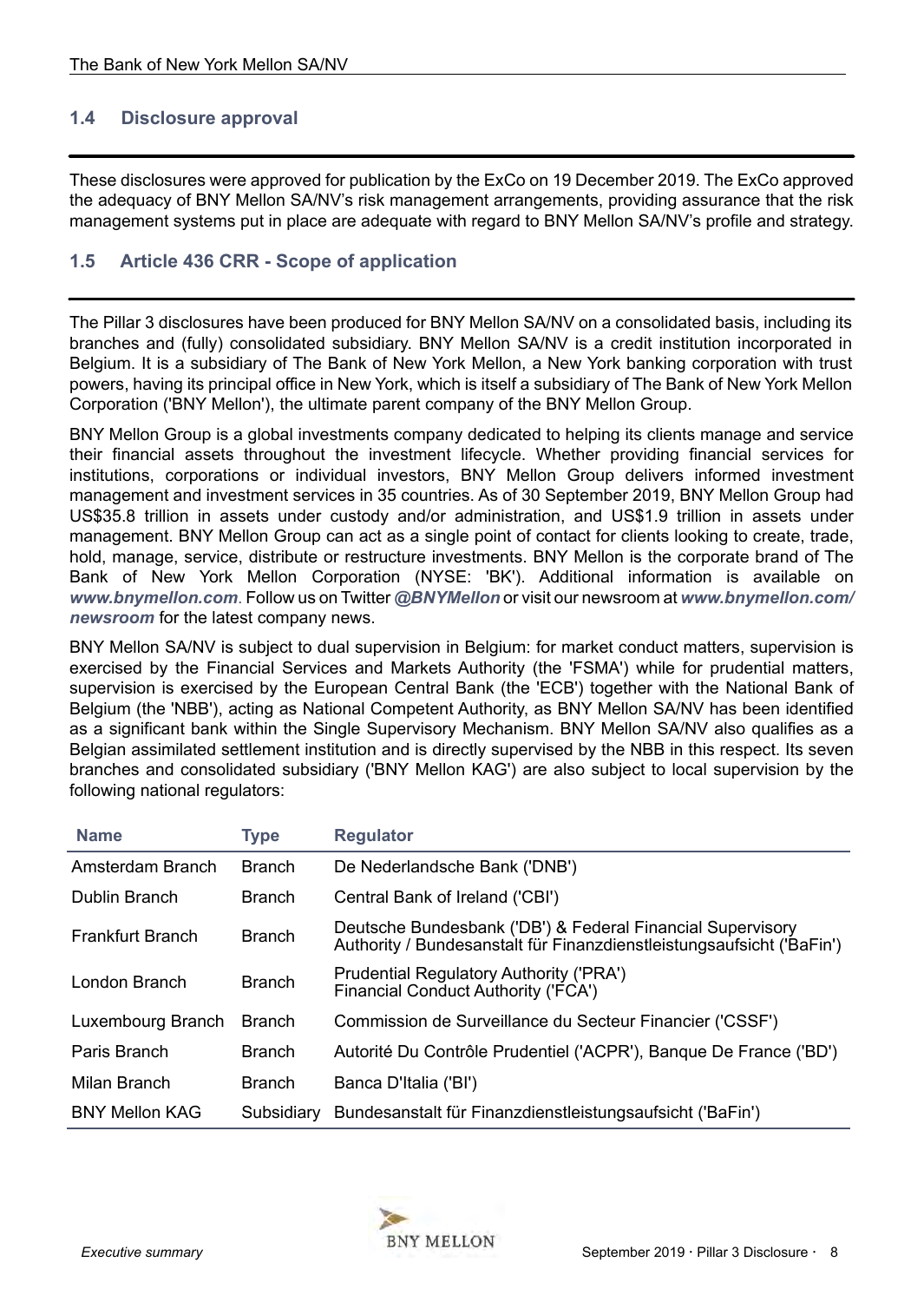# <span id="page-8-0"></span>**1.6 Organisational structure**

BNY Mellon SA/NV is a corporation with a Banking License, recognized as an assimilated settlement institution. BNY Mellon SA/NV has its head quarter in Brussels and is a wholly owned subsidiary of The Bank of New York Mellon (99.9999% of share capital) and BNY International Financing Corporation (0.0001% of share capital).

BNY Mellon SA/NV provides services on a passported basis through its headquarters in Brussels and its branches in Amsterdam, Dublin, Frankfurt, London, Luxembourg, Milan and Paris. BNY Mellon SA/NV also has a subsidiary in Frankfurt, BNY Mellon KAG, and a representative office in Copenhagen. Pursuant to the EU single market directives, BNY Mellon SA/NV's operations are passported in the following 11 territories: Iceland, Finland, Sweden, Denmark, Norway, Spain, Greece, Cyprus, Austria, Portugal and Italy. Some of those countries apply restrictions to passporting rights, in accordance with the local transpositions of the EU directives. BNY Mellon SA/NV complies with these restrictions and adapts its operations accordingly.

BNY Mellon SA/NV was established in 2008 with the aim of becoming BNY Mellon's main banking subsidiary in Continental Europe. During 2009, part of the business of the Brussels Branch of BNY Mellon was integrated into BNY Mellon SA/NV, forming the current Brussels Head Office. As part of BNY Mellon's strategy to consolidate its legal entity structure in Europe, BNY Mellon SA/NV acquired branches in Amsterdam, London, Frankfurt and Luxembourg further to the merger with BNY Mellon GSS Acquisition Co. (Netherlands) BV on October 1, 2009. On June 1, 2011, further to the merger with The Bank of New York Mellon's acquired German subsidiary, BNY Mellon Asset Servicing GmbH, BNY Mellon SA/NV significantly expanded the activities of its Frankfurt branch and Frankfurter Service KapitalverwaltungsGesellschaft mbH became BNY Mellon SA/NV's fully owned subsidiary under the name of BNY Mellon Service Kapitalanlage-Gesellschaft mbH ('BNY Mellon KAG'). On December 1, 2011, BNY Mellon SA/NV opened a branch in Paris. On February 1, 2013, BNY Mellon SA/NV opened a new branch in Dublin as a result of the cross-border merger with The Bank of New York Mellon (Ireland) Limited. An additional branch in Milan was created on April 1, 2017 as a result of the merger of The Bank of New York Mellon (Luxembourg) S.A. into BNY Mellon SA/NV.

Effective November 4, 2014, the ECB as part of Single Supervisory Mechanism ('SSM') became the principal regulator for BNY Mellon SA/NV along with the NBB. BNY Mellon SA/NV is also supervised by the FSMA which is responsible for the integrity of the financial markets and fair treatment of financial consumers in Belgium pursuant to the Act of 2 August 2002 on the supervision of the financial sector and on financial services.

On November 20, 2015, BNY Mellon SA/NV was designated as a domestic systemically important institution (referred to in the CRD IV as an "other systemically important institution" or "O-SII") in Belgium.

The legal entity structure of BNY Mellon SA/NV is set out below.

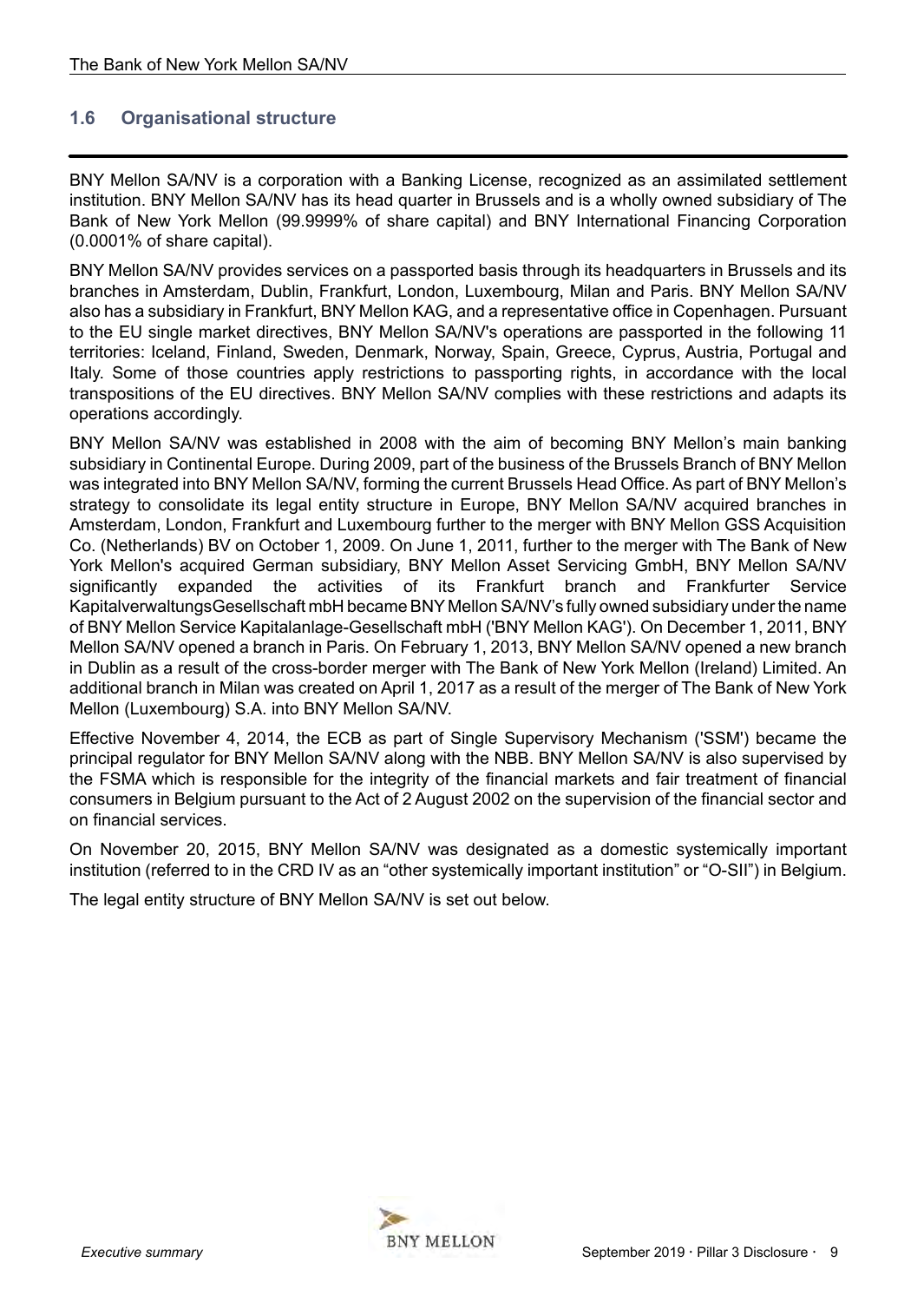

# **Figure 1: BNY Mellon SA/NV legal entity structure at 30 September 2019**

# **Basis of consolidation for Pillar 3 Disclosure**

| <b>Entity name</b>              | <b>Consolidation basis Services provided</b> |                                                                                                                                                                                                           |
|---------------------------------|----------------------------------------------|-----------------------------------------------------------------------------------------------------------------------------------------------------------------------------------------------------------|
| <b>BNY Mellon</b><br>SA/NV      | N/A                                          | Belgian credit institution and is also recognized as a Belgian<br>assimilated settlement institution who's services include; Asset<br>servicing, Issuer services, Clearing, Markets and Client Management |
| <b>BNY Mellon</b><br><b>KAG</b> | Fully consolidated                           | A capital investment company BNY Mellon KAG is an independent<br>provider of fund administration services                                                                                                 |

Subsidiaries are consolidated from the date on which control is transferred to BNY Mellon SA/NV until the date BNY Mellon SA/NV ceases to control the subsidiary. Control is achieved when BNY Mellon SA/NV is exposed, or has rights, to variable returns from its involvement with the investee and has the ability to affect those returns through its power over the investee. Specifically, BNY Mellon SA/NV controls an investee if, and only if, BNY Mellon SA/NV has:

- power over the investee (i.e., existing rights that give it the current ability to direct the relevant activities of the investee);
- exposure, or rights, to variable returns from its involvement with the investee; or
- the ability to use its power over the investee to affect its returns.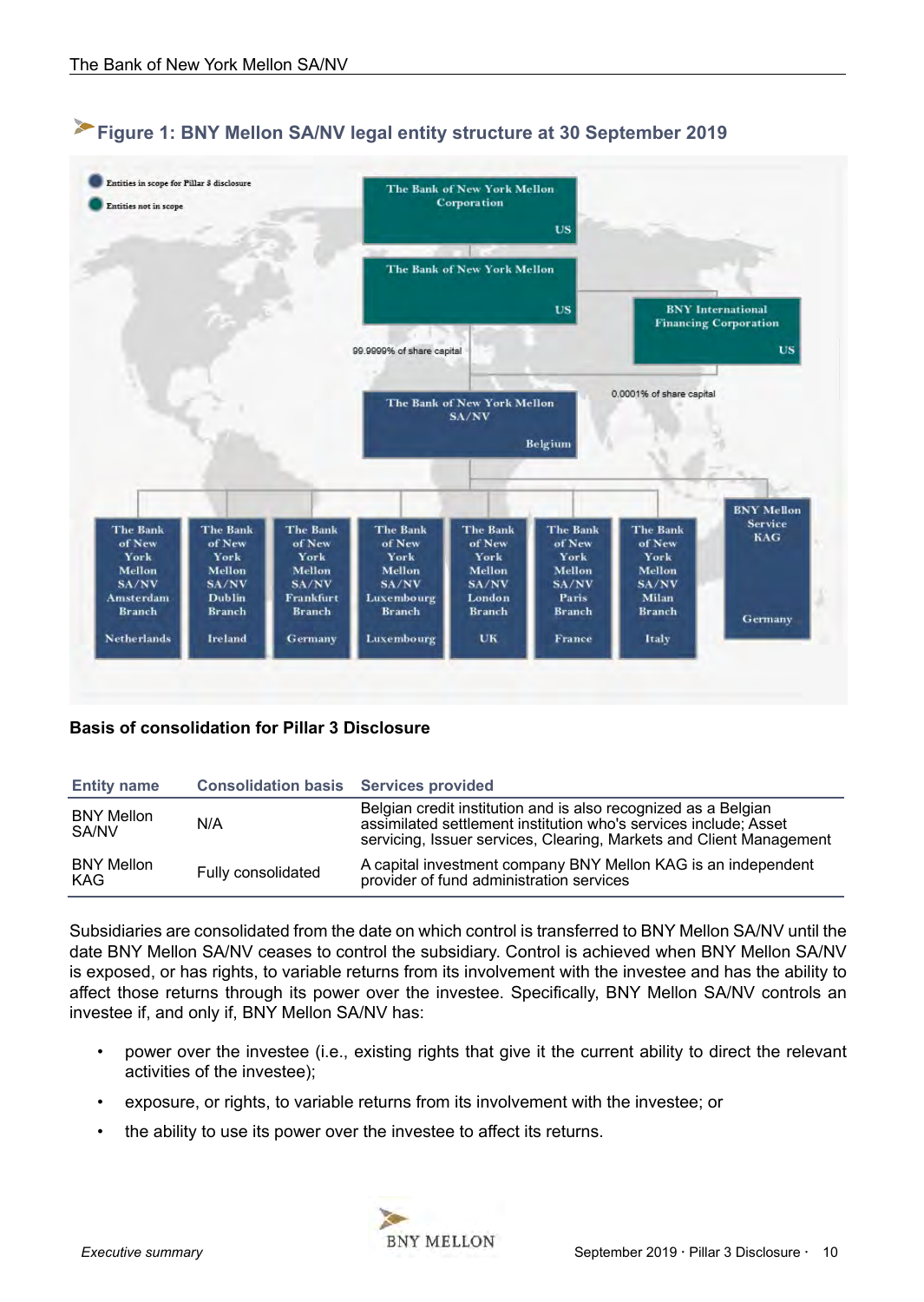<span id="page-10-0"></span>The existence and the effect of potential voting rights that are currently exercisable or convertible are considered when assessing the control of BNY Mellon SA/NV over another entity. BNY Mellon SA/NV reassesses whether or not it controls an investee if facts and circumstances indicate that there are changes to one or more of the three elements of control.

# **1.7 EMEA business operating model**

Within BNY Mellon, BNY Mellon SA/NV is usually referred to as 'The European Bank' and remains strategically important for BNY Mellon as the primary contracting entity for Investment Servicing in Europe. BNY Mellon SA/NV is a global custodian for BNY Mellon. Assets are held worldwide on behalf of other BNY Mellon entities through relationships with third-party sub-custodians or with central securities depositories.

BNY Mellon SA/NV manages a network of approximately 100 sub-custodian relationships utilised by BNY Mellon and facilitates the expansion of BNY Mellon into other EU countries through the establishment of a network of branches or passporting of services.

To create a more efficient operating model and respond to increasing demands from regulators in the US, UK and EMEA, the BNY Mellon EMEA Business Operating Model is being re-aligned around Three Banking Entities. To facilitate this model, a new global booking principle and a Dual Custody model is being implemented within BNY Mellon. This rationalized, more efficient and simple structure will give BNY Mellon SA/NV flexibility for growth by freeing up capital, allowing greater capacity for new products and services and focusing its business on EU clients.

The **rationales** behind the EMEA Business Operating Model initiative include:

- reduction of complexity in Legal Entity structure as well as respective contractual framework;
- improvement of resolvability by removing duplication, potential conflicts and improving transparency on risks;
- viability of businesses with appropriate client base, operations / balance sheet size, capital and management;
- appropriate alignment to client needs and improvement of client experience through more efficient service delivery;
- delivery of shareholders value through more efficient use of resources, liquidity and capital and improved client growth and retention.

The **outcome** of the EMEA Business Operating Model is illustrated in figure 2 below:

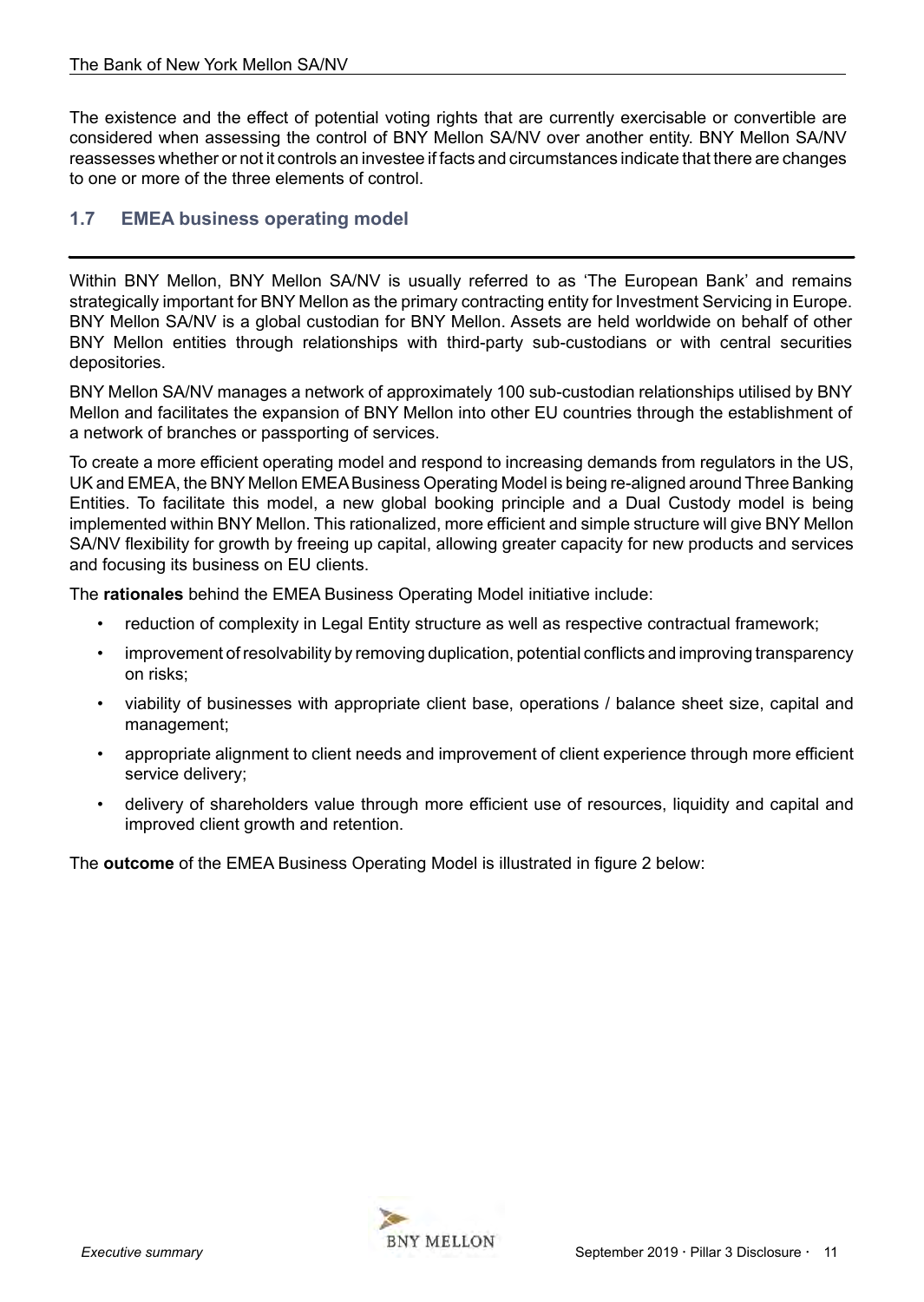<span id="page-11-0"></span>

## **1.8 Core business lines**

BNY Mellon SA/NV has a number of core business lines including Asset Servicing, Corporate Trust, Depository Receipt Services, Foreign Exchange, Collateral Management and Segregation, Liquidity Services and Segregation, Broker-Dealer Services and Securities Finance.

| <b>Line of business</b><br>( 'LOB')          | <b>Description</b>                                                                                                                                                                                                                                                                                                                                                                                                                              |  |  |  |  |
|----------------------------------------------|-------------------------------------------------------------------------------------------------------------------------------------------------------------------------------------------------------------------------------------------------------------------------------------------------------------------------------------------------------------------------------------------------------------------------------------------------|--|--|--|--|
| <b>Asset Servicing</b><br>('AS')             | Asset Servicing primarily comprises Custody Services but also includes Depositary Services,<br>Institutional Accounting, Fund Accounting, Transfer Agency Services, Derivatives Service<br>Delivery, Middle Office Operations Services and Alternative Investment Services.                                                                                                                                                                     |  |  |  |  |
| <b>Issuer Services</b>                       |                                                                                                                                                                                                                                                                                                                                                                                                                                                 |  |  |  |  |
| <b>Corporate Trust</b><br>(CT')              | BNY Mellon SA/NV offers Corporate Trust Services, acting in a broad range of agency roles<br>including, but not limited to: trustee, registrar, issuing and paying agent, common depository,<br>exchange agent, custodian and collateral / portfolio administration.                                                                                                                                                                            |  |  |  |  |
| <b>Depository Receipt</b><br><b>Services</b> | BNY Mellon SA/NV Dublin Branch performs certain operational activities relating to Depository<br>Receipts, predominantly issuance and cancellation. Depository Receipts facilitate cross-<br>border investment solutions for companies and investors. They are negotiable financial<br>securities issued by a bank to represent foreign companies' publicly traded securities, allowing<br>them to have their stocks traded in foreign markets. |  |  |  |  |
|                                              | <b>Clearing, Markets and Client Management</b>                                                                                                                                                                                                                                                                                                                                                                                                  |  |  |  |  |
| <b>Foreign Exchange</b><br>('FX')            | BNY Mellon SA/NV provides Foreign Exchange Services that enable clients to achieve their<br>investment, financing and cross-border objectives.                                                                                                                                                                                                                                                                                                  |  |  |  |  |

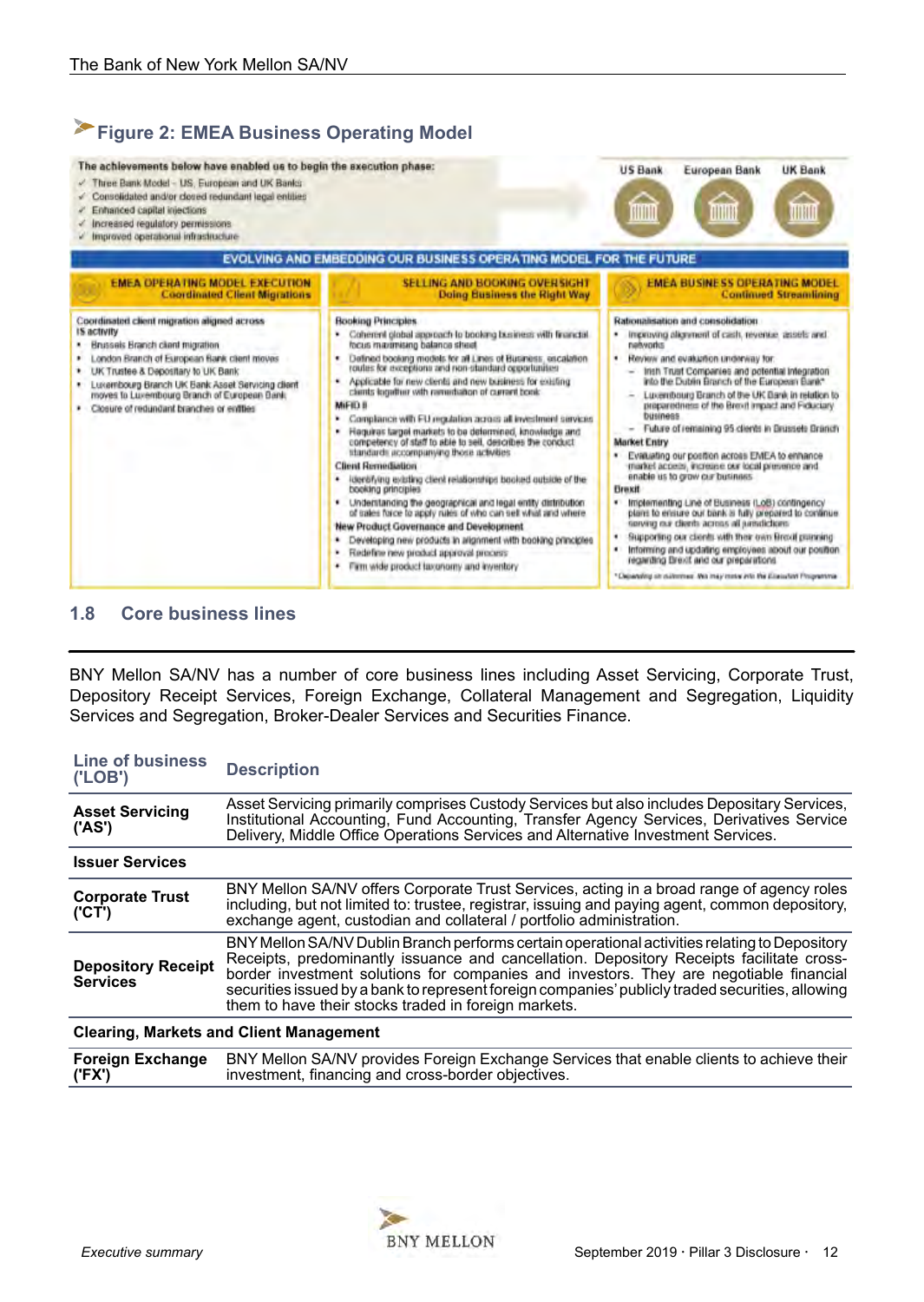<span id="page-12-0"></span>

| <b>Line of business</b><br>('LOB')                        | <b>Description</b>                                                                                                                                                                                                                                                                                                                                                                                                                                               |
|-----------------------------------------------------------|------------------------------------------------------------------------------------------------------------------------------------------------------------------------------------------------------------------------------------------------------------------------------------------------------------------------------------------------------------------------------------------------------------------------------------------------------------------|
| <b>Collateral</b><br><b>Management and</b><br>Segregation | BNY Mellon SA/NV mainly acts as a servicing entity providing services contracted by BNY<br>Mellon acting as tri-party agent for transactions related to securities lending and repurchase<br>("repo") agreements, or acting as an administrator, providing Segregation Services for any<br>type of transaction requiring segregation of collateral. BNY Mellon SANV has also provided<br>this range of services to its own client base since the end of Q1 2019. |
| <b>Liquidity Services</b><br>and Segregation              | BNY Mellon SA/NV provides sales and client services enabling clients to view, transact and<br>generate reporting for their daily liquidity activities via an on-line platform.                                                                                                                                                                                                                                                                                   |
| <b>Broker-Dealer</b><br><b>Services</b>                   | Broker-Dealer Global Clearing provides Settlement and Custody Services for Fixed-income<br>and Equity Securities.                                                                                                                                                                                                                                                                                                                                                |
| <b>Securities Finance</b>                                 | BNY Mellon SA/NV has provided Securities Lending Agent Services since end of Q1 2019.<br>Securities Lending consists of temporary exchange of securities for acceptable collateral<br>between a lender and an approved borrower.                                                                                                                                                                                                                                 |

# **1.9 Key metrics**

The following risk metrics reflect BNY Mellon SA/NV's risk profile:



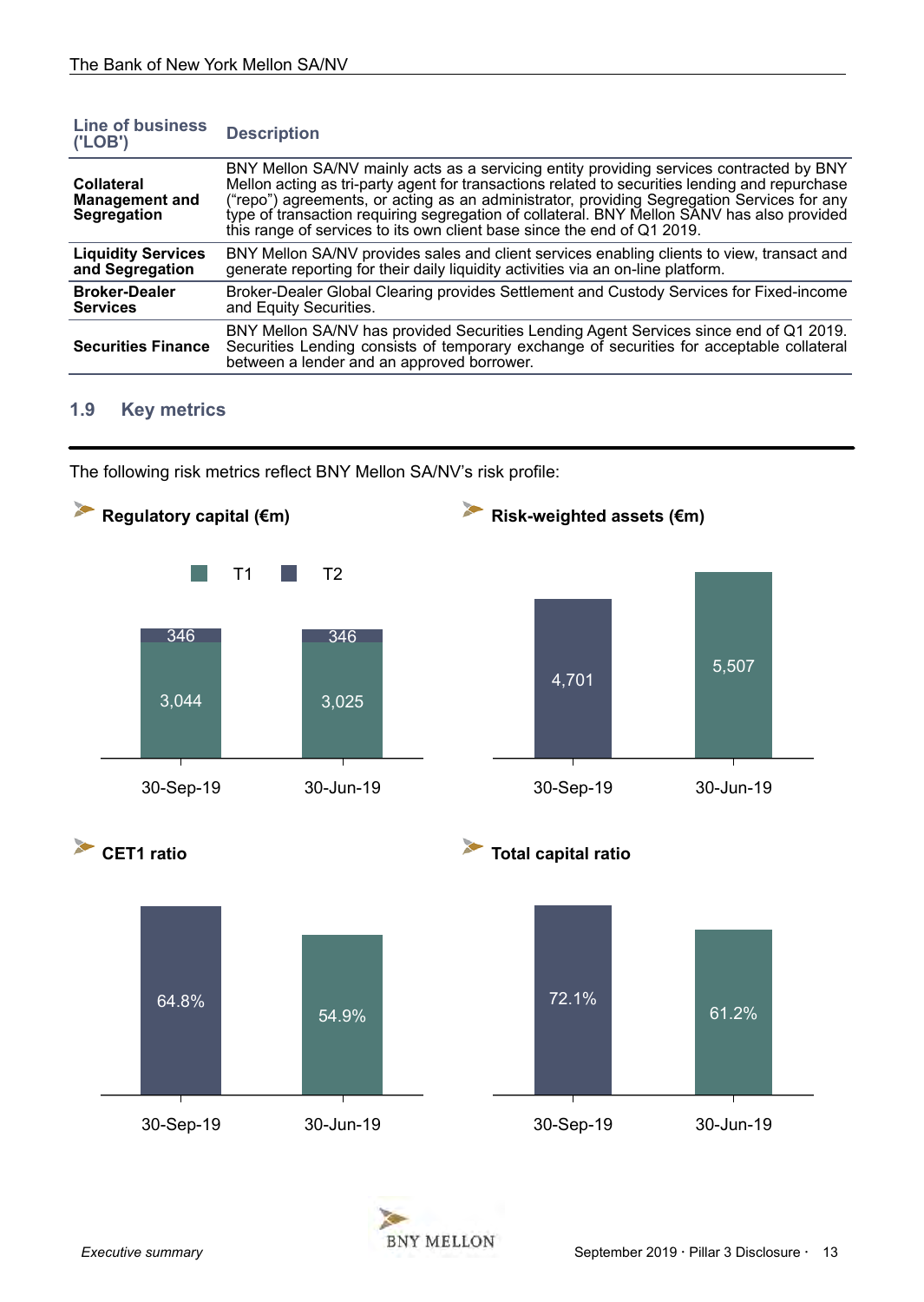<span id="page-13-0"></span>

# **Table 1: KM1 - Key metrics**

| <b>Own funds</b>                                            |        |        |        | 30-Sep-19 30-Jun-19 31-Mar-19 31-Dec-18 30-Sep-18 |        |
|-------------------------------------------------------------|--------|--------|--------|---------------------------------------------------|--------|
| Available capital (€m)                                      |        |        |        |                                                   |        |
| Common Equity Tier 1 capital                                | 3,044  | 3,025  | 2,999  | 2,954                                             | 2,721  |
| Tier 1 capital                                              | 3,044  | 3,025  | 2,999  | 2,954                                             | 2,721  |
| Tier 2 capital                                              | 346    | 346    | 346    | 346                                               | 346    |
| <b>Total capital</b>                                        | 3,390  | 3,371  | 3,345  | 3,300                                             | 3,067  |
| Risk-weighted assets (€m)                                   |        |        |        |                                                   |        |
| Total risk-weighted assets ('RWA')                          | 4,701  | 5,507  | 4,842  | 3,822                                             | 4,348  |
| Risk-based capital ratios as a percentage of RWA            |        |        |        |                                                   |        |
| CET1 ratio                                                  | 64.8%  | 54.9%  | 61.9%  | 77.3%                                             | 62.6%  |
| Tier 1 ratio                                                | 64.8%  | 54.9%  | 61.9%  | 77.3%                                             | 62.6%  |
| Total capital ratio                                         | 72.1%  | 61.2%  | 69.1%  | 86.3%                                             | 70.5%  |
| Additional CET1 buffers requirements as a percentage of RWA |        |        |        |                                                   |        |
| Capital conservation buffer requirement                     | 2.500% | 2.500% | 2.500% | 1.875%                                            | 1.875% |
| Countercyclical buffer requirement                          | 0.154% | 0.076% | 0.093% | 0.101%                                            | 0.073% |
| Other systemically important institution buffer             | 0.750% | 0.750% | 0.750% | 0.750%                                            | 0.750% |
| <b>Basel III leverage ratio</b>                             |        |        |        |                                                   |        |
| Total Basel III leverage ratio exposure (€m)                | 36,975 | 38,712 | 38,128 | 27,802                                            | 34,297 |
| Basel III leverage ratio                                    | 8.2%   | 7.8%   | 7.9%   | 10.6%                                             | 7.9%   |
| Liquidity Coverage Ratio ('LCR')*                           |        |        |        |                                                   |        |
| Total high quality liquid assets $(\epsilon m)$             | 18,943 | 18,317 | 18,397 | 19,383                                            | 21,542 |

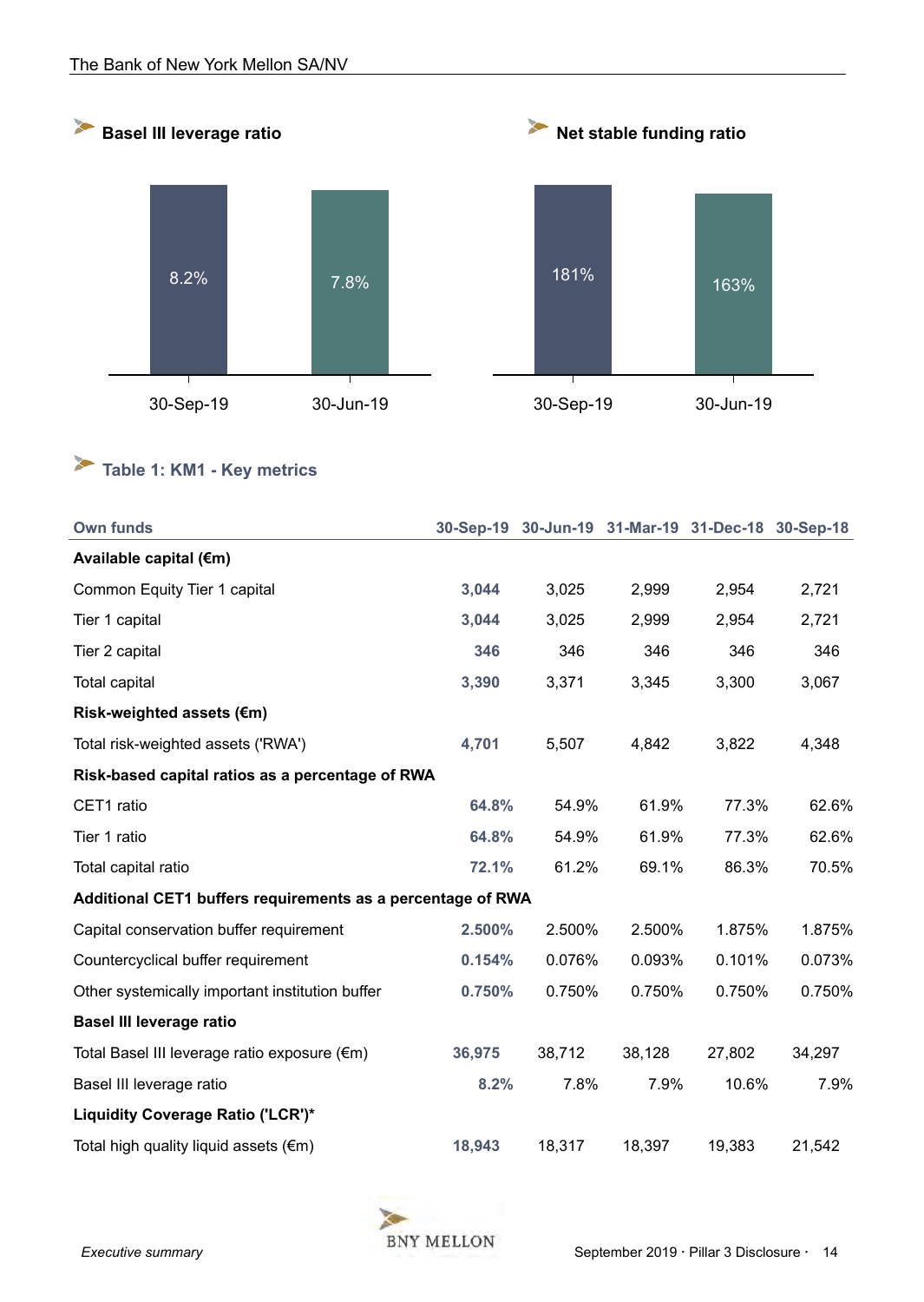| <b>Own funds</b>                                    |        |        |        | 30-Sep-19 30-Jun-19 31-Mar-19 31-Dec-18 30-Sep-18 |        |
|-----------------------------------------------------|--------|--------|--------|---------------------------------------------------|--------|
| Total net cash outflow $(\epsilon m)$               | 12,436 | 11,880 | 11,599 | 11.728                                            | 13,278 |
| <b>LCR</b>                                          | 153.6% | 155.6% | 159.5% | 165.5%                                            | 163.1% |
| <b>Net Stable Funding Ratio ('NSFR')</b>            |        |        |        |                                                   |        |
| Total available stable funding $(\epsilon m)$       | 9,905  | 9,507  | 9,585  | 8,828                                             | 9,254  |
| Total required stable funding $(\epsilon m)$        | 5,462  | 5,847  | 6,050  | 5,264                                             | 5,700  |
| <b>NSFR</b>                                         | 181.3% | 162.6% | 158.4% | 167.7%                                            | 162.4% |
| Total loss-absorbing capacity ('TLAC') requirements |        |        |        |                                                   |        |
| Total risk exposure amount ('TREA') (€m)            | 677    | 793    |        |                                                   |        |
| Leverage ratio exposure measure ('LREM') (€m)       | 2,218  | 2,323  |        |                                                   |        |
| Own funds / TREA                                    | 500.7% | 425.1% |        |                                                   |        |
| Own funds/ LREM                                     | 152.8% | 145.1% |        |                                                   |        |

*Note: 31 December 2018 capital and leverage ratios include yearly P/L.*

*\* LCR data has been restated using 12 month averages for periods shown in the table above.*

# **Key highlights during Q3 2019**

The following took place in the third quarter of 2019 and are considered as important events that impacted BNY Mellon SA/NV:

BNY Mellon SA/NV has increased its quarterly results before tax by  $\epsilon$ 9 million (+13%) compared to the previous quarter. This result was mainly attributed to higher net fee and commission income resulting from new business driven by the execution of the Brexit Programme. In addition, salaries and compensation costs have decreased by 8% related to the release of the provision of restructuring costs.

At the end of September 2019 the spot Balance Sheet of BNY Mellon SA/NV stood at €34 billion down by €2 billion compared to June 2019 which was driven by lower third party deposits.

The increase in capital ratios resulted mainly from a decrease in risk-weighted assets, by €806 million, driven by a reduction of €729 million in credit risk of which on corporate exposures (€-598 million) which was impacted by failed trades (€-192 million), derivatives (€-234 million) and placements and nostros at credit institutions located in the third countries without equivalent prudential requirements in accordance with CRR Article 107 (3) (€-112 million). This was strengthened by an increase in own funds of €19 million mainly as a result of accumulated other comprehensive income on securities measured at fair value through the statement of other comprehensive income.

Institution specific countercyclical capital buffer ('CcyB') rate has increased from 0.076% in Q2 2019 to 0.154% in Q3 2019. This was largely driven by the change in rates for Ireland (0%=>1%), France (0%=>0.25%) and Denmark (0.5%=>1%) which increased the weighted-average CcyB rate by 0.054%.

The LCR increased +16% points from 139% to 155% resulting from a reduction in net outflows (-13% or €2.05 billion) offset by a decrease in liquid assets (3% or €0.73 billion). Net liquid outflow decreased (€2.05 billion) mainly as a result of a decrease in third party deposits (€1.7 billion) together with a decrease in intercompany deposits (€1.1 billion), offset by an increase in nostro borrowings (€0.5 billion).

NSFR ratio increased by 18% from 163% in Q2 2019 to 181% in Q3 2019. This increase resulted from higher available stable funding (€0.4 billion) driven by by an increase in the third party operational deposits

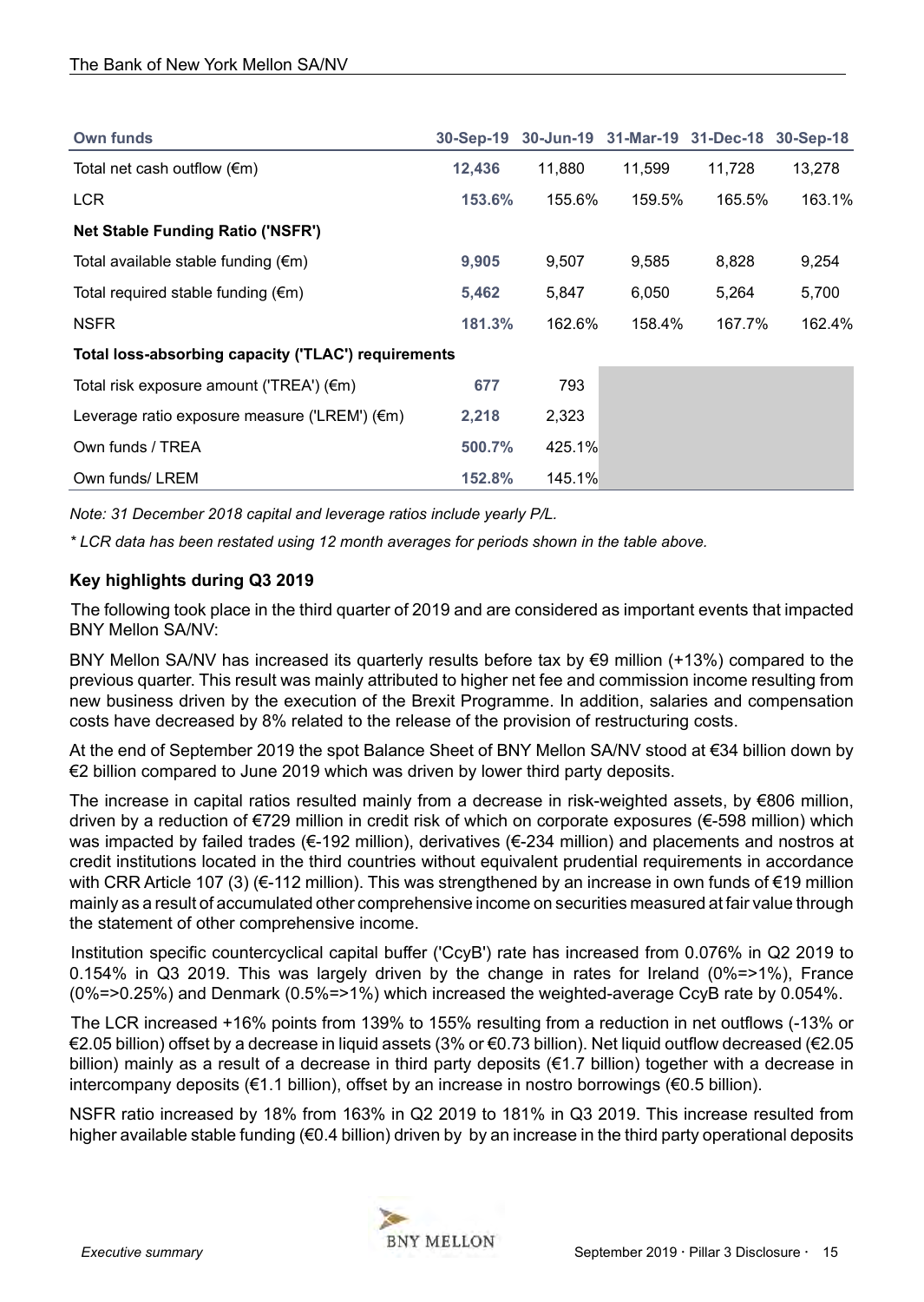of €0.7 billion (@ 50%, impact of €0.37 billion). The required stable funding also decreased by €0.39 billion mainly driven by a decrease in:

- derivatives of €0.16 billion ( $@$  100%);
- unencumbered loans to third parties and intercompanies by  $\epsilon$ 0.87 billion (@ 15%, impact of  $\epsilon$ 0.13 billion on required stable funding); and
- other assets (mainly dividends receivables) by  $\epsilon$ 0.09 billion ( $@$  100%).

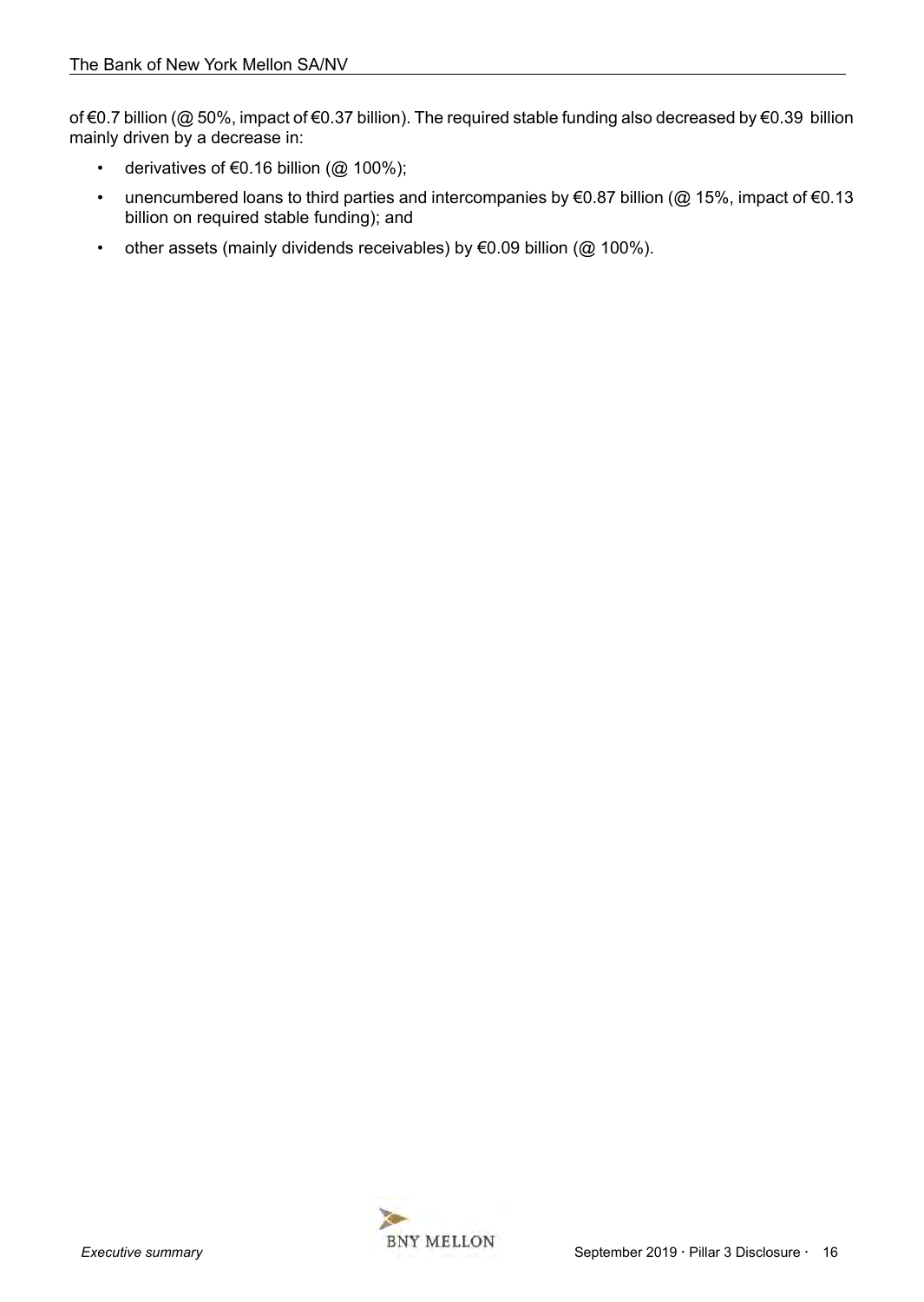<span id="page-16-0"></span>

# **2 Article 437 CRR - Own funds**

**The following metrics present BNY Mellon SA/NV's risk components as at 30 September 2019.** 

| <b>Common Equity Tier 1 capital</b> | €3,044m               | 6) |
|-------------------------------------|-----------------------|----|
|                                     | 30-Jun-19:<br>€3,025m |    |
| <b>Total own funds</b>              | €3,390m               | 6  |
|                                     | 30-Jun-19:<br>€3,371m |    |
| <b>Total risk-weighted assets</b>   | €4,701m               | 4  |
|                                     | 30-Jun-19:<br>€5,507m |    |

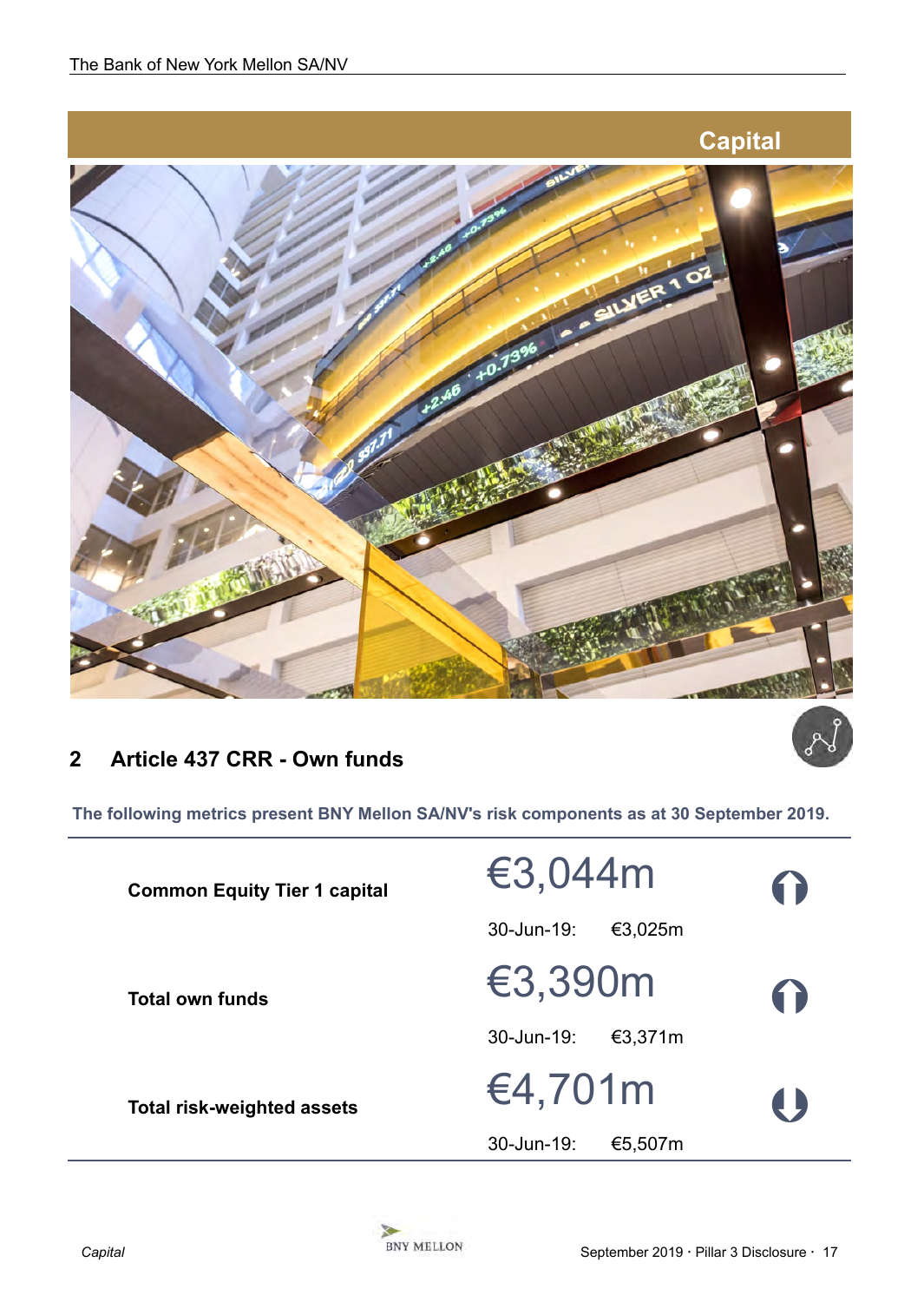<span id="page-17-0"></span>This section provides an overview of the balance sheet items used to calculate own funds and the composition of BNY Mellon SA/NV's regulatory capital. The scope of consolidation and the method for consolidation used for the balance sheet in accordance with International Financial Reporting Standards ('IFRS') are identical to the scope of consolidation and the method for consolidation used in the prudential framework. The major difference between the consolidated own funds as published in the financial statements and the regulatory own funds, comes from the regulatory adjustments required by the prudential Regulation No 575/2013 (CRR). The Pillar 3 disclosures are published in accordance with prudential requirements.

# **Table 2: CC1 - Composition of regulatory capital**

This table shows the composition of BNY Mellon SA/NV's regulatory capital including all regulatory adjustments.

| Own funds (€m)                             | 30-Sep-19 | 30-Jun-19 |
|--------------------------------------------|-----------|-----------|
| <b>Common Equity Tier 1 ('CET1')</b>       |           |           |
| Capital instruments                        | 1,757     | 1,757     |
| Retained earnings                          | 1,205     | 1,205     |
| Reserves and other comprehensive income    | 120       | 101       |
| <b>CET1 Adjustments</b>                    | (38)      | (38)      |
| <b>Total CET1 capital</b>                  | 3,044     | 3,025     |
| <b>Additional Tier 1 ('AT1') capital</b>   |           |           |
| <b>Total AT1 capital</b>                   |           |           |
|                                            |           |           |
| <b>Total Tier 1 capital</b>                | 3,044     | 3,025     |
| Tier 2 ('T2') capital                      |           |           |
| Capital instruments and subordinated loans | 346       | 346       |
| <b>Total T2 capital</b>                    | 346       | 346       |
| <b>Total own funds</b>                     | 3,390     |           |
|                                            |           | 3,371     |

# **Table 3: TLAC1 - Transitional own funds**

The table below shows the own funds disclosure at 30 September 2019.

| Equity instruments, reserves and regulatory adjustments $(\epsilon m)$ | <b>Amount at</b><br>disclosure date |
|------------------------------------------------------------------------|-------------------------------------|
| <b>CET1 capital: Instruments and reserves</b>                          |                                     |
| Capital instruments and the related share premium accounts             | 1.757                               |
| of which: ordinary shares                                              | 1.757                               |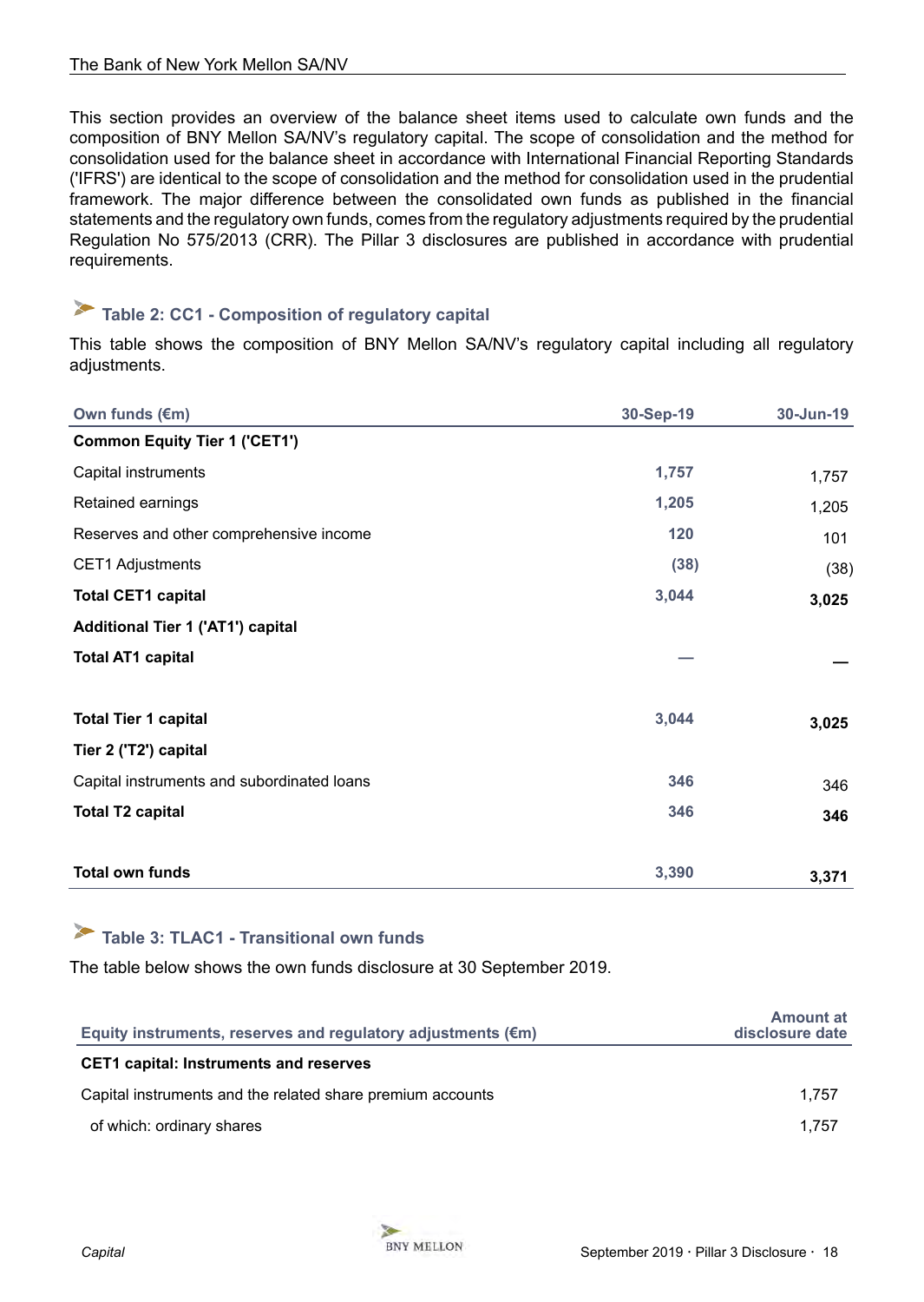| Equity instruments, reserves and regulatory adjustments (€m)                                                                                                      | <b>Amount at</b><br>disclosure date |
|-------------------------------------------------------------------------------------------------------------------------------------------------------------------|-------------------------------------|
| Retained earnings (including profit)                                                                                                                              | 1,339                               |
| Accumulated other comprehensive income (and other reserves, to include unrealised gains<br>and losses under the applicable accounting standards)                  | 121                                 |
| Amount of qualifying items referred to in Article 484(3) and the related share premium<br>accounts subject to phase out from CET1                                 |                                     |
| CET1 capital before regulatory adjustments                                                                                                                        | 3,217                               |
| <b>CET1 capital: regulatory adjustments</b>                                                                                                                       |                                     |
| Additional value adjustments (prudent valuation)                                                                                                                  | (12)                                |
| Intangible assets (net of related tax liability)                                                                                                                  | (26)                                |
| Year-end non eligible earning adjustments                                                                                                                         | (135)                               |
| Total regulatory adjustments to CET1                                                                                                                              | (173)                               |
| <b>CET1</b> capital                                                                                                                                               | 3,044                               |
| AT1 capital                                                                                                                                                       |                                     |
| Tier 1 ('T1') capital                                                                                                                                             | 3,044                               |
| Tier 2 ('T2') capital: Instruments and provisions                                                                                                                 |                                     |
| Total regulatory adjustments to T2 capital                                                                                                                        |                                     |
| <b>T2 capital</b>                                                                                                                                                 | 346                                 |
|                                                                                                                                                                   |                                     |
| <b>Total capital</b>                                                                                                                                              | 3,390                               |
| <b>Total risk-weighted assets</b>                                                                                                                                 | 4,701                               |
| <b>Capital ratios and buffers</b>                                                                                                                                 |                                     |
| CET1 (as a percentage of risk exposure amount)                                                                                                                    | 64.8%                               |
| T1 (as a percentage of risk exposure amount)                                                                                                                      | 64.8%                               |
| Total capital (as a percentage of risk exposure amount)                                                                                                           | 72.1%                               |
| Capital conservation buffer requirement                                                                                                                           | 2.500%                              |
| Countercyclical capital buffer requirement                                                                                                                        | 0.154%                              |
| Other Systemically Important Institution ('0-SII') buffer                                                                                                         | 0.750%                              |
| Amounts below the thresholds for deduction (before risk-weighting)                                                                                                |                                     |
| Deferred tax assets arising from temporary differences(amount below 10% threshold, net of<br>related tax liability where the conditions in Article 38(3) are met) | 8                                   |

In accordance with article 48 and following the respect of all conditions laid down in this article, deferred tax assets arising from temporary differences that are equal to or less than 10% of the CET1 are exempted from deduction from CET1. BNY Mellon SA/NV deferred tax assets amount of €8 million is below the thresholds for deduction and is subject to 250% RW. Deferred tax assets arising from temporary differences are the only items exempted from own funds deduction at BNY Mellon SA/NV.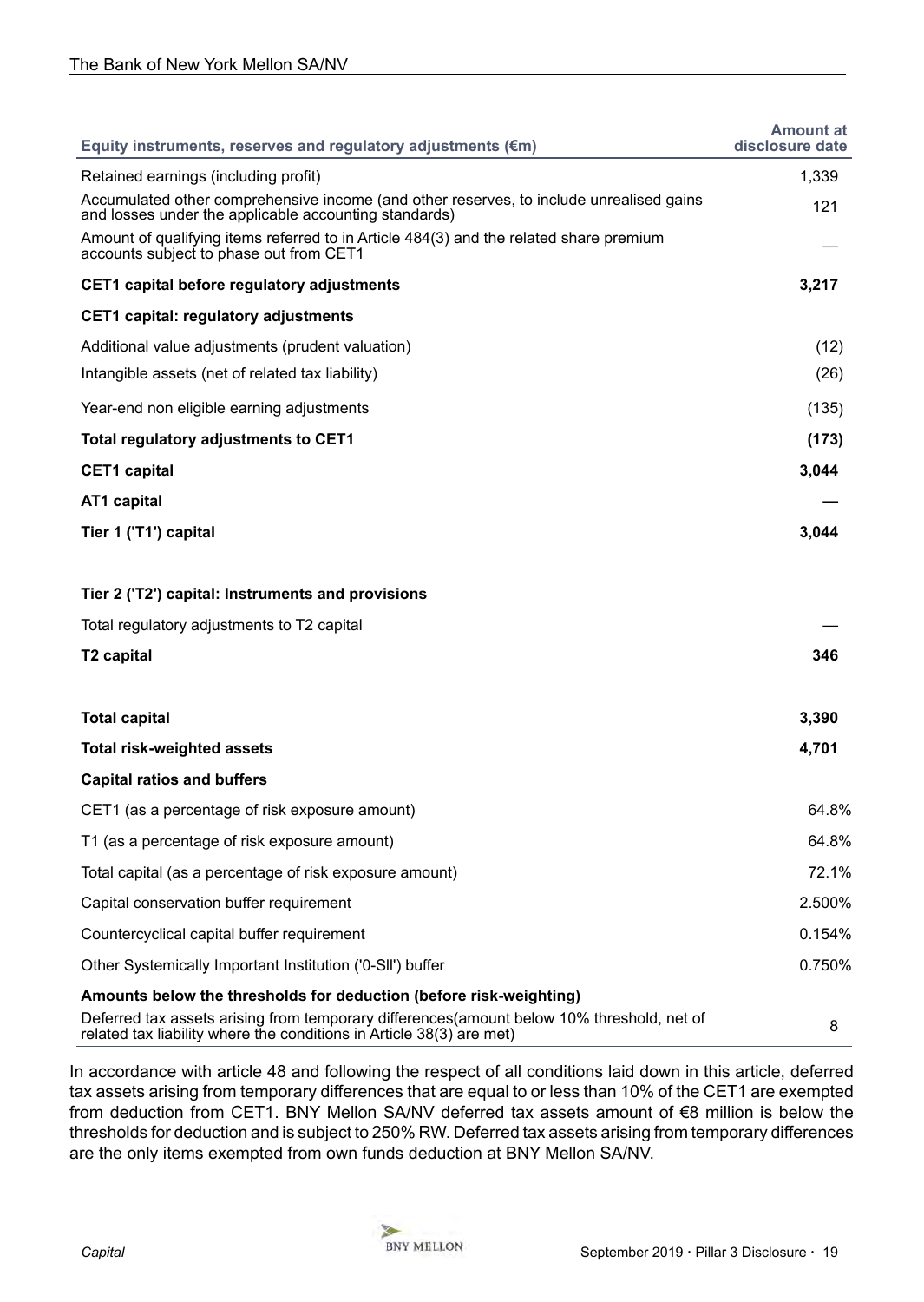

# <span id="page-19-0"></span>**3 Article 438 CRR - Capital requirements**

**The following metrics present BNY Mellon SA/NV's risk components as at 30 September 2019.** 



**SP**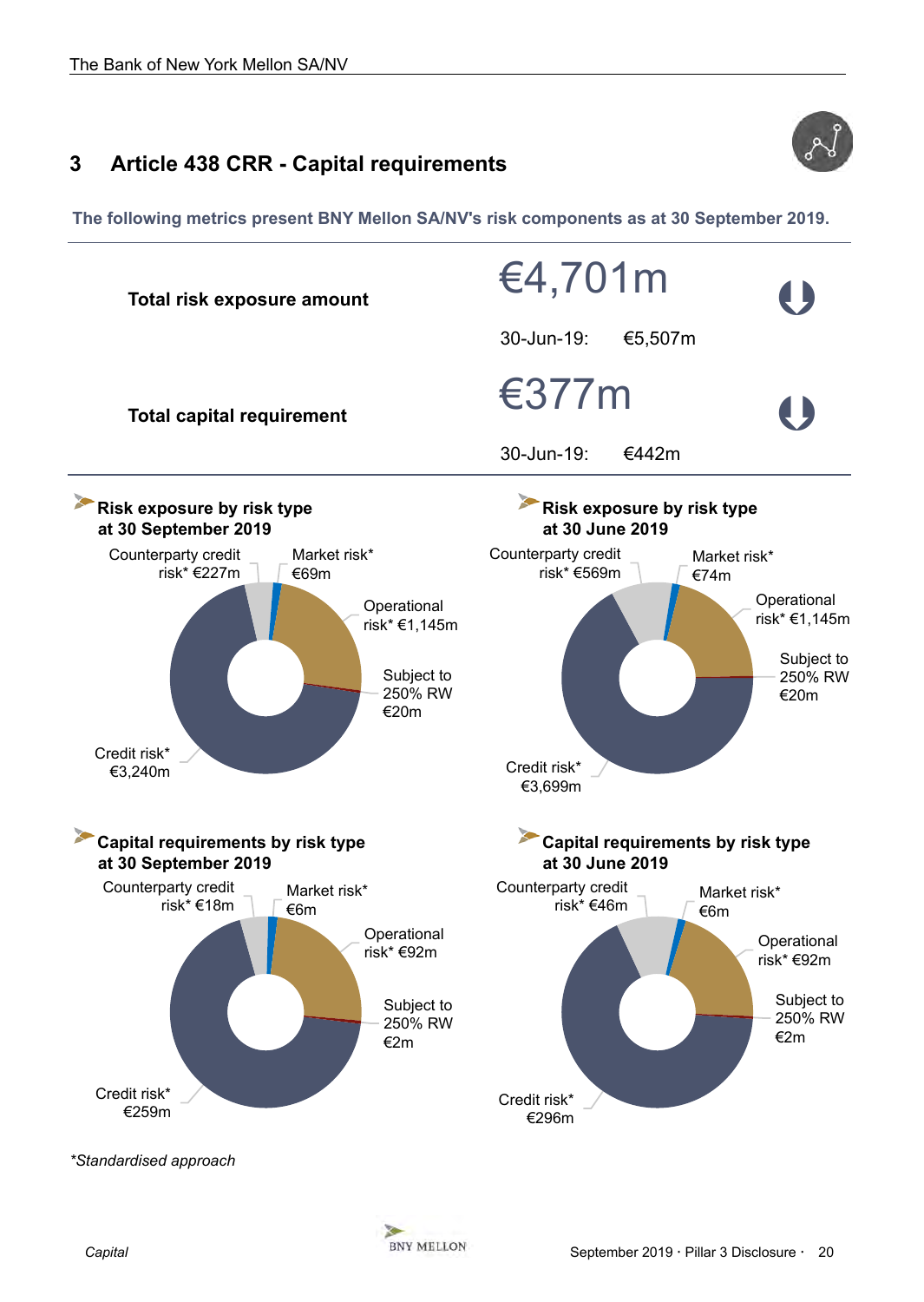<span id="page-20-0"></span>BNY Mellon SA/NV's capital plan aims to ensure that it holds an appropriate amount of capital to support its business model, allowing for prudent management of the business, given a range of plausible but severe stress scenarios. Potential capital shortfalls are identified over a three year period and capital plans adjusted accordingly. The plan is reflective of BNY Mellon SA/NV's risk appetite, which details a commitment to a strong balance sheet characterised by strong liquidity, superior asset quality and a capital structure which supports the risk taking activities and has the ability to absorb losses.

The plan is developed with input from Finance, Risk, Treasury and the business lines. Incorporating the projected earnings based on its business plan, BNY Mellon SA/NV generates a three year forecast which forms the base foundation for financial modelling and stress testing used as part of the ICAAP process.

The capital plan effectively incorporates a view of BNY Mellon SA/NV's current business model, the risks associated with that model, and an assessment of how those risks contribute to the amount of capital required, as per internal and external regulatory criteria. The capital plan is subject to Executive Committee ('ExCo') and Board approval (upon recommendation of the Risk Committee of the Board) and the performance metrics are reviewed by the Belgium Asset and Liability Committee ('Belgium ALCO').

# **3.1 Calculating capital requirements**

CRD IV allows for different approaches for calculating capital requirements. BNY Mellon SA/NV applies the standardised approach under Pillar 1 where risk-weights are based on the exposure class to which the exposure is assigned and its credit quality. These risk-weights are used to assess the requirements against credit exposures are consistent across the industry. The standardised approach is used for calculating the risk-weights assigned to each risk component including credit risk, counterparty credit risk, market risk and operational risk.

#### ➤ **Table 4: EU OV1 - Overview of RWAs**

Table 4: EU OV1 shows the risk-weighted assets calculated using the standardised approach and their respective capital requirements.

|                                                                             | <b>Risk exposure amount</b> |           | <b>Capital requirements</b> |           |
|-----------------------------------------------------------------------------|-----------------------------|-----------|-----------------------------|-----------|
| Type of risk $(\epsilon m)$                                                 | 30-Sep-19                   | 30-Jun-19 | 30-Sep-19                   | 30-Jun-19 |
| Credit risk*                                                                | 3,240                       | 3,699     | 259                         | 296       |
| Counterparty credit risk*                                                   | 227                         | 569       | 18                          | 46        |
| of which: Mark-to-market*                                                   | 179                         | 450       | 14                          | 36        |
| of which: Credit valuation adjustment*                                      | 48                          | 120       | 4                           | 10        |
| Market risk*                                                                | 69                          | 74        | 6                           | 6         |
| of which: Foreign exchange position risk*                                   | 69                          | 74        | 6                           | 6         |
| Operational risk*                                                           | 1,145                       | 1,145     | 92                          | 92        |
| of which: Standardised approach                                             | 1,145                       | 1,145     | 92                          | 92        |
| Amounts below the thresholds for deduction<br>(subject to 250% risk-weight) | 20                          | 20        | $\overline{2}$              | 2         |
| Total                                                                       | 4,701                       | 5,507     | 377                         | 442       |
| <b>Total capital</b>                                                        |                             |           | 3,390                       | 3,370     |
| Surplus capital                                                             |                             |           | 3,013                       | 2,928     |

*\*Standardised approach*

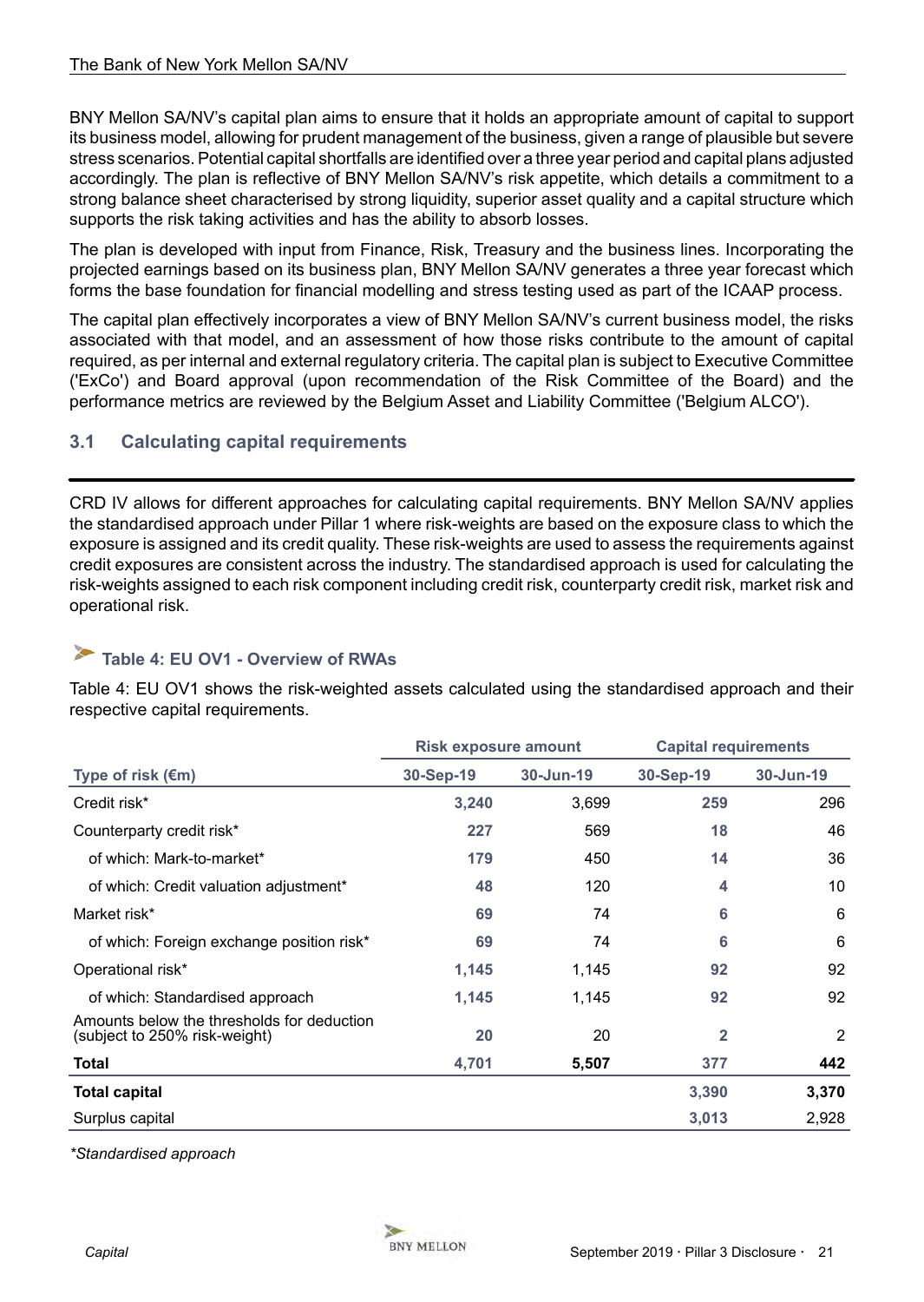Risk exposure amount has decreased by €806 million in Q3 2019 compared to Q2 2019 mainly resulting from:

- a reduction in Credit risk (including Counterparty Credit risk: Mark-to-market) of €729 million which was driven by a reduction in risk-weighted assets on Corporates by €568 million following decreases in failed trades (€192 million) and derivatives (€234 million). There was also a decrease in Institutions of €115 million driven by a decrease in placements and nostro (€51 million);
- a reduction in Counterparty Credit risk: Credit Valuation Adjustment by €72 million in Q3 2019 vs Q2 2019 following the decrease of the exposure value of €419 million;
- a reduction in Market risk by €5 million mainly driven by the change of the net position in the following currencies:
	- USD from Long (€+48 million) in Q2 2019 to Long (€+53 million) in Q3 2019; and
	- other currencies from Long (€+21 million) in Q2 2019 to Long (€+9 million) in Q3 2019.

Risk-weighted assets for Operational risk was stable during the quarter.

BNY Mellon SA/NV largely exceeds the minimum capital ratios required to maintain a well-capitalised status and to ensure compliance with regulatory requirements at all times. BNY Mellon SA/NV sets the internal capital target levels higher than the minimum regulatory requirements to ensure there is a buffer which reflects balance sheet volatility. These ratios have been determined to be appropriate, sustainable and consistent with the capital objectives, business model, risk appetite and capital plan.

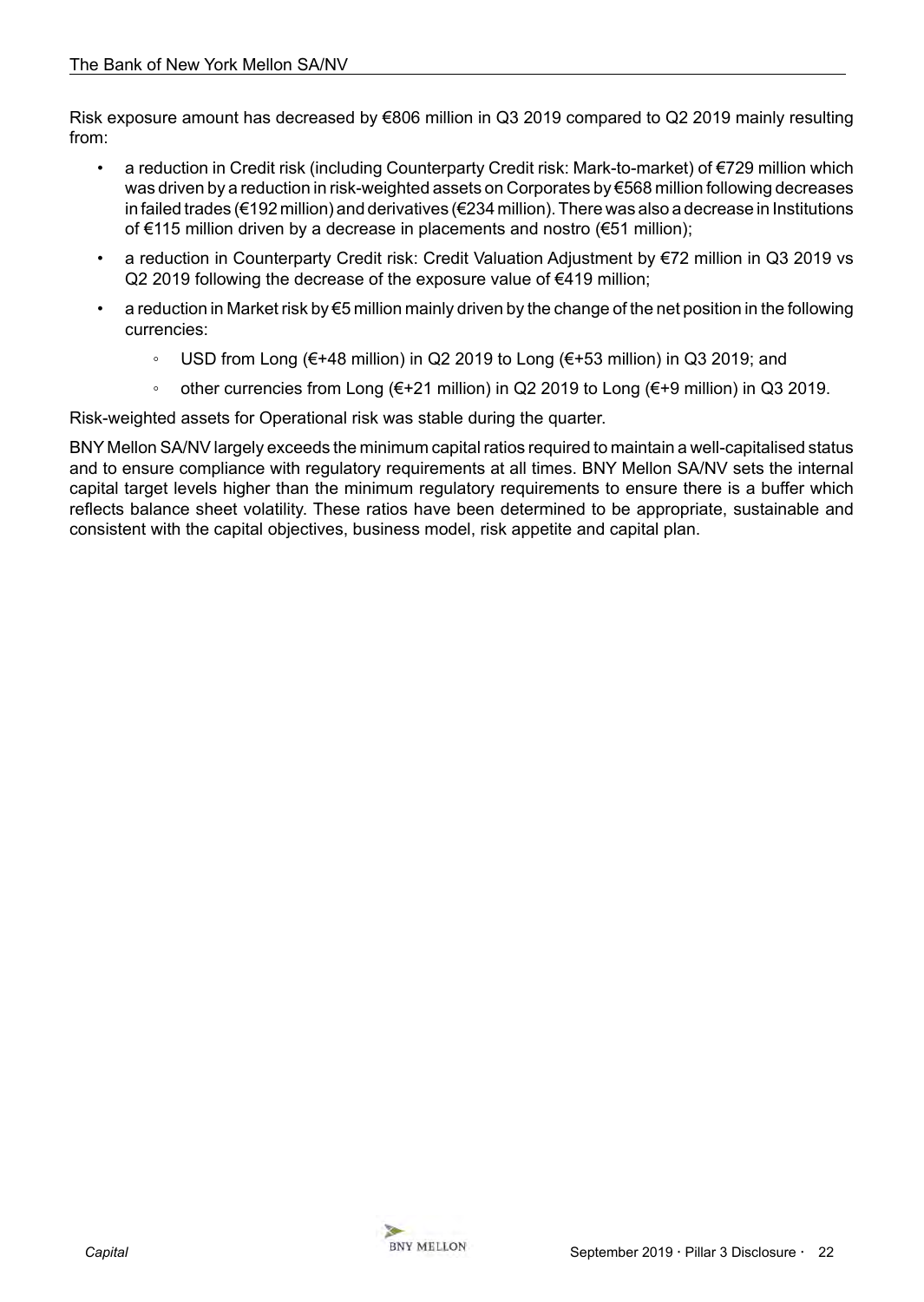<span id="page-22-0"></span>



# **4 Article 435 CRR - Risk management objectives and policies**

Given the critical role that BNY Mellon plays supporting clients and its status as a Global Systemically Important Financial Institution ('G-SIFI'), the financial stability of all of its constituent legal entities, throughout market cycles and especially during periods of market turbulence, is recognised at a BNY Mellon group level as an imperative. Clients and market participants need to have confidence that all of the BNY Mellon's legal entities will remain strong, continue to deliver operational excellence and maintain an uninterrupted service. Therefore, BNY Mellon SA/NV and the BNY Mellon Group as a whole are committed to maintaining a strong balance sheet and, as a strategic position, assumes less risk than many financial services companies.

Whilst BNY Mellon assumes less balance sheet risk than most financial services companies, it does assume a significant amount of operational risk as a result of its business model. As a consequence, BNY Mellon has developed an enterprise risk management program that is designed to ensure that:

- risk tolerances (limits) are in place to govern its risk-taking activities across all businesses and risk types;
- risk appetite principles are incorporated into its strategic decision making processes;
- monitoring and reporting of key risk metrics to senior management and the board takes place; and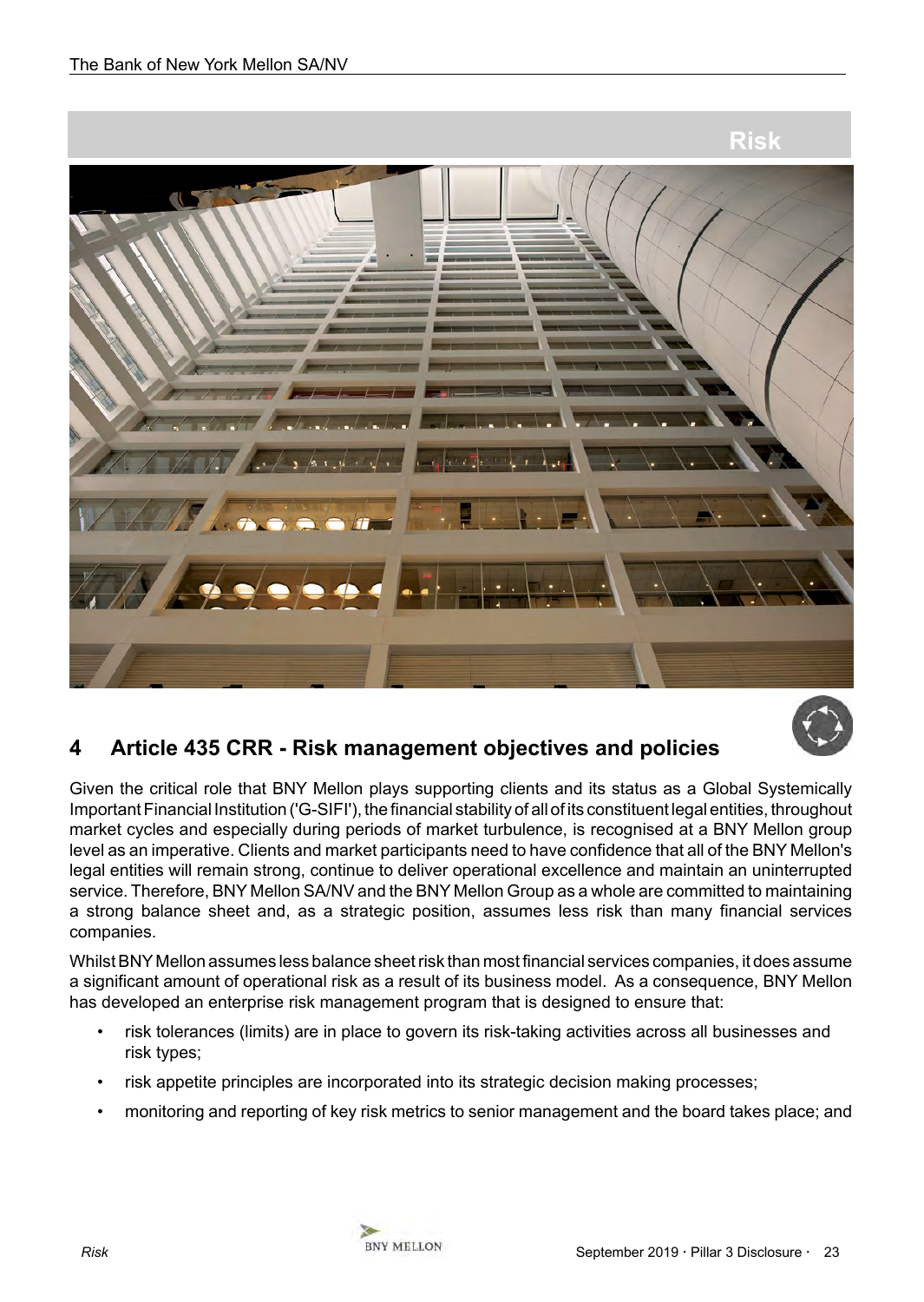• there is a capital planning process which incorporates both economic capital modelling and a stress testing programme.

The Board has adopted for BNY Mellon SA/NV a conservative risk appetite to maintain a strong capital position and balance sheet throughout all market cycles with strong liquidity, superior asset quality, readily available access to external funding sources at competitive rates, and a strong capital structure whilst delivering operational excellence to meet stakeholders' expectations.

## **Risk statement**

In accordance with the Committee for Systemic Risks and System-relevant Financial Institutions ('CSRSFI') circular 2010-1<sup>1</sup> (NBB circular to SIFIs 26 October 2010), BNY Mellon SA/NV has been identified as a Systemically Important Financial Institution ('SIFI') in Belgium, making it a high priority to manage risks appropriately to reflect its significant status.

BNY Mellon SA/NV has adopted a conservative capital risk appetite to maintain a strong capital position and balance sheet throughout all market cycles with strong liquidity, superior asset quality, ready access to external funding sources at competitive rates and a strong capital structure whilst delivering operational excellence to meet stakeholders' expectations. Any changes to the risk profile are typically a result of new business and growth with risks mitigated through the internal governance, controls and risk management practices.

BNY Mellon SA/NV is mainly exposed to credit, market and operational risks from its investment servicing and custodian services as well as its investment portfolio. These risks are managed through a risk management framework, consistent with the BNY Mellon Group framework, through BNY Mellon SA/NV's own risk management function, organization and governance. Any capital requirements allocated for these risks have been assessed through modeling, stress testing and sensitivity analysis or through qualitative assessment.

BNY Mellon SA/NV monitors its capital adequacy in accordance with Basel Framework on the basis of Pillar 1 as well as Pillar 2 (Economic Capital) requirements. Both concepts are subject to risk appetite metrics.

Pillar 1 capital requirement is calculated according to the Basel standardized approach for credit, market, operational risks and for credit value adjustment. The standard formula is based on weighting factors applied to the balance sheet and profit and loss components. Pillar 1 capital requirement is compared to the own funds and in particular the CET1, Tier 1 and Total Capital, and monitored (daily) against regulatory thresholds triggered by the Supervisory Review and Evaluation Process ('SREP') and risk appetite. BNY Mellon SA/ NV ensures it maintains sufficient capital to cover Capital requirements and all necessary buffers. The risk appetite establishes a 20% buffer on top of the regulatory requirements.

The Economic Capital uses BNY Mellon SA/NV methodologies (most being BNY Mellon methodologies) which follow an approval process including yearly independent validation by BNY Mellon's Model Risk Management Group ('MRMG'). These methodologies are presented to and approved by BNY Mellon SA/ NV Capital and Stress Testing Committee ('CSTC'), a committee assisting the Executive Committee with Economic Capital Adequacy related subjects. The Economic Capital is calculated for all material risks, which are summed (to form the total Economic Capital) and added to the applicable Pillar 1 regulatory buffers.

<sup>1</sup> Committee for Systemic Risks and System-relevant Financial Institutions (NBB), Circular to SIFIs, CSRFSI, 26 October 2010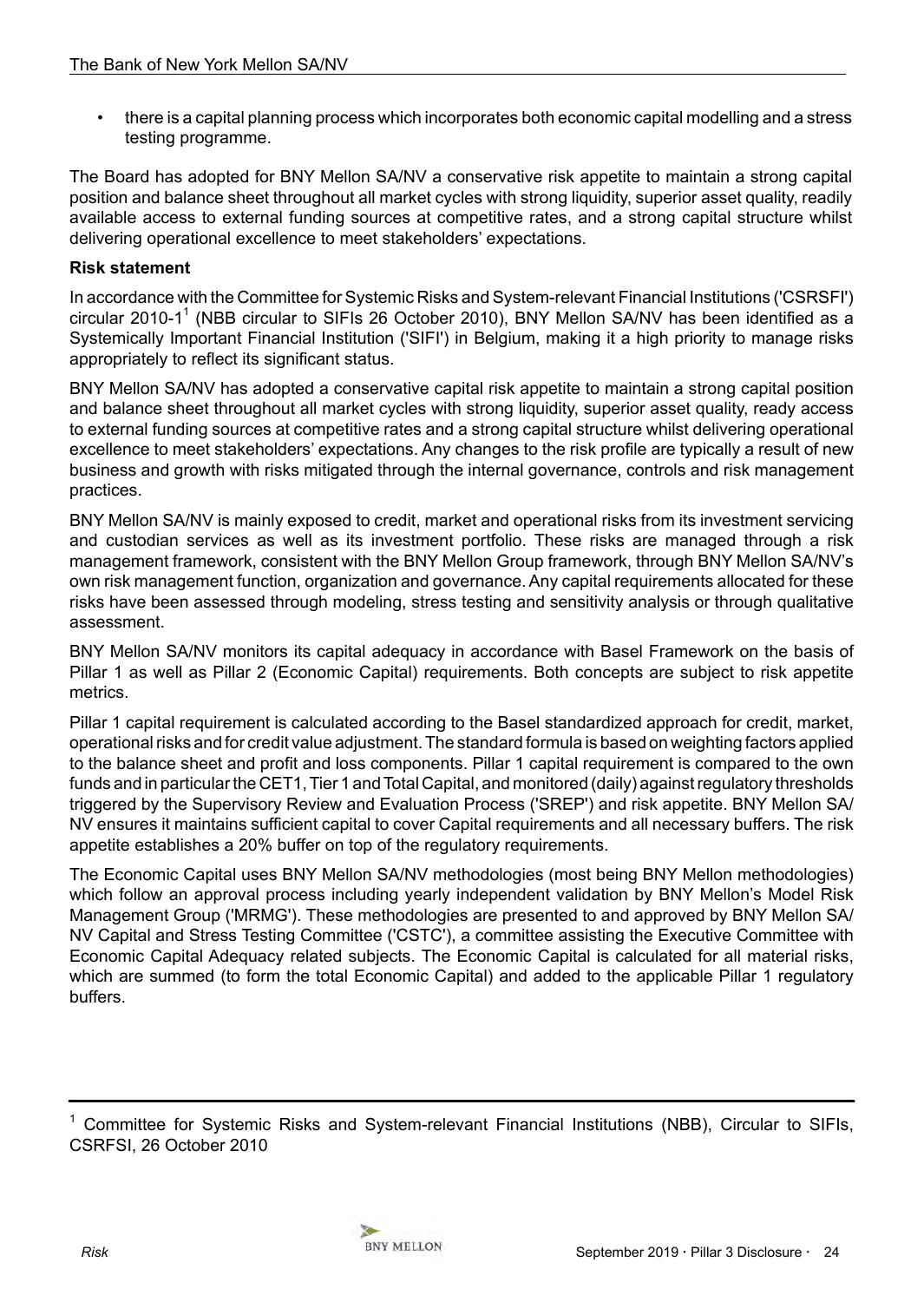<span id="page-24-0"></span>Materiality is based on both quantitative and qualitative criteria. The qualitative criteria relies on a number of factors to which the risk register plays a key role. The risk register is a management tool that provides a high-level view of an entity's risk landscape. It is instrumental in forming the risk strategy of the entity and defining risk appetite in the context of the broader organization. Applied to BNY Mellon SA/NV, the risk register enables management to focus on the key risks to which the brand is exposed. The materiality and significance of risks in the risk register are based on an assessment of expected frequency and impact magnitude for each risk, both from an inherent (before controls) and a residual (after controls) perspective. The materiality and significance of risks in the ICAAP on the other hand is based on tail losses.

Given the capital adequacy ratios and capital surplus, BNY Mellon SA/NV concludes that its capital was sufficient at 30 September 2019 to face the risks of the entity. At 30 September 2019:

The Pillar 1 capital requirement was  $\epsilon$ 377 million, CET1 was  $\epsilon$ 3,044 million; as a result, the CET1 ratio was 64.8%.

As a comparison, at 30 June 2019, the Pillar 2 capital requirement was €1,601 million, Available Financial Resources was €3,017 million; as a result, the Pillar 2 ratio was 15.1%.

Internal capital adequacy is calculated quarterly and approximations are applied in order to estimate the capital needs on a monthly basis. The three-year base case financial forecast is then used in order to project the capital requirements. The base case financial forecast includes projections of the balance sheet and profit and loss elements. The evolution of the balances and profitability, combined with a macroeconomic assessment of the evolution of the risk profile were used in order to determine the evolution of the capital ratios. The macroeconomic assessment was performed in baseline and stressed conditions, whereby the impact on the accounting elements (balances and profitability) were deducted and combined with the deterioration of the risk profile.

BNY Mellon SA/NV internal capital assessment covers risks to its current business as well as known planned activities. The strategic initiatives are included in the financial plan, and so, assessed by capital assessment and stress testing.

BNY Mellon SA/NV conducts stress tests and capital planning analysis. This provides an avenue for macroeconomic scenarios, new activities or strategic plans to be assessed. The stress tests results show the resilience of BNY Mellon SA/NV to macro- and micro-economic adverse circumstances. Available mitigant actions were activated to prove the resilience of BNY Mellon SA/NV to severe stress scenarios combining different shocks, including a strategic risk.

BNY Mellon SA/NV's business model implies that its revenues are mainly driven by the fees and commissions it perceives, and less on the net interest income, and this ensures more stability in case of a macro-economic event. In addition, BNY Mellon SA/NV is usually perceived as a safe haven which will limit the deposits outflow and as such keep the balance sheet liquid. The strategy has a favorable impact on the capital adequacy by its effect on reducing the balance sheet, including the securities portfolio.

# **4.1 Risk objectives**

The identification, measurement, monitoring and management of risks are all essential elements for the success of operations undertaken by BNY Mellon SA/NV, specifically:

- the Board recognises that in defining a risk appetite it must consider the views of a number of different stakeholders while accounting for business strategy and risk profile;
- the Board sees embedding risk appetite into the business strategy as essential;
- the Board recognises that it cannot fully mitigate all risks. The risk framework includes standard risk management self-assessment tools that take into account loss history and stress testing to measure and monitor whether or not risk controls in place continue to remain effective; and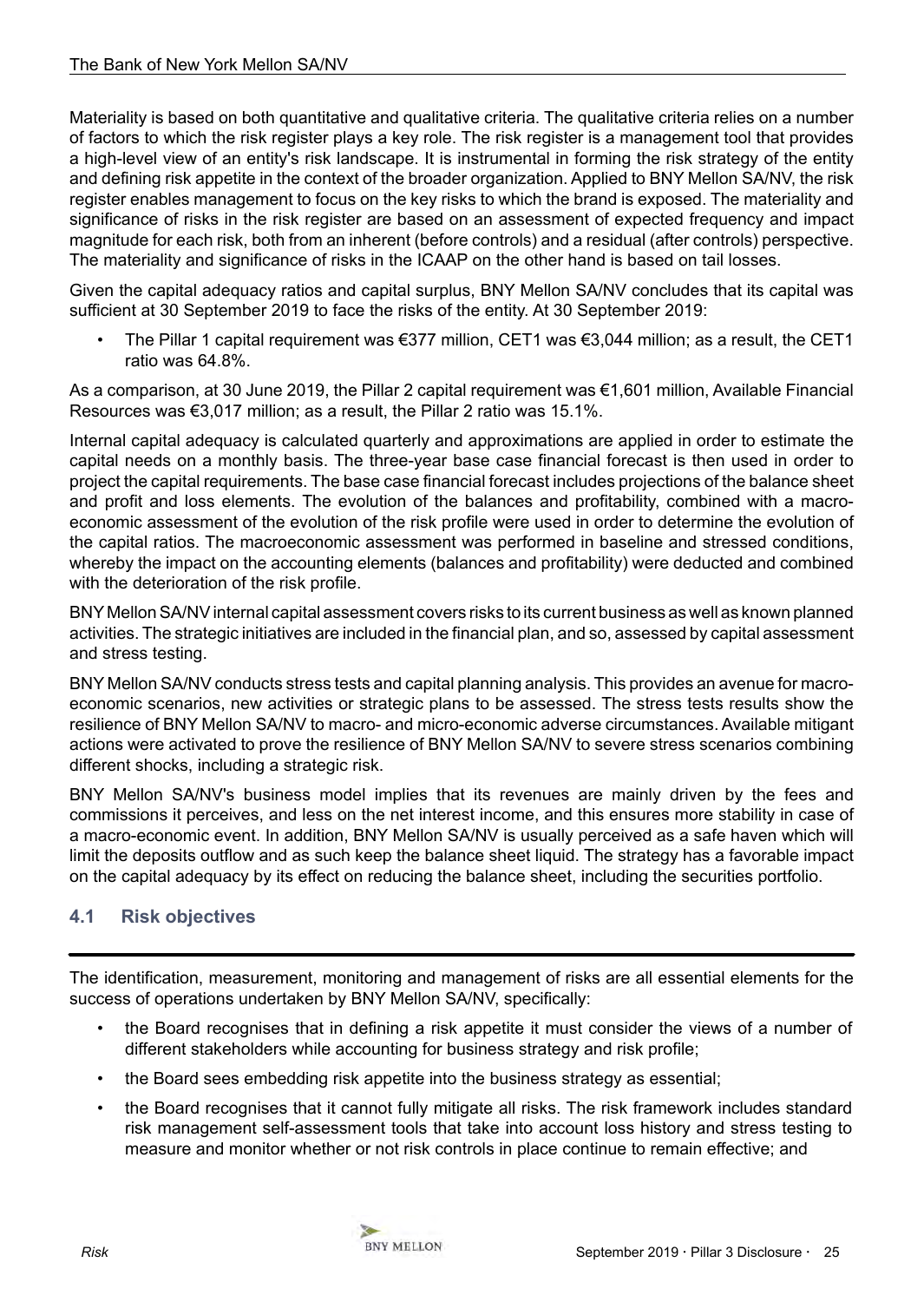<span id="page-25-0"></span>• the Board will seek input from its own and group-wide risk committees on a regular basis in its reassessment of appetite and sources of major risks.

The Board adopts a prudent appetite to all elements of risk to which BNY Mellon SA/NV is exposed.

# **4.2 Risk governance**

Risk oversight and management are structured to cover regional level, legal entity and lines of business ('LOB'). A formal governance hierarchy is in place to ensure that all areas of the business can effectively escalate issues through the regional and global structure.

# **4.2.1 Board of Directors**

The Board is composed of a majority of non-executive directors, some of whom are representatives of The Bank of New York Mellon senior management. At least two of the non-executive directors are independent directors (as defined in the Belgian Companies Code). All members of the ExCo also sit on the Board in compliance with Article 24 of the Banking Act. All directors are natural persons.

The Board meets formally once a quarter or more frequently if deemed appropriate. Board meetings can be called whenever the specific needs of the business require it.

The principal responsibilities of the Board, as defined in the Terms of Reference for the Board of Directors include, but are not limited to:

- defining the general business strategy, objectives and values of the Company in line with those of The Bank of New York Mellon;
- planning and monitoring the implementation of the general business strategy, objectives and values within the Company;
- fixing the Company's risk tolerance level and regularly reviewing and approving the strategies and policies relating to the taking, management, follow-up and mitigation of risks;
- supervising the management of the Company's significant risks and ensuring adequate resources are allocated to it;
- approving the capital adequacy position and ensuring changes in the Company consider capital impacts;
- approving the recovery plan;
- approving the liquidity recovery plan;
- supervising effectively the Executive Committee and the decisions taken by the Executive Committee;
- drawing up annual and interim reports and accounts;
- assessing regularly (at least once per year) the efficiency of the internal organization and system of internal control of the Company and its compliance with applicable laws and regulations;
- assessing the proper functioning of the Company's independent control functions (risk, internal audit and compliance); ensuring the integrity of the accounting and financial reporting systems and assessing regularly (at least once per year) the efficiency of the internal control structure, in particular regarding the financial reporting process;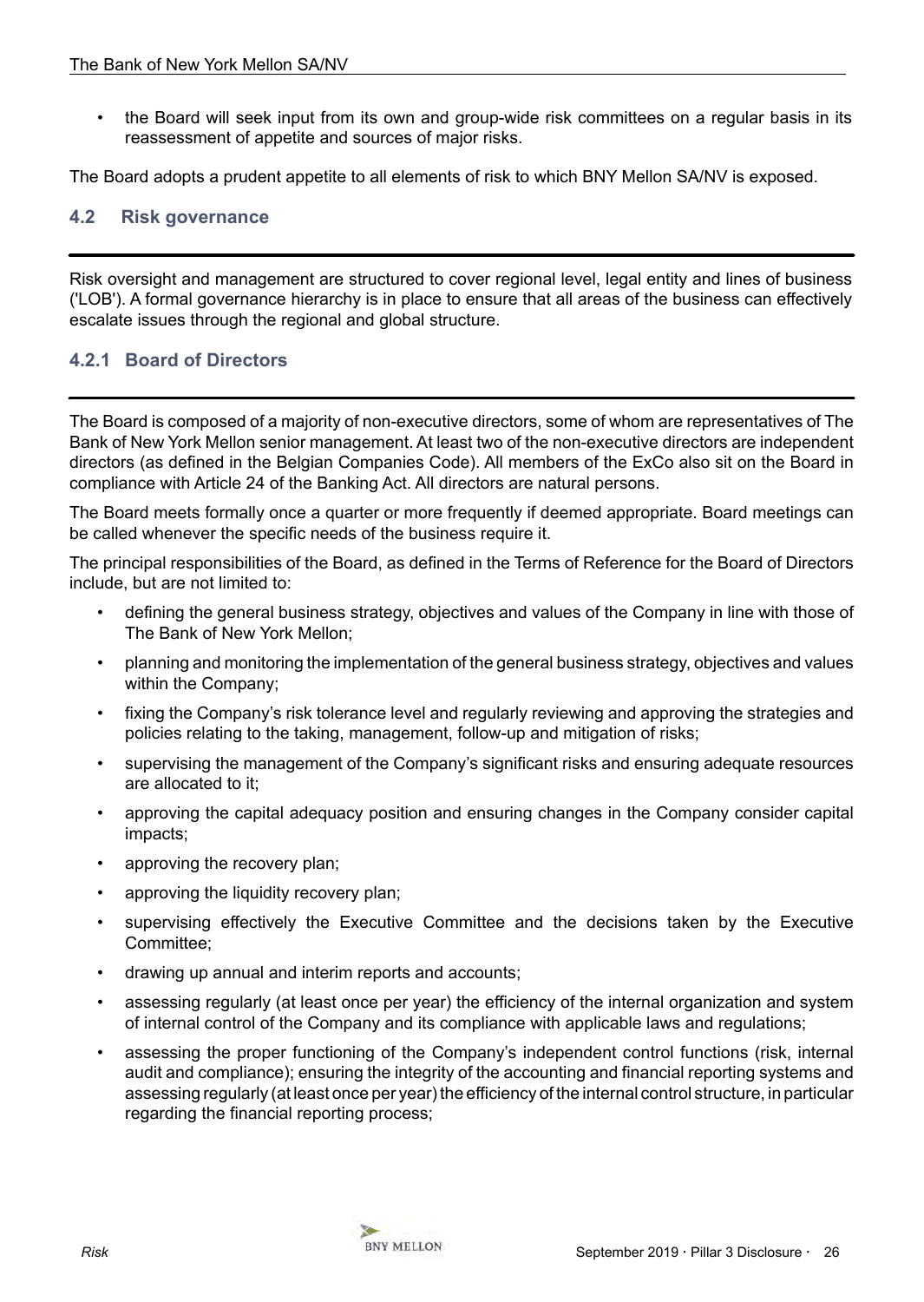- ensuring that the Company's internal governance as translated into its Internal Governance Memorandum - is appropriate to its business, size and organization;
- approving the Internal Governance Memorandum and ensuring it is kept up-to-date and submitted to the supervisory authority;
- approving and reviewing regularly (at least once per year) the Company's remuneration policy and supervising its implementation;
- selecting and evaluating the members of the Executive Committee and reviewing the process for the selection, evaluation, and development of other key managers (in particular the Chief Risk Officer, Chief Compliance Officer, Chief Internal Auditor);
- ensuring the succession planning for key managers;
- reviewing the Company's processes for protecting the Company's assets and reputation;
- approving policies and procedures as may be required by law or otherwise appropriate;
- reviewing the Company's processes for compliance with applicable laws, regulations and the internal policies including the Code of Conduct; and
- overseeing the process of external disclosure and communications.

The table below shows the members of the Board, membership of internal committees and external mandates as at 18 November 2019.

| <b>Board</b><br>member         | <b>Function at BNY</b><br><b>Mellon SA/NV</b>                                                 | Name of the<br>other company<br>in which an<br>external function<br>is exercised | Location<br>(country) | <b>Type of</b><br>activities              | <b>Listed</b><br>company<br>(Y/N) | <b>External</b><br>mandate<br>(title) | <b>Capital</b><br>connection<br>with SA/NV<br>(Y/N) |
|--------------------------------|-----------------------------------------------------------------------------------------------|----------------------------------------------------------------------------------|-----------------------|-------------------------------------------|-----------------------------------|---------------------------------------|-----------------------------------------------------|
| <b>Non-Executive Directors</b> |                                                                                               |                                                                                  |                       |                                           |                                   |                                       |                                                     |
|                                | Independent Chair<br>of the Board of                                                          | Climact sa                                                                       | Belgium               | Environmental<br>consultancy              | N                                 | Chairman of<br>the Board              | N                                                   |
| Olivier<br>Lefebvre            | Directors,<br>Independent<br>Member of the<br>Audit Committee,<br>Independent Chair<br>of the | Ginkgo<br>Management sarl<br>Ginkgo<br>Management sarl<br>Ш                      | Luxembourg            | <b>Real Estate</b><br>Fund<br>Management  | N                                 | Independent<br>Director               | N                                                   |
|                                | Remuneration and<br>Nomination<br>Committees                                                  | Sprl Perma-<br>Project                                                           | Belgium               | Support to<br>starters in<br>Permaculture | N                                 | Director                              | N                                                   |
| Marie-Hélène                   | Independent Chair<br>of the Audit<br>Committee.                                               | CoDiese & GRC<br>& PREF-X SAS                                                    | France                | Finance<br>consultancy                    | N                                 | Director                              | N                                                   |
| Cretu                          | Independent<br>Member of the<br>Remuneration and<br><b>Risk Committees</b>                    | Montpensier<br>Finance                                                           | France                | Assets<br>Management<br>Company           | N                                 | Independent<br>Director               | N                                                   |
|                                | Independent Chair<br>of the Risk                                                              | Danske Bank A/S                                                                  | <b>Denmark</b>        | Financial<br>services                     | Υ                                 | Vice<br>Chairman                      | N                                                   |
| Carol<br>Sergeant              | Committee,<br>Independent<br>Member of the                                                    | Threadneedle<br><b>Solutions Limited</b>                                         | United<br>Kingdom     | Private<br>Company                        | N                                 | Director                              | N                                                   |
|                                | Audit and<br>Nomination<br>Committees                                                         | <b>Belmont Green</b><br><b>Finance Ltd</b>                                       | United<br>Kingdom     | Financial<br>services                     | N                                 | Sr. Non-<br>Executive<br>Director     | N                                                   |
| Thomas<br>(Todd)<br>Gibbons    | Member of the<br>Nomination and<br>Audit* Committees                                          |                                                                                  |                       |                                           |                                   |                                       |                                                     |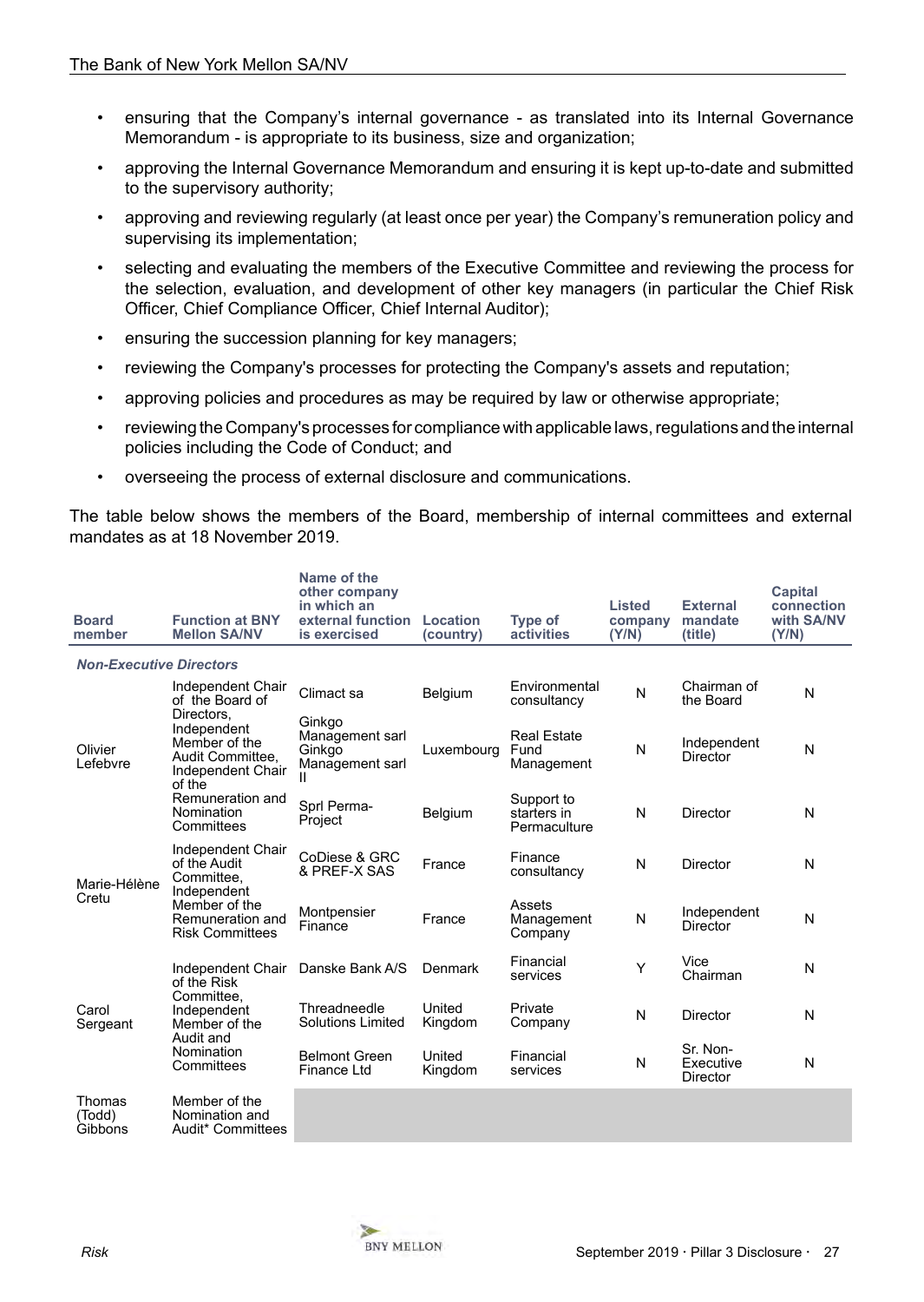| <b>Board</b><br>member      | <b>Function at BNY</b><br><b>Mellon SA/NV</b>                                                                                 | Name of the<br>other company<br>in which an<br>external function<br>is exercised | <b>Location</b><br>(country) | <b>Type of</b><br>activities | <b>Listed</b><br>company<br>(Y/N) | <b>External</b><br>mandate<br>(title)   | <b>Capital</b><br>connection<br>with SA/NV<br>(Y/N) |
|-----------------------------|-------------------------------------------------------------------------------------------------------------------------------|----------------------------------------------------------------------------------|------------------------------|------------------------------|-----------------------------------|-----------------------------------------|-----------------------------------------------------|
| Hani Kablawi                | Member of the<br>Remuneration and<br>Risk* Committees                                                                         | Arab Bankers<br>Association<br>London, UK                                        | United<br>Kingdom            | Financial<br>services        | N                                 | Vice<br>Chairman<br>and Board<br>Member | N                                                   |
| Susan<br>Revell*            | Non-Executive<br><b>Director</b>                                                                                              |                                                                                  |                              |                              |                                   |                                         |                                                     |
| <b>Executive Directors</b>  |                                                                                                                               |                                                                                  |                              |                              |                                   |                                         |                                                     |
| Leonique van                | <b>Chief Executive</b><br>Officer and Chair                                                                                   | Foreign<br>Bankers'Associati<br>on (FBA)                                         | The<br><b>Netherlands</b>    | Trade<br>association         | N                                 | Non-<br>Executive<br>Chair              | N                                                   |
| Houwelingen                 | of the Executive<br>Committee                                                                                                 | American<br>Chamber of<br>Commerce                                               | Belgium                      | Trade<br>association         | N                                 | Board<br>Member                         | N                                                   |
| Hedi Ben<br>Mahmoud         | <b>Chief Risk Officer</b><br>and Member of the<br>Executive<br>Committee                                                      |                                                                                  |                              |                              |                                   |                                         |                                                     |
| Annik<br><b>Bosschaerts</b> | <b>Chief Operations</b><br>Officer and<br>Member of the<br>Executive<br>Committee                                             |                                                                                  |                              |                              |                                   |                                         |                                                     |
| <b>Eric Pulinx</b>          | <b>Chief Financial</b><br>Officer, Deputy<br><b>Chief Executive</b><br>Officer and<br>Member of the<br>Executive<br>Committee | <b>Delen Private</b><br><b>Bank and FinAx</b>                                    | Belgium                      | Credit<br>institution        | N                                 | Independent<br>Director                 | N                                                   |

*\* The appointments of Susan Revell as Member of the Board of Directors, Todd Gibbons as Member of the Audit Committee and Hani Kablawi as Member of the Risk Committee are subject to regulatory approval.*

No director has declared a personal conflict of interest that would give rise to the application of article 523 of the Belgian Companies Act.

BNY Mellon SA/NV is committed to diversity and inclusion. This commitment is not only important to BNY Mellon SA/NV's culture and to each director as individuals, it is also critical to BNY Mellon SA/NV's ability to serve its clients and grow its business. BNY Mellon SA/NV recognises the benefits of having individuals with diverse backgrounds, experience and viewpoints on the Board for the different perspective and unique contributions they provide. Board appointments are based on an individual's skill, ability, experience, training, performance, and other valid role-related requirements. The Terms of Reference of the Board state that at least one third of each gender shall be represented on the Board and on the ExCo and that such distribution should be reached by 2020. As long as this target is not reached, female candidates with proven qualifications shall be preferred over male candidates for any new appointment on the Board.

The Nomination Committee (the "NoCo") is responsible for reviewing the structure, size and composition of the Board (including its skills, knowledge, experience and diversity) and making recommendations to the Board with respect to any Board member's appointment. In identifying suitable candidates for a particular appointment, the NoCo considers candidates on merit and against objective criteria and with due regard for the benefits of diversity on the Board, including gender.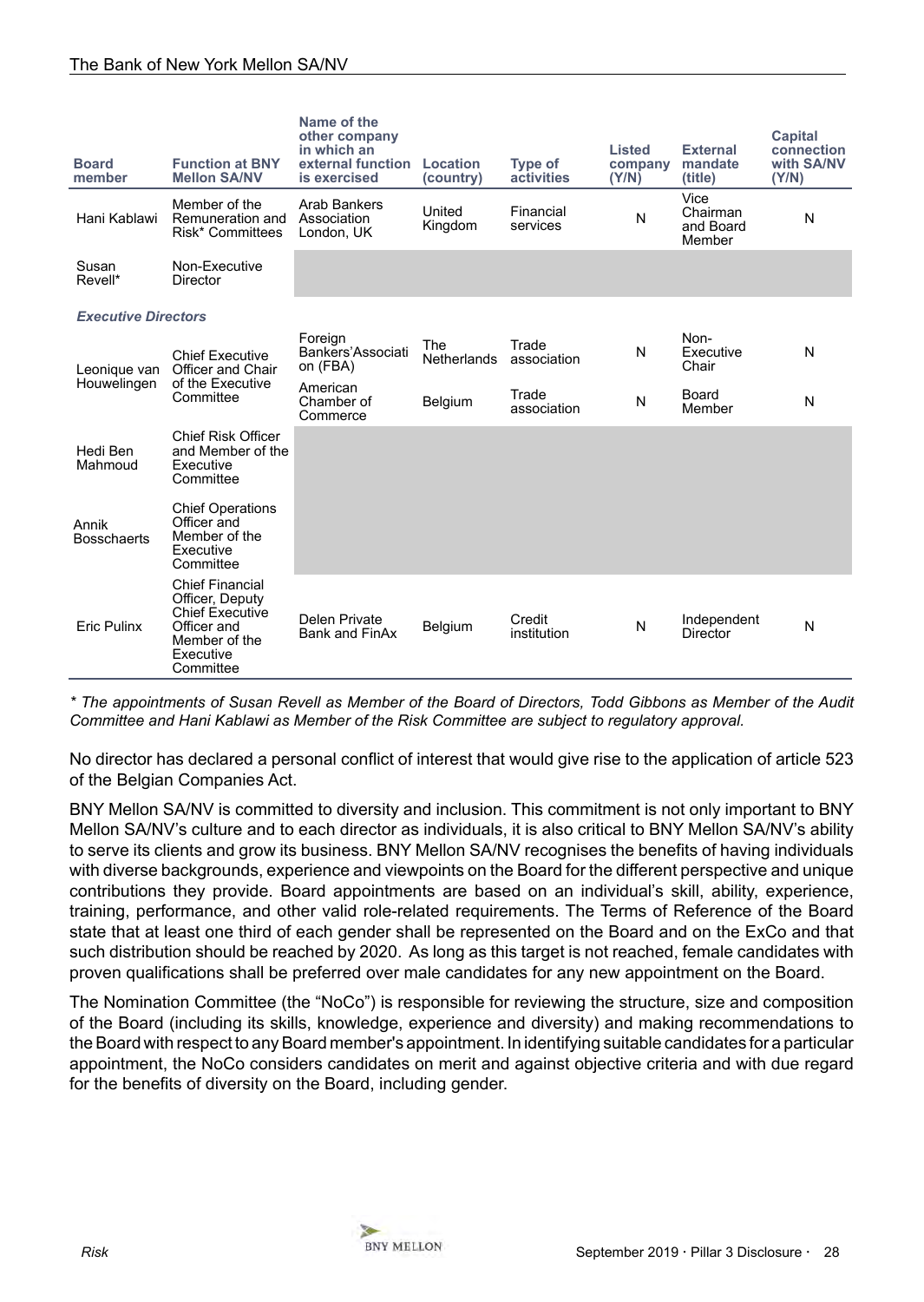# **4.2.2 Legal Entity Risk Management**

The ExCo has been established by the Board in accordance with Article 24 of the Banking Act and Article 524bis of the Belgian Companies Code and has been entrusted with the general management of BNY Mellon SA/NV with the exception of (i) the determination of the strategy and general policy of BNY Mellon SA/NV and (ii) the powers reserved to the Board by law or the articles of association. The ExCo meets formally at least once a month and reports to the Board.

The ExCo is responsible for running the general management of BNY Mellon SA/NV within the strategy and the general policy, as defined by the Board, and for ensuring that the culture across BNY Mellon SA/ NV facilitates the performance of business activities with integrity, efficiency and effectiveness.

The ExCo reviews corporate initiatives including strategic initiatives, financial performance, new business initiatives, policy changes, controls and organisational development. The ExCo has responsibility across all Lines of Business conducted by or impacting BNY Mellon SA/NV, its branches or subsidiary.

As described in detail in the ExCo Terms of Reference, the responsibilities of the ExCo in carrying out the general management of the Company mainly relate to corporate responsibilities, control environment, regulatory issues, stress testing and ICAAP.

The ExCo reports its activities, advises, and makes recommendations to the Board regularly. At least annually, the ExCo assesses the efficiency of the Company's internal organisation and internal controls together with the measures taken to remediate to any identified deficiencies, and reports the same to the Board, the NBB and the external auditor.

The ExCo has established the following committees to assist it in the performance of its duties:

- the Risk Management Committee;
- the Asset and Liability Committee;
- the Capital and Stress Test Committee; and
- the Credit Risk Oversight Committee.

The ExCo has established the following committees to assist in the performance of its duties.

## **Risk Management Committee ('RMC')**

The key purpose of the BNY Mellon SA/NV Risk Management Committee is to provide oversight of the risk management process for the underlying businesses, subsidiary and branches, to ensure that risks are identified, monitored and reported and to ensure that appropriate actions and activities are in place to manage the identified risks. The RMC also plays a central role in ensuring that material change that has the potential to affect the BNY Mellon SA/NV is identified in a timely manner and managed in an appropriate fashion.

The aim of the RMC is to establish and maintain a capable and effective forward-looking risk organization that is well placed to identify and manage emerging risks for the legal entity including its branches and subsidiary. The RMC provides risk-based challenge to the Business (first line of defense) establishes and maintains a risk culture, advises the ExCo as second line of defense on risk matters. The Committee is responsible for ensuring that risk and compliance activities undertaken by BNY Mellon SA/NV, its underlying branches, subsidiary and businesses are executed in accordance with internal policies and all relevant regulations.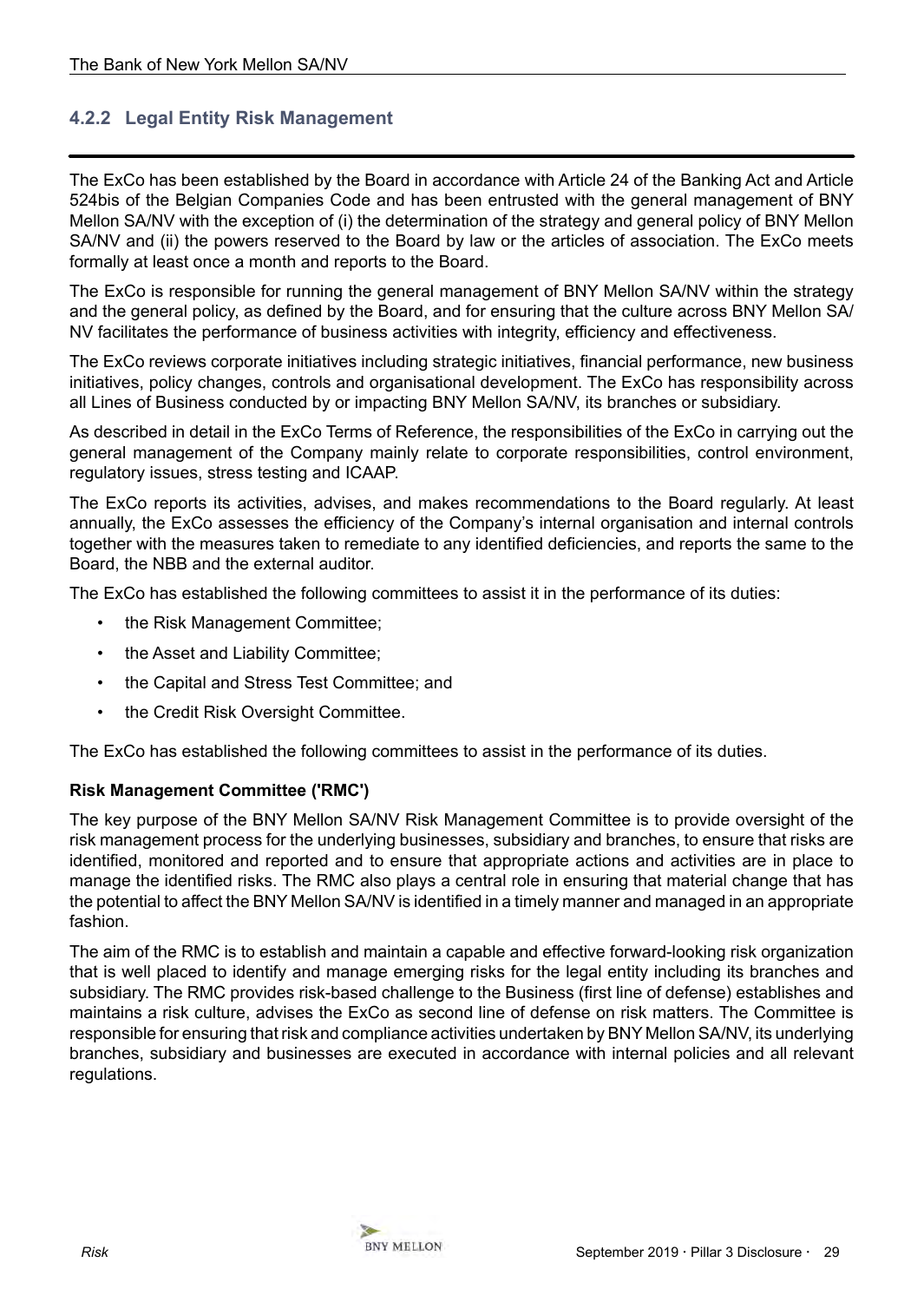# **Asset and Liability Committee ('ALCO')**

The Belgium ALCO is responsible for overseeing the asset and liability management activities on the balance sheet of BNY Mellon SA/NV, its branches and subsidiary, and for ensuring compliance with all liquidity, interest rate risk and capital related regulatory requirements.

# **Capital and Stress Testing Committee ('CSTC')**

The purpose of the CSTC is to ensure adequate governance and understanding of, and ownership for the processes and documentation pertaining to, BNY Mellon SA/NV's capital requirements (economic, regulatory, adequacy and allocation), the risk economic capital model methodologies and stress testing. This is achieved in accordance, where applicable, with the ICAAP governance, BNY Mellon SA/NV Stress Testing policies and framework whilst taking into consideration the Group's over-arching capital, profit and strategic plans.

The CSTC is an empowered decision making body under authority delegated by BNY Mellon SA/NV ExCo and subject to corporate policy, legislation and external regulation.

# **Credit Risk Oversight Committee ('CROC')**

The key purpose of the CROC is to oversee all forms of credit risk, to oversee controls of credit risk associated with BNY Mellon SA/NV banking business and to ensure compliance with BNY Mellon SA/NV credit policies. The activities of the CROC are reported to the ExCo as well as to the RMC where relevant.

# **Business Acceptance Committees ('BACs')**

The BACs are responsible for the acceptance, oversight and guidance of new and existing businesses and clients for each of the following business lines for all BNY Mellon legal entities across EMEA: Asset Servicing and Alternative Investment Strategies, Corporate Trust, Depositary Receipt, Markets, and Broker-Dealer and Advisory Services.

BNY Mellon SA/NV representatives, selected by the ExCo for their expertise, sit at BACs when BNY Mellon SA/NV deals have to be approved.

## **Councils assisting the ExCo**

In addition to the above committees, the ExCo has mandated two councils to assist them:

- the Technology and Information Risk Council ('TIRC') derives its authority and mandate from the ExCo through the RMC. The purpose of the TIRC is to provide a detailed review of all key Client Technology Solutions ('CTS') services and emerging risks for reporting to the RMC; and
- the Belgium Management Council ('BEMCo'), with the purpose to provide leadership for BNY Mellon employees in Belgium, regardless of legal entity, functional, or business affiliation. The BEMCo is responsible for overseeing, informing, supporting and involving other local bodies, as well as ensuring employee engagement within the Brussels location and the company in Belgium. It shall also decide or escalate matters discussed with the employee relations bodies.

# **4.2.3 Business unit risk management**

The oversight of risk management within business units at a regional level is governed via two risk management committees, namely:

**EMEA Asset Servicing Business Acceptance Committee** which is responsible for channeling new/ renewal business into lines of business and subsequently legal entities, including BNY Mellon SA/NV, approving all new clients prior to commencing a relationship with them and approving new business arrangements with existing clients. Risk is assessed and reviewed as part of the approval process.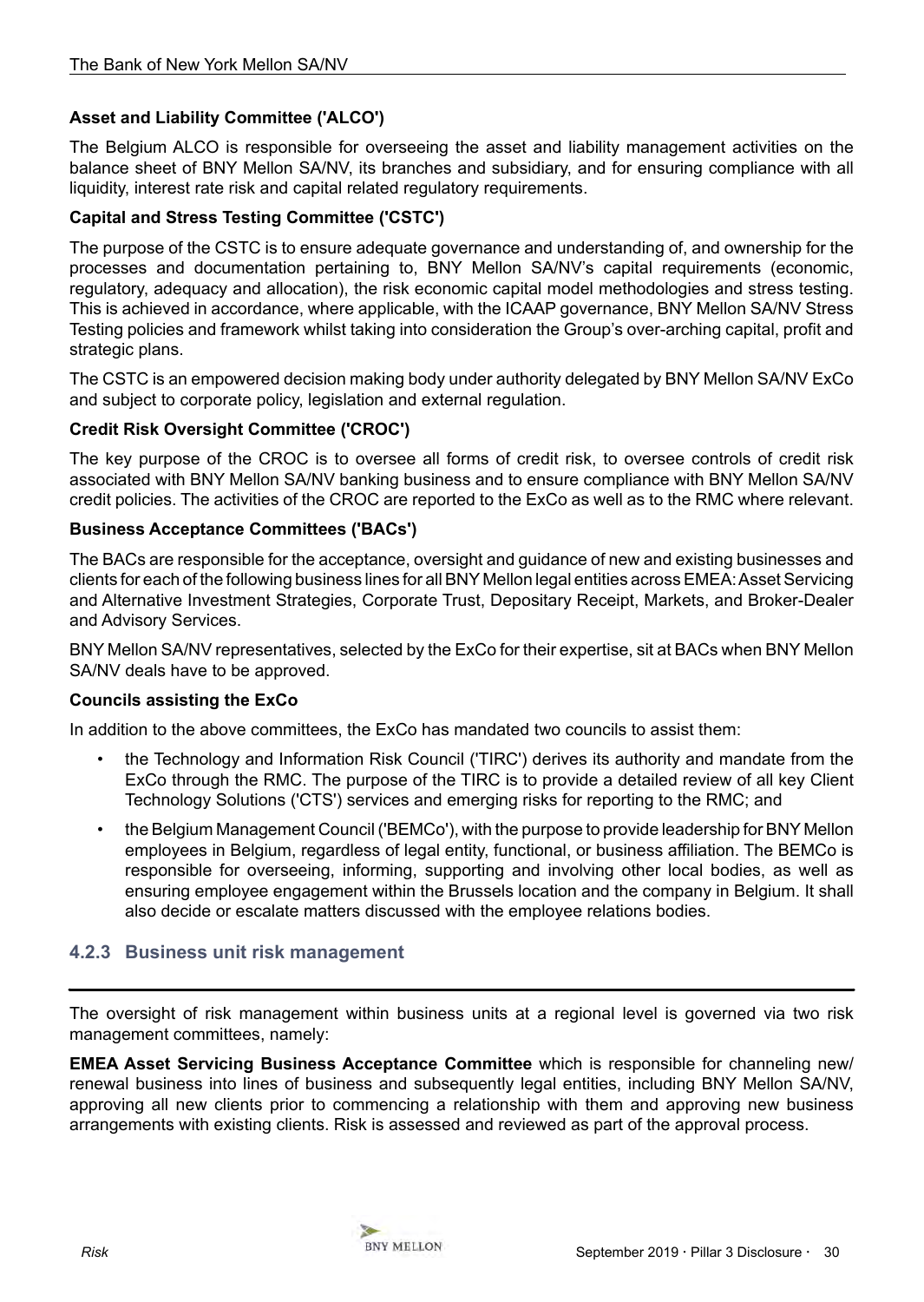<span id="page-30-0"></span>**EMEA Asset Servicing Business Risk Committee** which is responsible for ensuring that the risk profile of EMEA Asset Servicing is well understood and effectively managed. This is achieved by carrying out the review of current and emerging key risk and control issues and related initiatives, escalation of material risks and issues to the Head of BNY Mellon Asset Servicing and other regional committees and boards as appropriate, approval of new or materially modified products, review of potential off-boarding of nonsystemically significant products and review of significant regulatory requirements.

**Markets APAC/EMEA Business Acceptance Committee** provides governance over new and modified direct business relationships for Markets. The committee is focused on reviewing and approving nonstandard relationships.

**Broker-Dealer Services Global Business Acceptance Committee ('BDS Global BAC')** is responsible for performing due diligence when accepting, on-boarding, monitoring and off-boarding client relationships and business. BDS Global BAC members will review and approve new and incremental business opportunities. BNY Mellon SA/NV ExCo has delegated authority for business acceptance to the "BNY Mellon SA/NV Business Acceptance Committee ('BAC') Delegates" (members of the BNY Mellon SA/NV Executive Committee and Branch Managers). A BNY Mellon SA/NV BAC delegate must approve each BNY Mellon SA/NV client acceptance and each business opportunity BAC proposal which is to be booked to the Company. A BNY Mellon SA/NV Compliance representative will attend all BDS Global BAC meetings and will be accountable to the Company's Compliance Officer in respect of all BNY Mellon SA/NV business opportunity acceptances.

**Broker-Dealer Services Business Risk Committee ('BDSBRC')** meetings are the point of review and approval for all new or materially modified products or process changes and services as well as the venue for review and approval of all potential off-boarding of products and services as well as status updates of any major project initiative including touch-points to BNY Mellon SA/NV. The BDSBRC shall consider a variety of issues including: potential or actual conflicts of interest or sensitive business practices, errors and service delivery failures, especially with impact to clients and/or to legal and regulatory obligations; client communications and disclosure; financial losses; unsubstantiated gains; and potential reputation damage. BDSBRC meetings are designed to enhance transparency of the key risk and control issues facing the business and to provide a forum for escalation and discussion of these issues. Impact to BNY Mellon SA/NV will be escalated to its Risk Committee for review and approval, as appropriate.

# **4.3 Risk management framework**

As a systemically important financial institution, BNY Mellon SA/NV holds itself to an industry leading standard of risk management. Effective management of risk is at the core of everything BNY Mellon SA/ NV does.

From the perspective of BNY Mellon SA/NV, as with other regulated banking entities, a strong risk governance and robust risk culture are achieved through close and continuous co-operation between business lines, Risk and Compliance teams and Internal Audit. Taken together these enable BNY Mellon SA/NV to effectively identify, assess, manage and report the risks that are inherent to operating its business.

BNY Mellon SA/NV Risk Management Framework is organized around the 'Three Lines of Defense' and BNY Mellon SA/NV has, in accordance with the Banking Act requirements, put in place the following independent control functions: Internal Audit, Compliance and Risk Management.

The ExCo is responsible for the implementation of these independent control functions. Annually, it reports to the NBB, the statutory auditor and the Board on the compliance with this requirement and on the measures taken in this respect. These functions are considered as independent as they operate independently from the other business functions.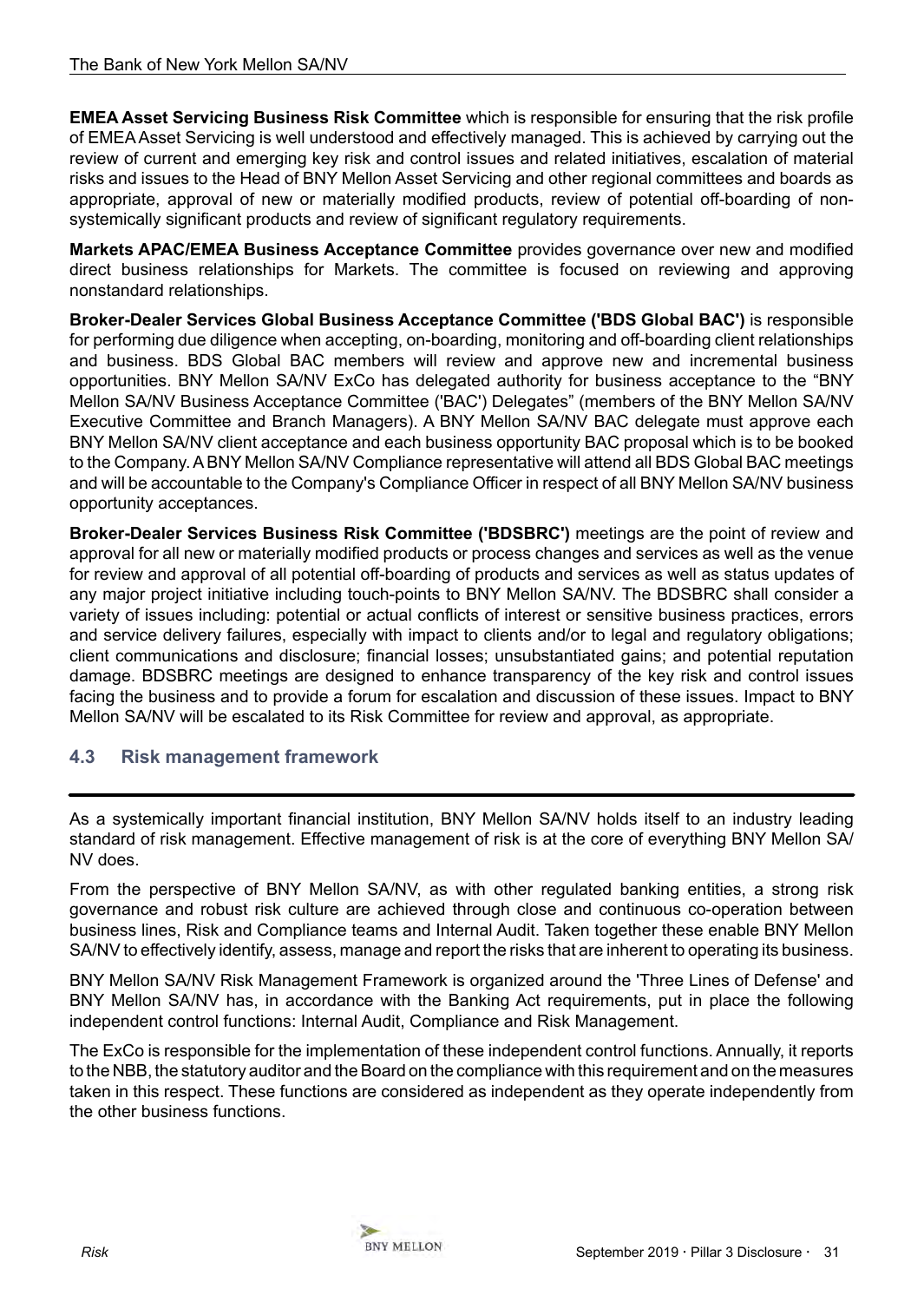The heads of the independent control functions must be fit and proper for carrying out such a role and approved by the NBB.

BNY Mellon SA/NV has adopted a 'Three Lines of Defense' model as part of the risk management framework. The First Line of Defense ('1LOD') consists of managers and employees at the business or, in some cases, business partner level. They own the risk associated with the business activities and they manage the risks and the related control processes and procedures on an operational basis. The Risk Management and Compliance functions are the Second Line of Defense ('2LOD'); and own the enterprisewide risk management framework and provide independent oversight of the 1LOD. This also includes Corporate Security, Business Continuity, Financial Management and Analysis within Finance. The Third Line of Defense ('3LOD') is Internal Audit, which independently provides the Board and senior management with the assurance that the governance structures, risk management and internal controls in place are effective.

# **Figure 3: Three Lines of Defense**



BNY Mellon Risk and Compliance policies and guidelines provide the framework for BNY Mellon SA/NV's internal controls, risk identification, monitoring, reporting and escalation. Risks are managed within specialist risk teams (e.g. credit, liquidity) or via line of business risk teams (operational, market).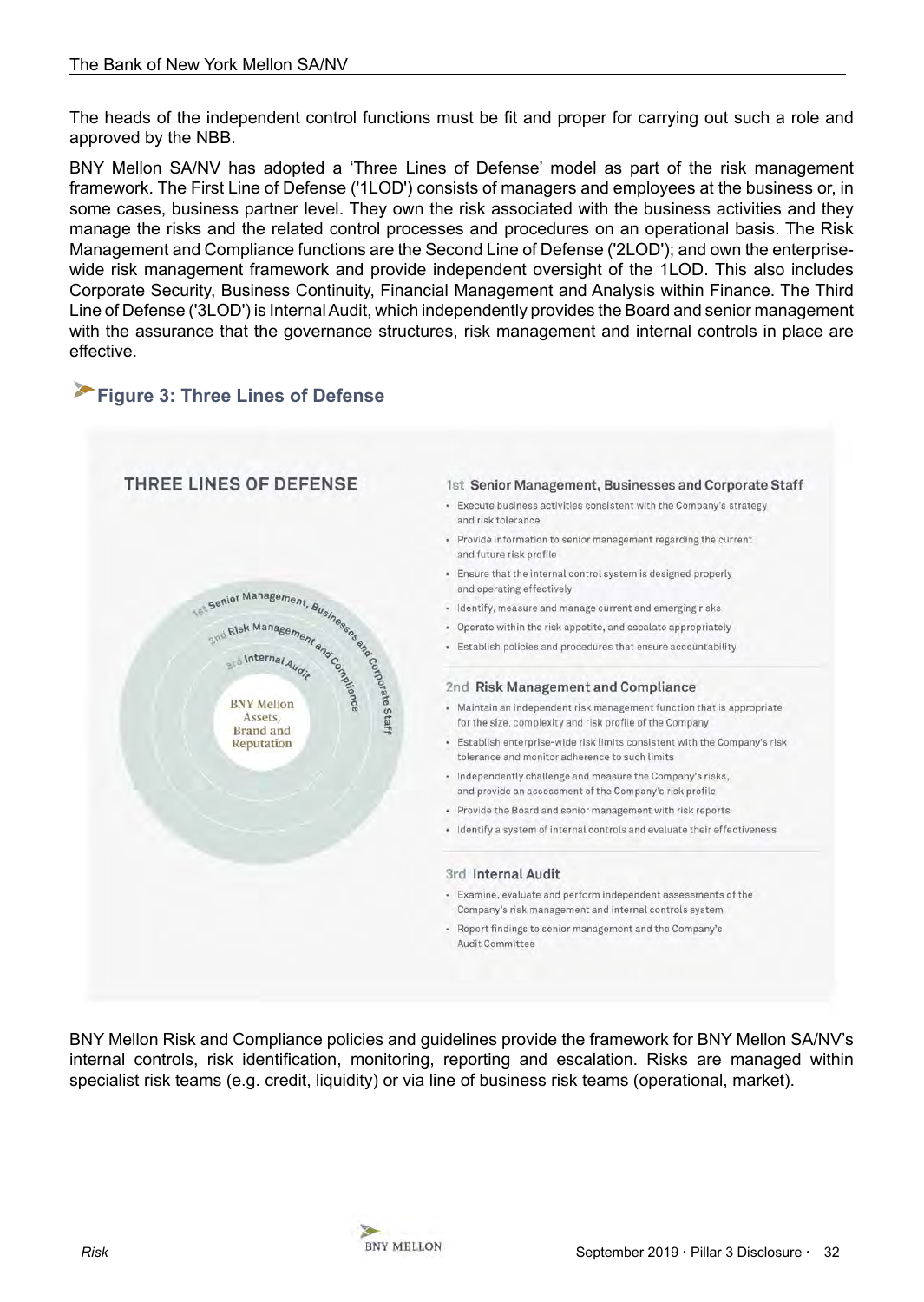# <span id="page-32-0"></span>**4.4 High-level Assessment**

The High-level Assessment is a management tool that provides a high-level view of an entity's risk landscape. It is instrumental in forming the risk strategy of the entity and defining risk appetite in the context of the broader organization. Applied to BNY Mellon SA/NV, the High-level Assessment enables management to focus on the key risks to which BNY Mellon SA/NV is exposed. The BNY Mellon SA/NV High-level Assessment, which is governed by the Policy "Legal Entity Risk Register", should be read in conjunction with, and be complementary to, BNY Mellon SA/NV ICAAP and ILAAP ('Internal Liquidity Adequacy Assessment Process'), the business-level risk and control self-assessments ('RCSA's') and other Risk MI including the specific BNY Mellon SA/ NV Risk Dashboard.

The BNY Mellon SA/NV High-level Assessment is coordinated by Risk Management. Senior Risk Officers of each Line of Business ('LOB SROs'), Risk function heads (e.g. credit risk) and key representatives from the Lines of Business/Legal Entities will be consulted as part of the assessment process. The High-level Assessment, which is approved by the ExCo, is a living document and will be updated regularly as needed.

# **4.5 Risk appetite**

BNY Mellon defines Risk Appetite as "the level of risk it is normally willing to accept while pursuing the interests of our major stakeholders, including our clients, shareholders, employees and regulators". The Risk Appetite Statement ('RAS') defines metrics and controls to measure and monitor risks relative to the risk appetite. These metrics establish risk thresholds through qualitative and quantitative expressions of risk appetite to monitor risk-taking activities.

The Risk Appetite of BNY Mellon SA/NV constitutes the risk limiting perimeter within which the head office, branches and subsidiary must operate.

The Board owns and defines the RAS, is responsible for annually reviewing it and approves any amendment. The Risk Appetite Metrics Report is actively monitored and managed by the BNY Mellon SA/NV ExCo through a defined governance and set of delegated controls to ensure that the performance of business activities remains within risk appetite levels. The Risk Appetite is reviewed if the risk profile changes or, at least, annually. It is governed by a Group Policy.

The Board adopts a prudent appetite to all elements of risk to which it is exposed. Business activities are managed and controlled in a manner consistent with the Board's stated tolerances using defined quantitative and qualitative measurements. The Board has sought to establish a clear set of tolerances for its business and has articulated it's appetite through a series of statements and metrics.

# **4.6 Risk assessment methodology and reporting systems**

Risk identification and monitoring occurs in the business (operational areas) and within focused risk departments. Several processes are in place in order to ensure that risks are correctly and timely identified and monitored. Monitoring and controlling risk is primarily performed based on limits established by BNY Mellon SA/NV. These limits reflect the business strategy and market environment of BNY Mellon SA/NV as well as the level of risk that BNY Mellon SA/NV is willing to accept. In addition, BNY Mellon SA/NV's policy is to measure and monitor the overall risk bearing capacity in relation to the aggregate risk exposure across all risk types and activities.

Information compiled from all business areas is examined and processed in order to analyze, control and identify risks on a timely basis. This information is presented and explained to the Risk Management Committee ('RMC'), the ExCo and the Board.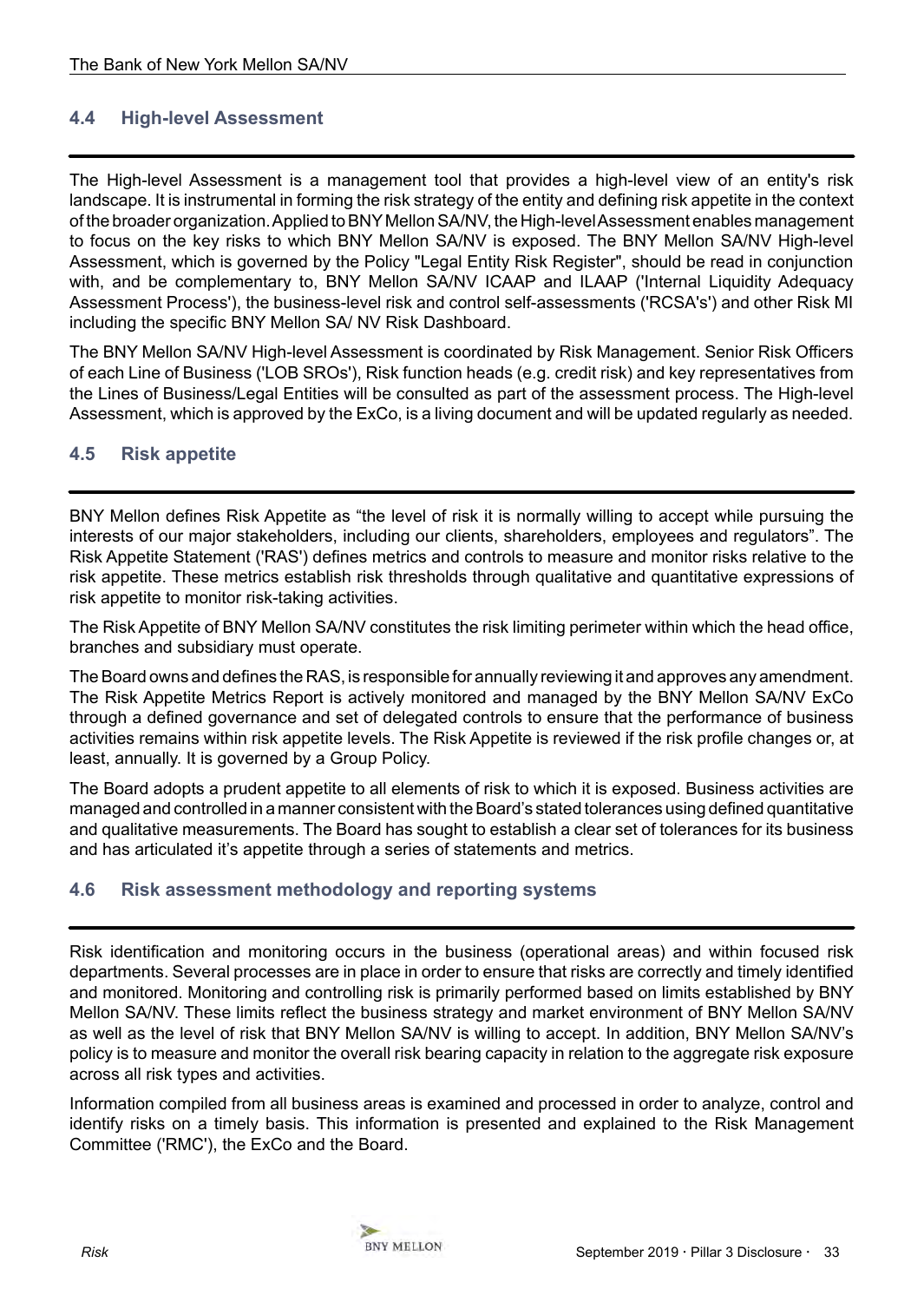Risk identification and reporting is made using a series of tools and information systems. Each risk type is assessed and reported by risk experts to BNY Mellon SA/NV RMC.

BNY Mellon SA/NV benefits from multiple data gathering, risk monitoring and escalation flows. BNY Mellon SA/NV generally does not build its own risk infrastructure, data aggregation or reporting tools. In that sense, all the tools used by the risk experts are corporate tools, of which the building and maintenance is framed by policies and service level agreements. One notable exception is the large exposure tool (Concentration Risk System - CRS). This tool was developed by and is tailored to the needs of BNY Mellon SA/NV.

# **Internal Capital Adequacy Assessment Process ('ICAAP') and Internal Liquidity Adequacy Assessment Process ('ILAAP')**

BNY Mellon SA/NV monitors its capital adequacy in accordance with Basel Framework on the basis of Pillar 1 and Pillar 2 (Economic Capital) requirements.

Pillar 1 capital requirement is calculated according to the Basel standardized approach for credit, market and operational risks, and for credit value adjustment. The standard formula is based on weighting factors applied to the balance sheet and profit and loss components. Pillar 2 capital requirement is based on an internal risk assessment of the components of the balance sheet and of the business activities; it uses BNY Mellon SA/NV methodologies (most being BNY Mellon methodologies) which follow an approval process including independent validation by BNY Mellon's model validation team. These methodologies are approved by BNY Mellon SA/NV Capital and Stress Testing Committee and by BNY Mellon SA/NV Board as part of the annual ICAAP approval. BNY Mellon SA/NV also conducts stress tests in order to assess the resilience of the capital base in the future. This provides an avenue for micro- and macroeconomic scenarios, new activities or strategic plans to be assessed from a capital perspective.

The ILAAP process reflects a strong liquidity risk management culture and efficient governance regime in place within the firm. Throughout the ILAAP preparation cycle the content, findings and conclusions set out in this process have been reviewed and challenged by the relevant stakeholders and governance committees.

The ILAAP is a living document updated on a regular basis and no less frequently than annually. It includes liquidity stress testing proving the resilience of the firm in case of market or idiosyncratic liquidity events.

# **New and modified businesses / products assessment process**

New or modified products or businesses need to be reviewed and approved by the corresponding Business Acceptance Committee ('BAC'). In addition to the BAC acceptance and in order to ensure full compliance towards Legal Entity specific concerns, the RMC must approve the business or product.

## **Significant new client process**

Significant new clients are reviewed and approved by the corresponding BAC (Line of Business).

The BAC uses a checklist in order to assess the potential impact the new client will have on the Pillar 2 capital requirement. If the impact is deemed potentially material, the BNY Mellon SA/NV BAC delegate will be responsible for contacting BNY Mellon SA/NV Risk Management in order to obtain a Pillar 2 assessment.

## **Risk and Control Self-Assessment**

The Risk and Control Self-Assessment ('RCSA') is a tool used by the business to identify risks associated with their key processes. High or Moderate to high residual risks form part of a regular risk management report to the RMC. This ensures that although the RCSA process is owned by the line of business in conjunction with the business risk managers, the RMC has oversight of the key exception items relating to BNY Mellon SA/NV on an ongoing basis.

## **Operational risk events**

All operational losses and fortuitous gains exceeding US\$10k are captured in the Risk Management platform with completeness being verified by reconciliation to the General Ledger. Risk events are categorized by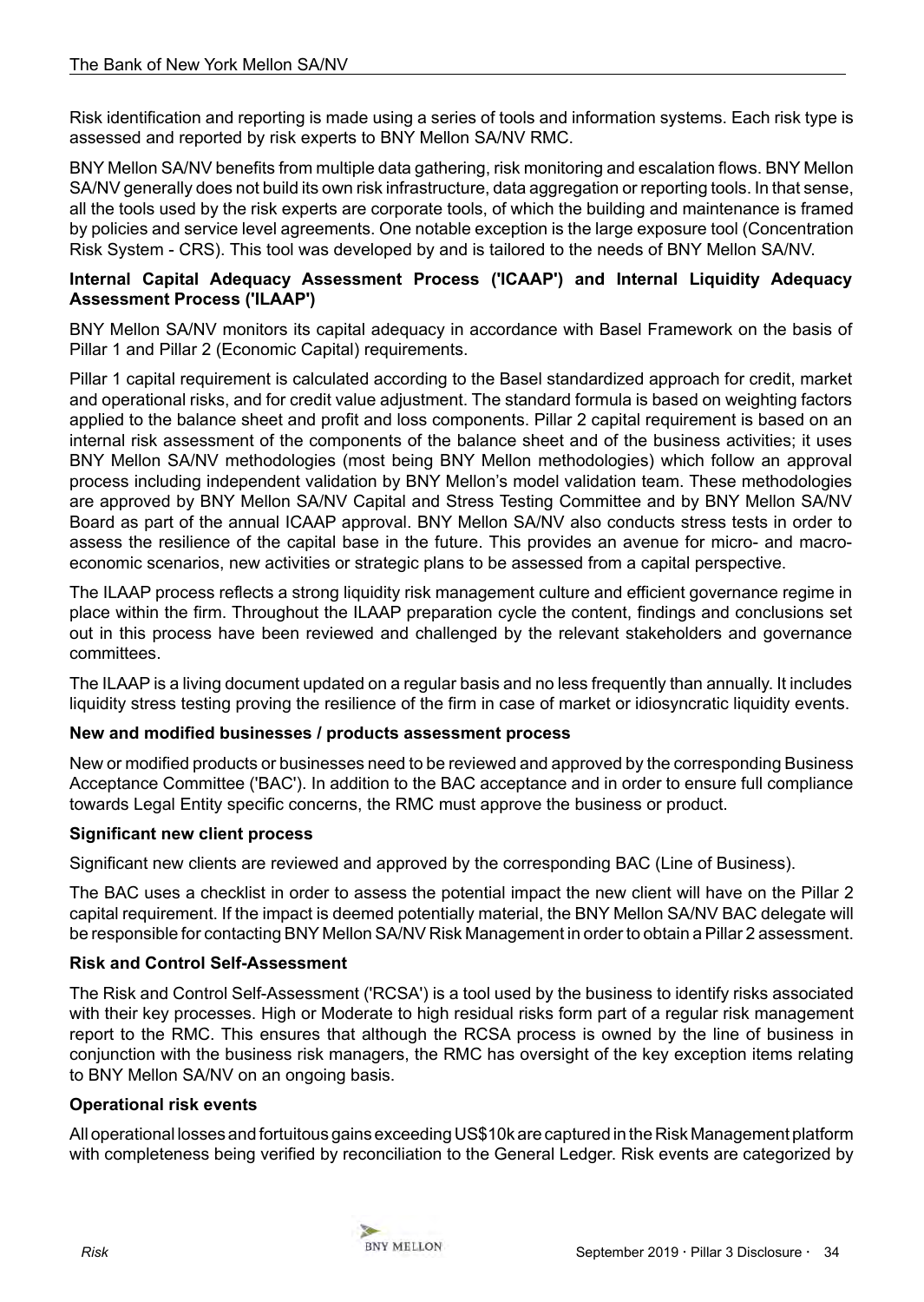causal category. Operational Loss Events reporting forms part of the standard risk management report to the RMC.

# **Credit risk monitoring process**

All counterparties leading to credit risk exposures are assessed and allocated a borrower rating in accordance with the BNY Mellon's credit rating system. Monitoring and control is conducted via a number of real-time systems to ensure that approved exposure levels are not exceeded, or are pre-approved by a suitable credit officer in the light of individual circumstances. Post event monitoring is also conducted by both Client Service areas and the Credit function as well as the Large Exposure function. Issues arising from these are reported to the RMC and the CROC.

## **Large exposure process**

Compliance with the large exposure (including Shadow Banking) regulatory requirements is controlled daily by the Large Exposure function in BNY Mellon SA/NV. Mitigants are applied as needed.

## **Market risk monitoring process**

The FX and FX derivative positions are monitored against a limit discussed at the Belgium ALCO.

#### **Interest rate risk monitoring process**

The interest rate sensitivities (DV01) are monitored against the risk appetite limit, as well as the compliance with the investment guidelines.

#### **Liquidity risk management process**

BNY Mellon SA/NV's overall approach to liquidity management is to ensure that sources of liquidity are sufficient in amount and diversity, such that changes in funding requirements can be accommodated routinely without a material adverse impact on earnings, daily operations, or on the financial condition of BNY Mellon SA/NV. In this context, BNY Mellon SA/NV has set certain practices, metrics, and limits to measure and manage liquidity risk. Through these measures, it seeks to ensure that the overall liquidity risk undertaken stays within its risk tolerance.

#### **Top risk process**

The RMC maintains the list of top risks for BNY Mellon SA/NV. The RMC also receives the list of top risks from EMEA and Group level. The RMC holds monthly meeting to discuss the top risks for BNY Mellon SA/ NV, which are reviewed on a quarterly basis, and discusses progress to mitigate them.

#### **Risk dashboard**

The BNY Mellon SA/NV Risk dashboard aims to provide a high-level view on the risk appetite metrics and their evolution over a given period and also a high-level view over a given period on the evolution and status, at consolidated level, of the main risk categories. It is produced on a monthly basis.

## **Key Risk Indicators**

Key Risk Indicators ('KRIs') are used by business lines to evaluate control effectiveness and residual risk within a business process. Material risks are monitored by appropriate KRIs. The business lines utilise the corporate-wide KRI process to monitor the extent to which the probability of the high inherent risks materialising is changing and to ensure that appropriate actions are being taken. KRI reporting and monitoring is performed monthly at a minimum using a red/amber/green rating system.

#### **Stress testing**

Capital stress testing is undertaken by BNY Mellon SA/NV to monitor and quantify risk exposures and capital requirements to ascertain whether or not there are sufficient capital resources on a forward-looking basis. The process involves developing stressed scenarios that identify an appropriate range of adverse circumstances of varying nature, severity and duration relevant to BNY Mellon SA/NV's risk profile and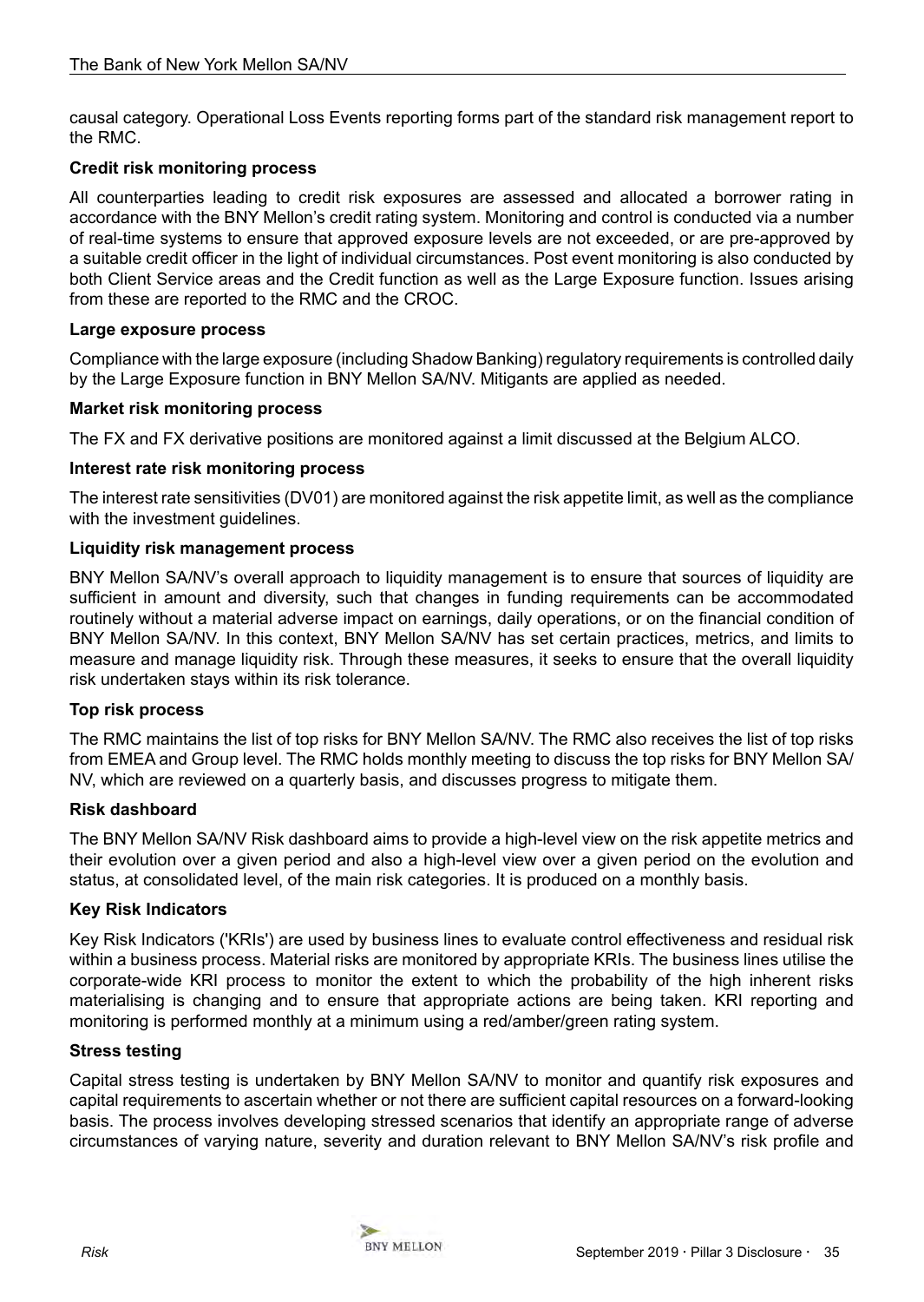<span id="page-35-0"></span>business activities. BNY Mellon SA/NV's stress testing programme assesses the capital strength and enhances the resilience to external shocks. It also helps senior management understand and mitigate risks, and informs decision about capital levels. The stress testing programme is overseen by the Capital and Stress Testing Group with results reported, where appropriate, to the ExCo and the Board.

# **4.7 Escalation of risks and issues**

A robust framework exists for monitoring and escalating issues and risks. If a material risk issue occurs, the EMEA Governance Guide for reporting and escalation of material issues and risks is followed. Business management is required to notify senior management, which includes BNY Mellon SA/NV Board members, soon after determination. Risk management is responsible for supporting the business lines in achieving the following:

- identifying and documenting all material risks, assessing the effectiveness of control design and ensuring that control gaps are closed;
- developing and implementing standards and policies appropriate for the business that conform to the principles and guidelines established by the Risk function;
- elevating, reporting and investigating operating errors, losses and near misses, identifying the root causes and implementing corrective actions;
- reviewing key indicators for coverage and effectiveness, identifying root causes for red and amber conditions and ensuring implementation of corrective actions;
- approving the process to accept new business, including 'Request for Proposal' preparation, contract acceptance and compliance, and challenging whether BNY Mellon SA/NV is being compensated appropriately for the assumption of risk;
- reviewing the impact of changes in business processes on inherent risks and controls such as reorganisations, new products or processes, system conversions and acquisitions, etc.; and
- ensuring that process risks and controls are continually reassessed for appropriateness and completeness.

Management information is used to monitor the performance of the transaction processing and support services including specific risk exposures (e.g. cash and securities reconciliation breaks) and red/amber/ green ratings in respect of the health of the operational functions.

# **4.8 Recovery and resolution planning ('RRP')**

BNY Mellon SA/NV updates its recovery plan annually in accordance with regulatory guidance. The recovery plan is designed to ensure that the BNY Mellon SA/NV group has credible and executable options to meet the challenges that may arise from potential future financial and/or operational crises. BNY Mellon SA/NV also submits its resolution information to the regulator every two years as prescribed by supervisory policy.

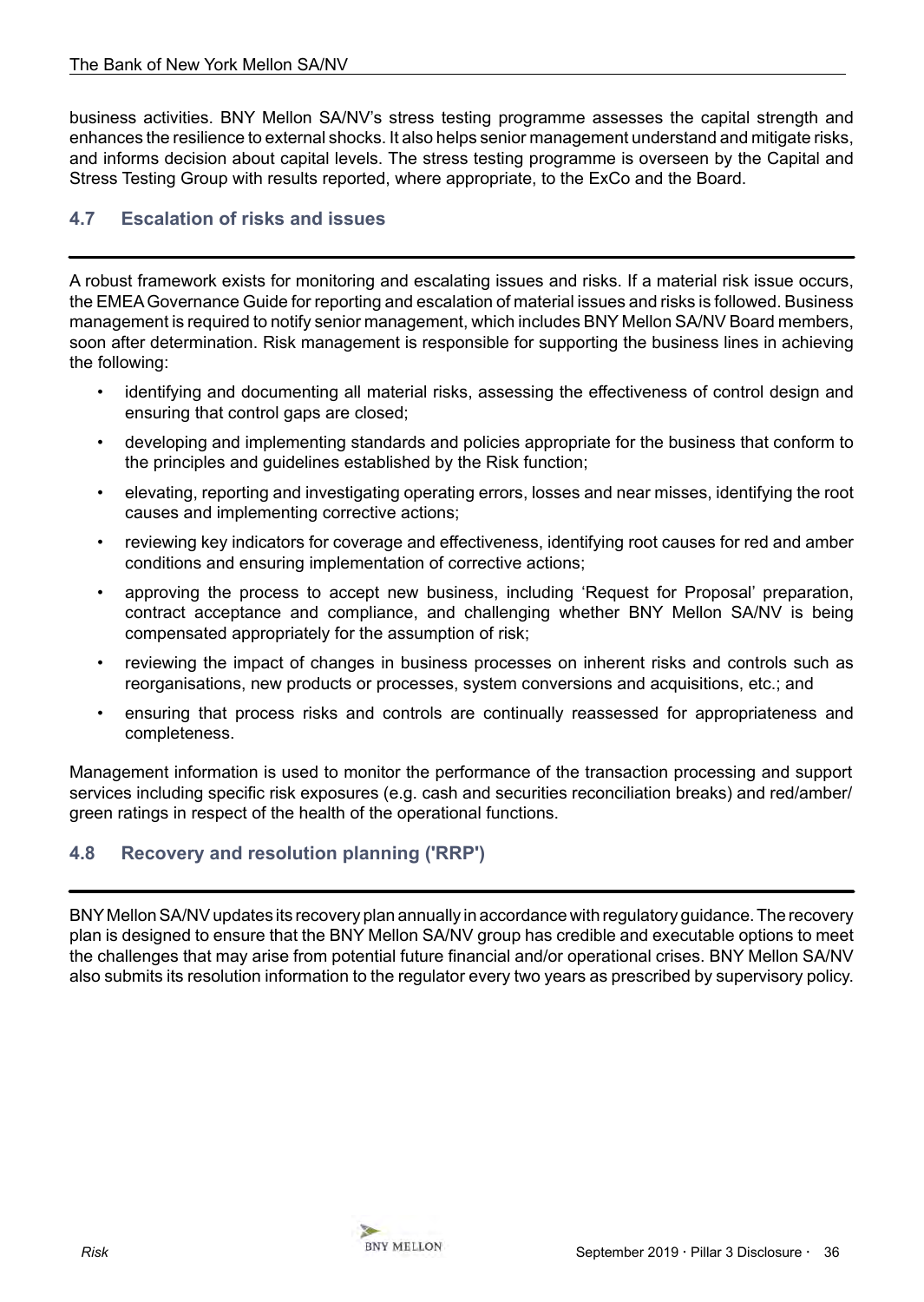# <span id="page-36-0"></span>**5 Article 451 CRR - Leverage**



**The following metrics present BNY Mellon SA/NV's risk components as at 30 September 2019.** 

| Total leverage ratio exposure   | €36,975m               | 4   |
|---------------------------------|------------------------|-----|
|                                 | €38,712m<br>30-Jun-19: |     |
| <b>Basel III leverage ratio</b> | $8.2\%$                | 6 D |
|                                 | 30-Jun-19:<br>7.8%     |     |

The leverage ratio is defined as the capital measure (the numerator) divided by the total exposure measure (the denominator), with this ratio expressed as a percentage:

> *Leverage ratio = Capital measure Exposure measure*

In accordance with article 499 (2) and (3) of the CRR the leverage ratio is calculated based on Tier 1 capital and is calculated using the end-of-quarter leverage ratio as per the EBA implementing technical standards ('ITS') on the disclosure of the leverage ratio under Article 451(2) of Regulation (EU) No 575/2013 (CRR). The capital measure for the leverage ratio is the Tier 1 capital of the risk-based capital framework, taking into account transitional arrangements. Total exposure measure is the sum of the following exposures:

- on-balance sheet exposures;
- derivatives exposures;
- security financing transaction ('SFT') exposures; and
- off-balance sheet items.

Although the BNY Mellon Corporation manages its leverage ratio in line with US regulatory limits, BNY Mellon SA/NV itself is not subject to a leverage ratio requirement. Nevertheless BNY Mellon SA/NV monitors its leverage position and reports accordingly.

Leverage ratio calculation for BNY Mellon SA/NV as of 30 September 2019 is presented below:

# **Table 5: LR1 - Leverage ratio summary**

This table shows BNY Mellon SA/NV summary reconciliation of accounting assets and leverage ratio exposures.

| Leverage ratio summary $(\epsilon m)$ | 30-Sep-19 |
|---------------------------------------|-----------|
|                                       |           |

Total assets as per published financial statements 33,942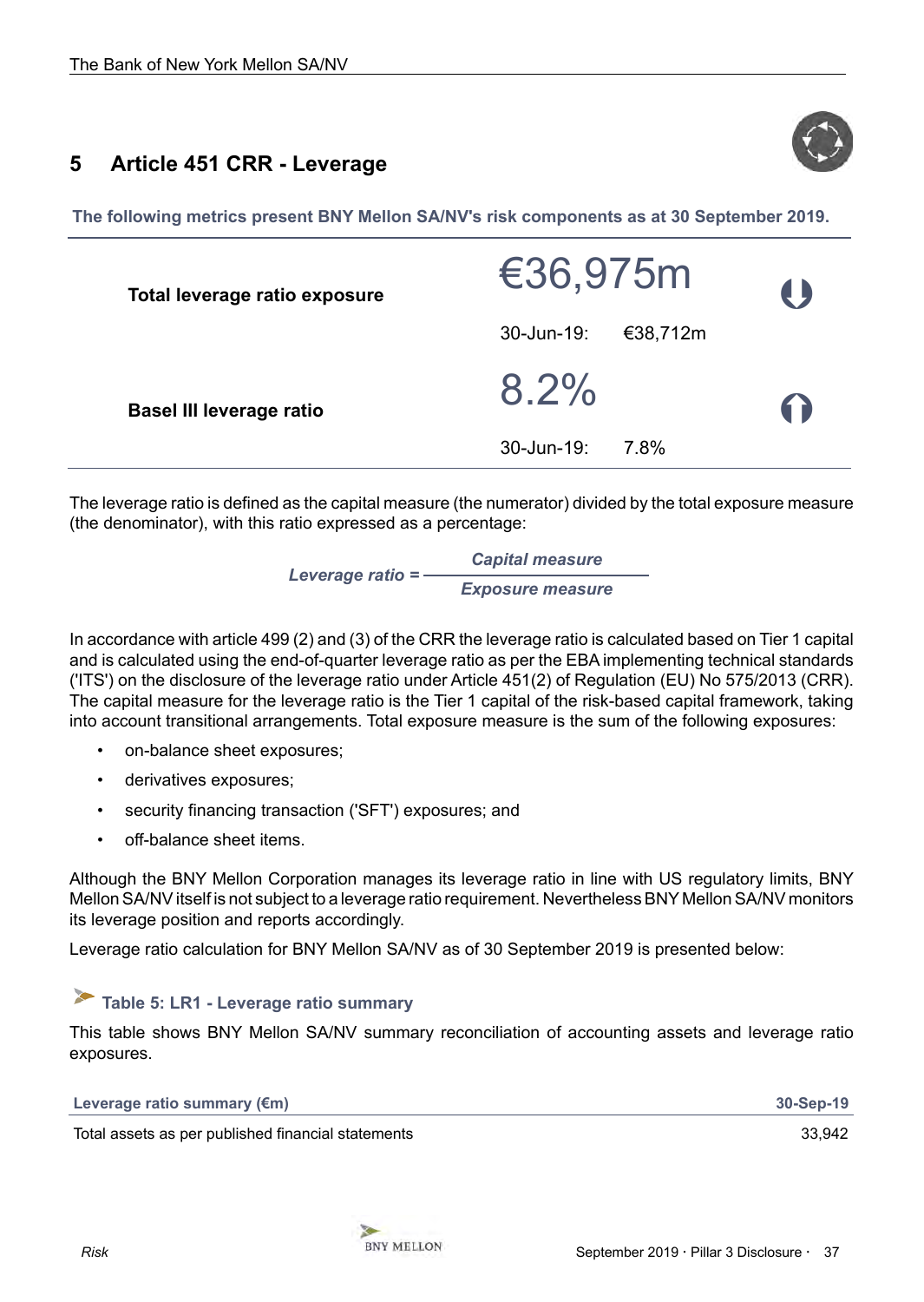<span id="page-37-0"></span>

| Leverage ratio summary $(\epsilon m)$                                                                                                                                                                                                                 | $30 - Sep-19$ |
|-------------------------------------------------------------------------------------------------------------------------------------------------------------------------------------------------------------------------------------------------------|---------------|
| Adjustment for entities which are consolidated for accounting purposes but are outside<br>the scope of regulatory consolidation                                                                                                                       |               |
| (Adjustment for fiduciary assets recognised on the balance sheet pursuant to the<br>applicable accounting framework but excluded from the leverage ratio exposure<br>measure in accordance with Article 429(13) of Regulation (EU) No 575/2013 "CRR") |               |
| Adjustments for derivative financial instruments                                                                                                                                                                                                      | 193           |
| Adjustments for securities financing transactions                                                                                                                                                                                                     |               |
| Adjustment for off-balance sheet items (i.e. conversion to credit equivalent amounts of<br>off-balance sheet exposures)                                                                                                                               | 28            |
| (Adjustment for intragroup exposures excluded from the leverage ratio exposure<br>measure in accordance with Article 429 (7) of Regulation (EU) No 575/2013)                                                                                          |               |
| (Adjustment for exposures excluded from the leverage ratio exposure measure in<br>accordance with Article 429 (14) of Regulation (EU) No 575/2013)                                                                                                    |               |
| Other adjustments                                                                                                                                                                                                                                     | 2,812         |
| Total leverage ratio exposure                                                                                                                                                                                                                         | 36,975        |

# **Table 6: LR2 - Leverage ratio common disclosure**

| Regulatory leverage ratio exposures (€m)                                                         | 30-Sep-19 |
|--------------------------------------------------------------------------------------------------|-----------|
| On-balance sheet exposures (excluding derivatives and SFTs)                                      |           |
| On-balance sheet items (excluding derivatives and SFTs, but including collateral)                | 36.652    |
| Asset amounts deducted in determining Tier 1 capital                                             | (38)      |
| Total on-balance sheet exposures (excluding derivatives and SFTs)                                | 36,614    |
|                                                                                                  |           |
| <b>Derivative exposures</b>                                                                      |           |
| Replacement cost associated with derivatives transactions                                        | 140       |
| Add-on amounts for Potential Future Exposure ('PFE') associated with derivatives<br>transactions | 193       |
| Exposure determined under Original Exposure Method                                               |           |

#### **Total derivative exposures 333**

**Securities financing transaction exposures**

SFT exposure according to Article 220 of CRR

SFT exposure according to Article 222 of CRR

**Total securities financing transaction exposures —**

Off-balance sheet exposures at gross notional amount 138

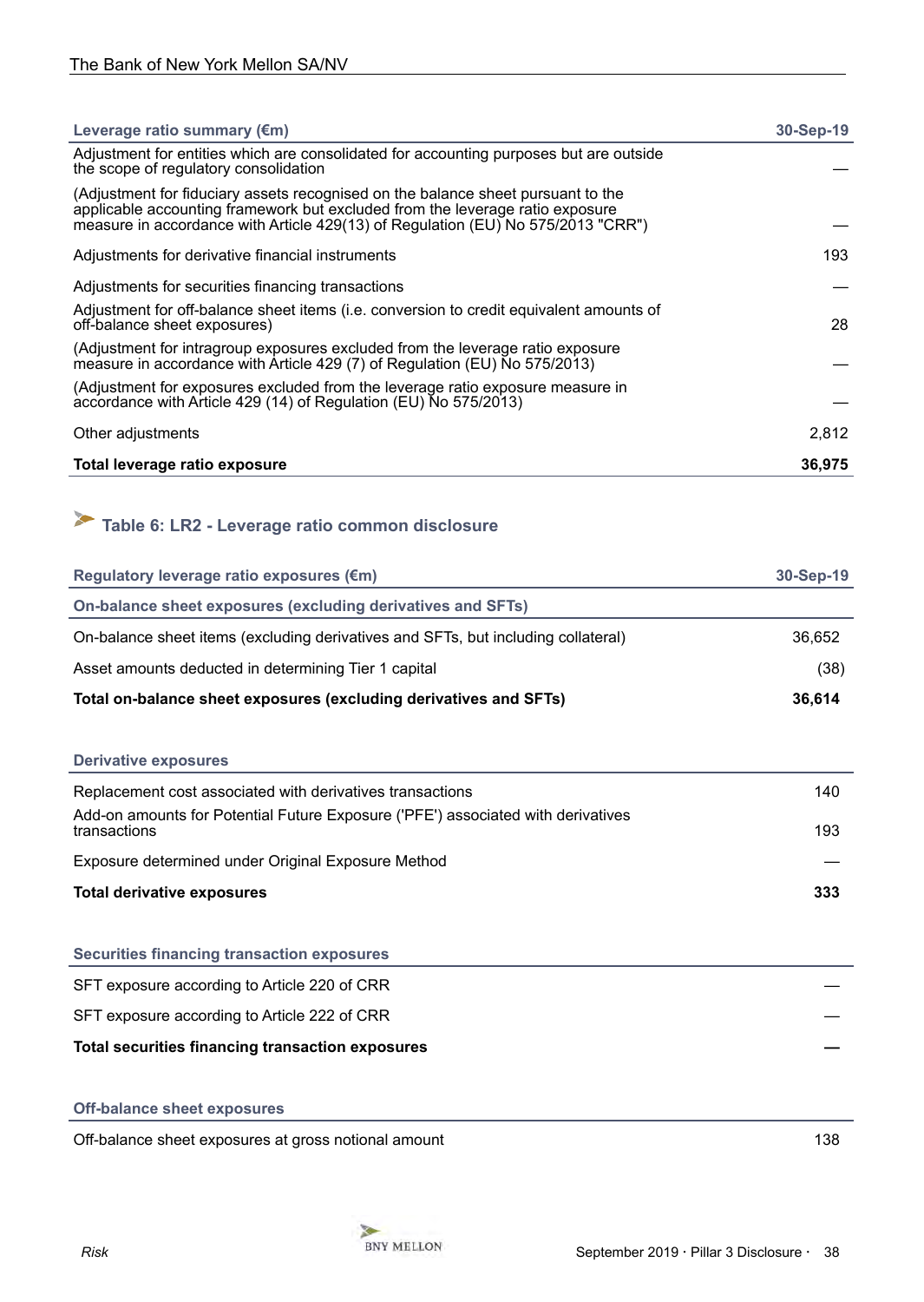| Regulatory leverage ratio exposures (€m)                                         | 30-Sep-19       |
|----------------------------------------------------------------------------------|-----------------|
| Adjustments for conversion to credit equivalent amounts                          | (110)           |
| <b>Total off-balance sheet exposures</b>                                         | 28              |
|                                                                                  |                 |
| <b>Capital and total exposures</b>                                               |                 |
| <b>Tier 1 capital</b>                                                            | 3,044           |
| Exposures of financial sector entities according to Article 429(4) 2nd of CRR    |                 |
|                                                                                  |                 |
| <b>Leverage ratios</b>                                                           |                 |
| <b>Total exposures</b>                                                           | 36,975          |
| End of quarter leverage ratio                                                    | 8.2%            |
|                                                                                  |                 |
| Choice on transitional arrangements and amount of derecognised fiduciary items   |                 |
| Choice on transitional arrangements for the definition of the capital measure    | Fully phased-in |
| Amount of derecognised fiduciary items in accordance with Article 429(11) of CRR |                 |

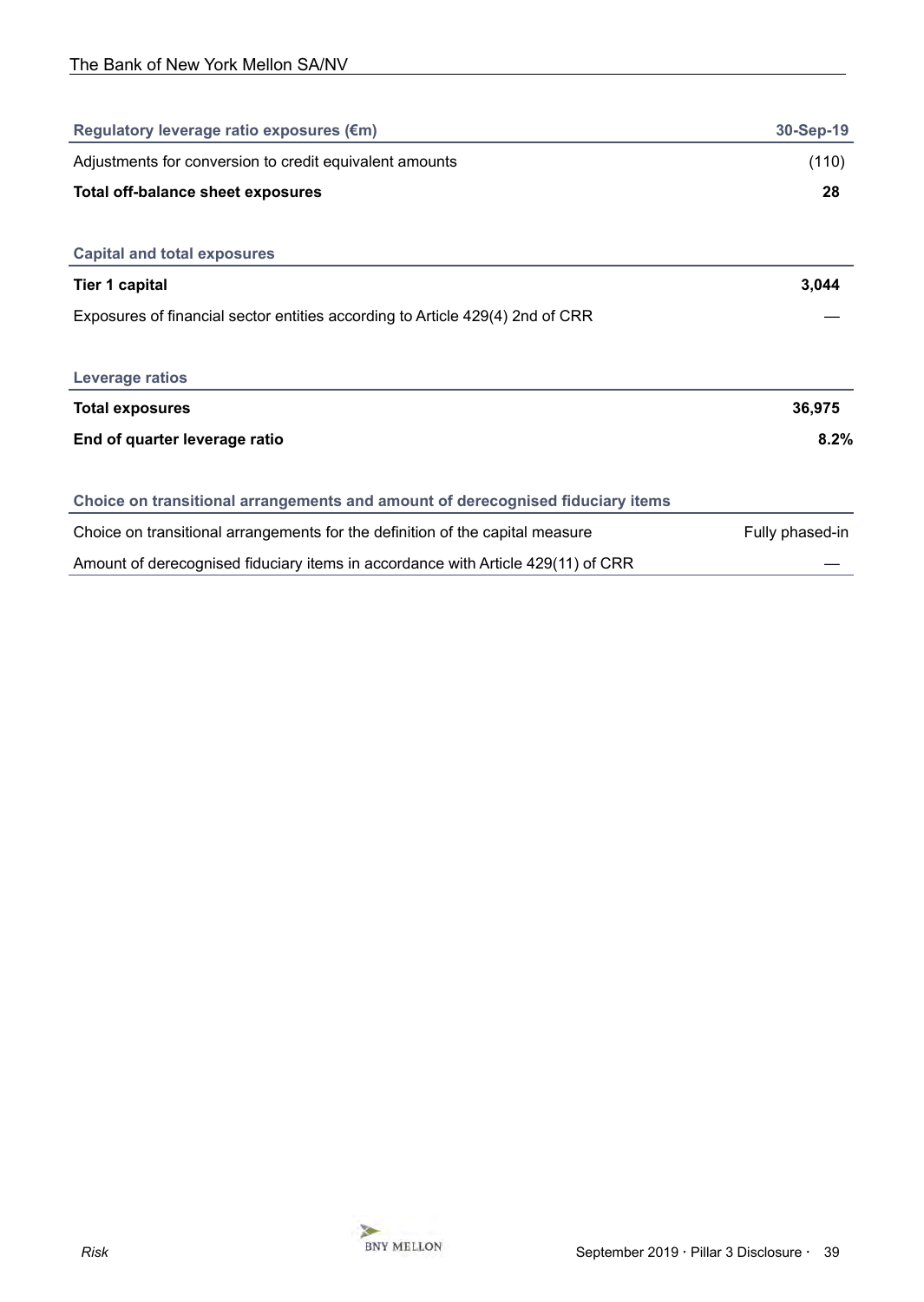# <span id="page-39-0"></span>**Appendix 1 - Other risks**

# **Liquidity risk**

BNY Mellon SA/NV defines liquidity risk as the risk arising from an inability to access funding, convert assets to cash quickly and efficiently, or to roll over or issue new debt, especially during periods of market stress. Liquidity risk includes the inability to access funding sources or manage fluctuations in funding levels.

BNY Mellon SA/NV's overall approach to liquidity management is to ensure that sources of liquidity are sufficient in amount and diversity such that changes in funding requirements can be accommodated routinely without material adverse impact on earnings, capital, daily operations, or the financial condition of the Firm.

BNY Mellon SA/NV seeks to ensure that the overall liquidity risk that it undertakes stays within its risk appetite. In managing the balance sheet, appropriate consideration is given to balancing the competing needs of maintaining sufficient levels of liquidity and complying with applicable regulations and supervisory expectations while optimizing the balance sheet. The balance sheet is characterized by strong liquidity, superior asset quality, ready access to external funding sources at competitive rates and a strong capital structure that supports our risk-taking activities and is adequate to absorb potential losses.

BNY Mellon SA/NV has a strong liquidity risk management culture and liquidity risk management is demonstrably embedded in its policies and processes.

The goal of BNY Mellon SA/NV's liquidity management is to ensure that all liquidity risks are defined, understood, and effectively managed through well-designed policies and controls. In this context, BNY Mellon SA/NV has established a robust liquidity risk management framework that is fully integrated into its risk management processes.

The liquidity risk management framework, is prepared in accordance with the guidelines set forth by the regulators, corporate standards, and encompasses the unique structure and characteristics of BNY Mellon SA/NV.

## **Restitution risk**

Restitution risk is the risk of loss related to the restitution requirements as defined in the **AIFMD** and **UCITS V** directives.

Restitution risk is the risk that we are willing to take because it is directly related to the business we want to offer to our clients. The risk is governed by limits through exclusion of some sub-custodian. There is room to move beyond this where there is a parental guarantee for the sub-custodian to provide for insolvency at the sub-custodian.

**AIFMD** is an EU directive ensuring that investors in alternative structures / products will have proper recourse to their assets. The AIFMD was published in the Official Journal of the European Union on July 1, 2011 and transposed into national law on July 22, 2013.

**UCITS V** came into effect on March 18, 2016. The directive amended the regulatory framework for UCITS including changes to depositary function, which brought the standards in line with AIFMD. UCITS V however, provides for a strict liability in the context of financial instruments held in custody.

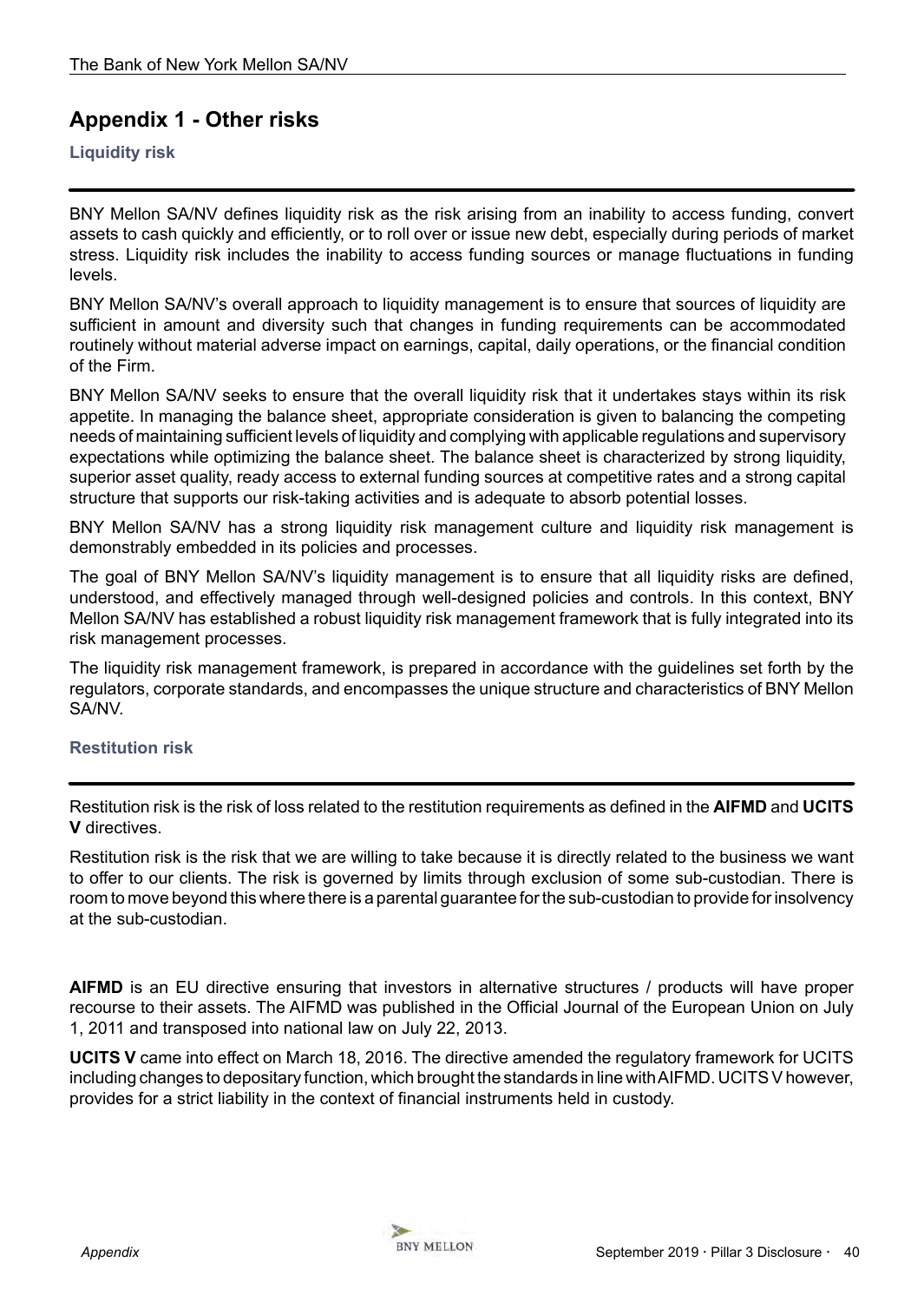# <span id="page-40-0"></span>**Strategic risk**

Strategic risk is defined as the risk arising from adverse business decisions, poor implementation of business decisions, or lack of responsiveness to changes in the financial industry and operating environment. Strategic and/or business risks may also arise from the acceptance of new businesses, the introduction or modification of products, strategic finance and risk management decisions, business process changes, complex transactions, acquisitions/ divestitures/ joint ventures and major capital expenditures/ investments.

BNY Mellon SA/NV has a moderate appetite for Strategic risk. By its nature, our business model creates client concentration within the financial services industry and exposure to capital markets performance, globally. We understand and have an appetite to assume these risks. However, we seek to ensure that our industry concentration and capital markets exposure is prudent and directly relates to supporting our business activity and strategy.

The Board is committed to ensuring that strategic initiatives giving rise to significant change in the business organization or operations must be effectively managed, using corporate standard project management methodology.

#### **Group risk**

Group risk is the risk that the financial position of BNY Mellon SA/NV may be adversely affected by its relationships (financial and non-financial) with other entities within BNY Mellon or by risks that may affect the whole of BNY Mellon.

BNY Mellon SA/NV, as a member of the BNY Mellon Group, operates in alignment with the Group´s business interests, while at the same time maintaining its independence, particularly with respect to operating within a governance framework which protects the interests of the entity's clients.

BNY Mellon SA/NV management has considered several possible scenarios where these services may be affected, these include IT services outage and other business continuity issues. Although these will cause operational issues they are not expected to have a significant cost impact and are therefore not modelled, but are included in the scenarios as part of operational risk assessment and in the liquidity stress testing.

#### **Model risk**

Model risk refers to the possibility of unintended business outcomes arising from the design, implementation or use of models. Model risk includes the potential risk that management makes incorrect decisions based either upon incorrect model results, or incorrect understanding and use of model results.

Model risk can result in material financial loss, inaccurate financial or regulatory reporting, misaligned business strategies or damage to the reputation of BNY Mellon SA/NV or BNY Mellon as a whole.

BNY Mellon SA/NV uses models in its risk management framework. All models have been assessed in line with the relevant corporate policies and model risk management framework wherein the individual model is categorised into one of three tiers based on materiality, complexity, and level of reliance. The tiers determine the controls applicable to the model classes. The Enterprise Model Risk Committee oversees model risk management at the enterprise level and approves the overall framework and standards, which are applicable across the organisation. The Model Risk Management Group, based in the US, retain ultimate responsibility for overall model governance.

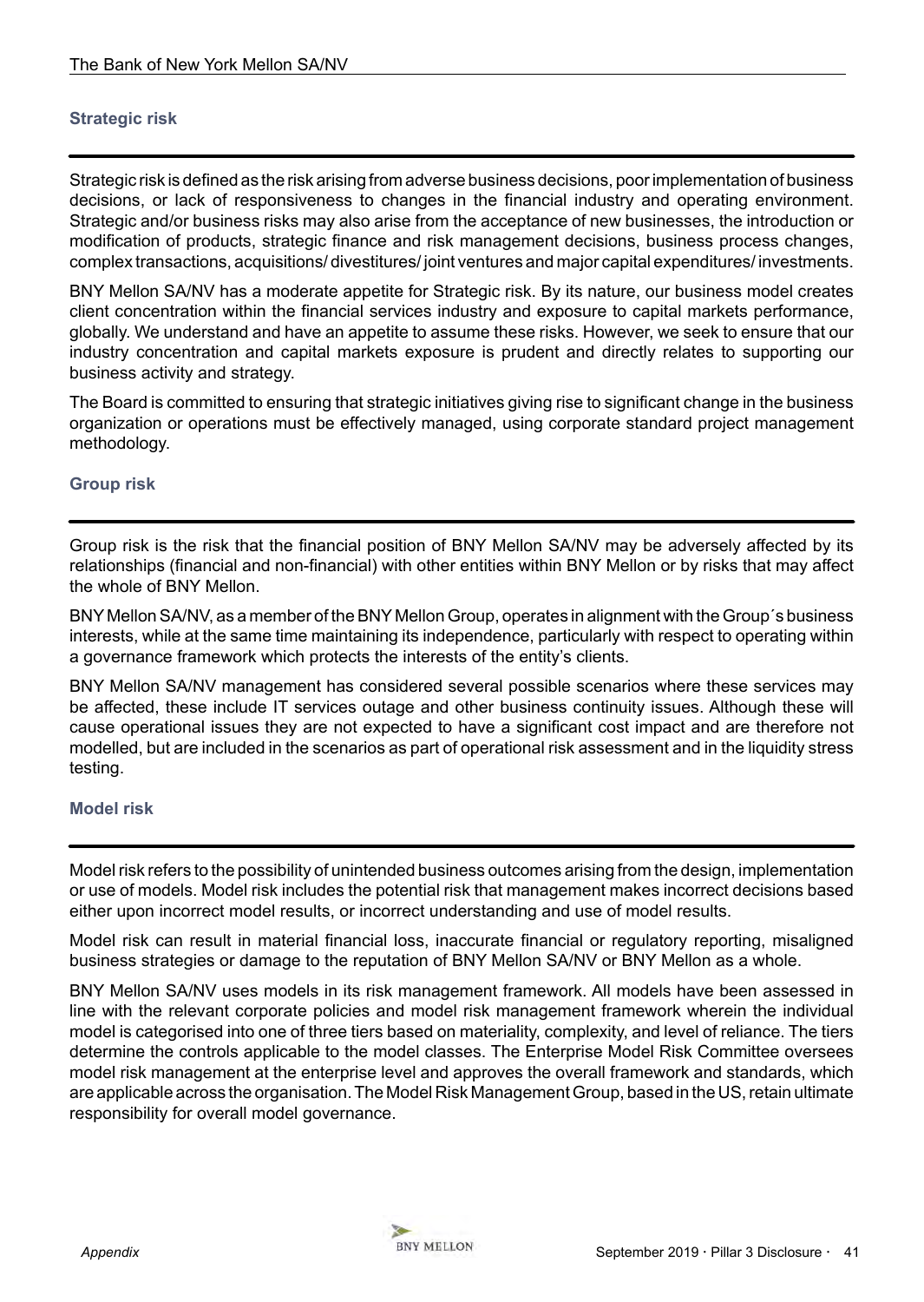Model Risk Management Governance has responsibility for the governance of inventory and provides a mechanism to report on models to key stakeholders.

Models that impact the capital assessment process are categorised as Tier 1 models and the execution of the validation of Tier 1 models is done by a designated independent model validation function. Tier 1 models are required to be validated or reviewed, as per the validation standards, at least annually.

BNY Mellon internal audit provides independent reviews of compliance with the corporate model validation policy.

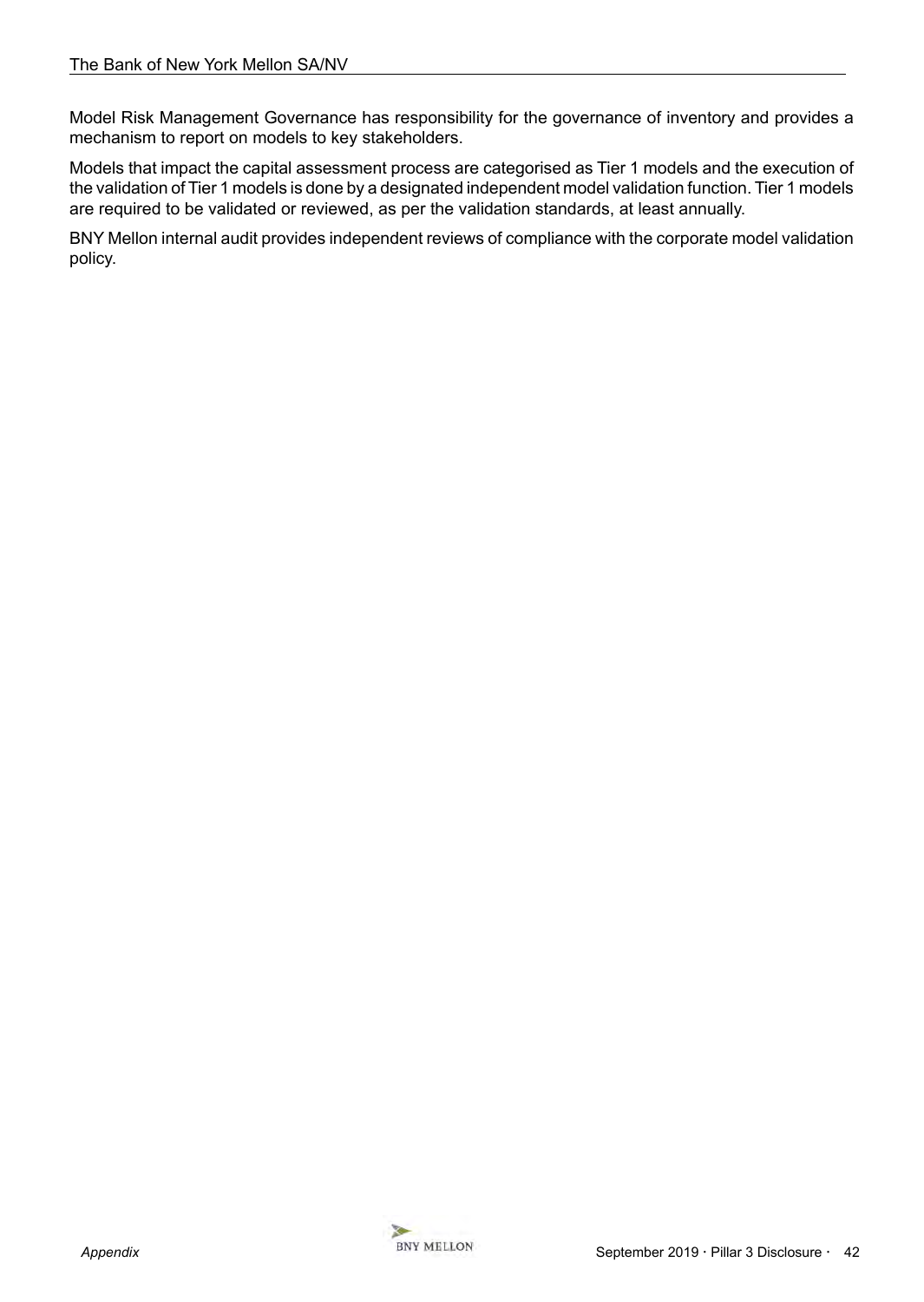# <span id="page-42-0"></span>**Appendix 2 - Glossary of terms**

The following acronyms may be used in this document:

| Acronym           | <b>Description</b>                                             | Acronym       | <b>Description</b>                                                                |
|-------------------|----------------------------------------------------------------|---------------|-----------------------------------------------------------------------------------|
| <b>ABS</b>        | <b>Asset-Backed Securities</b>                                 | <b>CEO</b>    | <b>Chief Executive Officer</b>                                                    |
| <b>ACPR</b>       | Autorite de Controle Prudentiel et                             | <b>CEF</b>    | <b>Critical Economic Function</b>                                                 |
|                   | de Resolution                                                  | CET1          | <b>Common Equity Tier 1</b>                                                       |
| <b>AFR</b>        | <b>Available Financial Resources</b>                           | <b>CGB</b>    | <b>CASS Governance Body</b>                                                       |
| AIF               | <b>Alternative Investment Fund</b>                             | <b>CIS</b>    | <b>Collective Investment Scheme</b>                                               |
| <b>ALCO</b>       | <b>Asset and Liability Committee</b>                           | COC           | <b>Compensation Oversight Committee</b>                                           |
| <b>AML</b>        | Anti-Money Laundering                                          | COOC          | <b>CASS Operational Oversight</b>                                                 |
| <b>AS</b>         | <b>Asset Servicing</b>                                         |               | Committee                                                                         |
| AT <sub>1</sub>   | <b>Additional Tier 1</b>                                       | <b>COREP</b>  | <b>Common Reporting</b>                                                           |
| <b>AUC</b>        | <b>Assets Under Custody</b>                                    | CQS           | <b>Credit Quality Steps</b>                                                       |
| <b>BAC</b>        | <b>Business Acceptance Committee</b>                           | <b>CRD</b>    | <b>Capital Requirements Directive</b>                                             |
| <b>BAU</b>        | Business as usual                                              | <b>CRM</b>    | <b>Credit Risk Mitigation</b>                                                     |
| <b>BaFin</b>      | <b>Federal Financial Supervisory</b>                           | <b>CROC</b>   | <b>Credit Risk Oversight Committee</b>                                            |
|                   | Authority / Bundesanstalt fur<br>Finanzdienstleistungsaufsicht | <b>CRR</b>    | <b>Capital Requirements Regulation</b>                                            |
| <b>BDAS</b>       | <b>Broker-Dealer and Advisory</b>                              | <b>CSD</b>    | <b>Client Service Delivery</b>                                                    |
|                   | <b>Services</b>                                                | <b>CSRSFI</b> | Committee for Systemic Risks and<br><b>System-relevant Financial Institutions</b> |
| <b>BDF</b>        | <b>Banque De France</b>                                        | <b>CSSF</b>   | Commission de Surveillance du                                                     |
| <b>BEMCO</b>      | <b>Belgium Management Council</b>                              |               | <b>Secteur Financier</b>                                                          |
| BI                | Banca D'Italia                                                 | <b>CSTC</b>   | Capital and Stress Testing Committee                                              |
| <b>BNY Mellon</b> | The Bank of New York Mellon<br>Corporation                     | <b>CT</b>     | <b>Corporate Trust</b>                                                            |
| <b>BNY Mellon</b> | The Bank of New York Mellon                                    | <b>CTS</b>    | <b>Client Technology Solutions</b>                                                |
| SA/NV             | SA/NV                                                          | DB            | Deutsche Bank                                                                     |
| <b>BNY Mellon</b> | <b>BNY Mellon Trust &amp; Depositary</b>                       | <b>DNB</b>    | De Nederlandsche Bank                                                             |
| <b>TDUKL</b>      | (UK) Limited                                                   | <b>DVP</b>    | Delivery versus Payment                                                           |
| <b>BNYIFC</b>     | <b>BNY International Financing</b><br>Corporation              | <b>EAD</b>    | Exposure at default                                                               |
| <b>BNY Mellon</b> | <b>BNY Mellon Service</b>                                      | EC            | European Commission                                                               |
| <b>KAG</b>        | Kapitalanlage-Gesellschaft mbH                                 | <b>ECL</b>    | <b>Expected Credit Losses</b>                                                     |
| <b>BRC</b>        | <b>Business Risk Committee</b>                                 | <b>ECAP</b>   | <b>Economic Capital</b>                                                           |
| <b>CASS</b>       | <b>Client Asset Sourcebook Rules</b>                           | <b>ECB</b>    | European Central Bank                                                             |
| <b>CBI</b>        | <b>Central Bank of Ireland</b>                                 | <b>ECM</b>    | <b>Embedded Control Management</b>                                                |
| <b>CCF</b>        | <b>Credit Conversion Factor</b>                                | <b>EEC</b>    | <b>EMEA Executive Committee</b>                                                   |

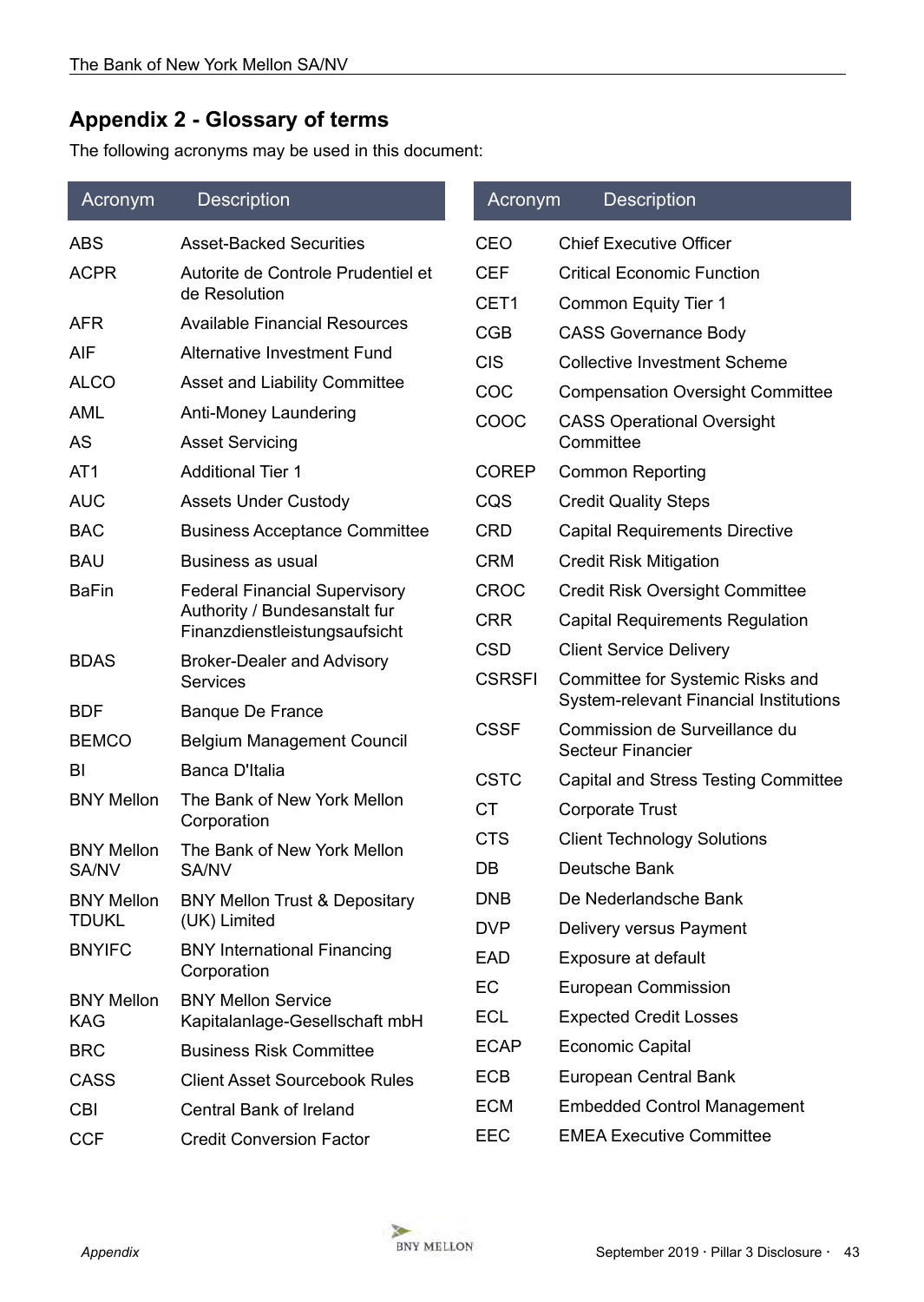| Acronym                    | <b>Description</b>                                                    | Acronym      | <b>Description</b>                                        |
|----------------------------|-----------------------------------------------------------------------|--------------|-----------------------------------------------------------|
| <b>EHQLA</b>               | <b>Extremely High Quality Liquid Assets</b>                           | <b>IRRBB</b> | Interest Rate Risk on Banking Book                        |
| <b>EMEA</b><br><b>ERGC</b> | Europe, Middle East and Africa<br><b>EMEA Remuneration Governance</b> | <b>IMMS</b>  | International Money Management<br>System                  |
|                            | Committee                                                             | <b>ISDA</b>  | <b>International Swaps and Derivatives</b><br>Association |
| <b>ESRMC</b>               | <b>EMEA Senior Risk Management</b><br>Committee                       | <b>ISM</b>   | <b>Investment Services and Markets</b>                    |
| EU                         | European Union                                                        | IT           | Information Technology                                    |
| <b>EUR</b>                 | Euro                                                                  | KRI          | Key Risk Indicator                                        |
| EWI                        | <b>Early Warning Indicators</b>                                       | <b>KYC</b>   | Know your customer                                        |
| <b>ExCo</b>                | <b>Executive Committee</b>                                            | <b>LCR</b>   | <b>Liquidity Coverage Ratio</b>                           |
| <b>FCA</b>                 | <b>Financial Conduct Authority</b>                                    | <b>LERO</b>  | <b>Legal Entity Risk Officer</b>                          |
| <b>FMUs</b>                | <b>Financial market utilities</b>                                     | <b>LOB</b>   | Line of Business                                          |
| <b>FRS</b>                 | <b>Financial Reporting Standard</b>                                   | <b>LOD</b>   | Line of Defense                                           |
| <b>FSMA</b>                | <b>Financial Services and Markets</b><br>Authority                    | MiFID II     | <b>Markets in Financial Instruments</b><br>Directive II   |
| <b>FX</b>                  | Foreign Exchange                                                      | <b>MNA</b>   | <b>Master Netting Agreements</b>                          |
| G-SIFI                     | <b>Global Systemically Important</b>                                  | <b>MRMG</b>  | Model Risk Management Group                               |
|                            | <b>Financial Institution</b>                                          | <b>MRT</b>   | <b>Material Risk Taker</b>                                |
| <b>GCA</b>                 | <b>Global Custody Agreement</b>                                       | <b>NAV</b>   | <b>Net Asset Value</b>                                    |
| <b>GSP</b>                 | <b>Global Securities Processing</b>                                   | <b>NBB</b>   | National Bank of Belgium                                  |
| <b>HLA</b>                 | <b>High-level Assessment</b>                                          | <b>NoCo</b>  | <b>Nomination Committee</b>                               |
| <b>HQLA</b>                | <b>High Quality Liquid Assets</b>                                     | <b>NSFR</b>  | Net Stable Funding Ratio                                  |
| <b>HRCC</b>                | Human Resources Compensation<br>Committee                             | O-SII        | Other systemically important institution                  |
| <b>IAS</b>                 | <b>International Accounting Standards</b>                             | OCI          | Other Comprehensive Income                                |
| <b>IASB</b>                | <b>International Accounting Standards</b>                             | <b>OEICs</b> | Open-ended Investment Companies                           |
|                            | <b>Board</b>                                                          | <b>ORMF</b>  | <b>Operational Risk Management</b><br>Framework           |
| <b>ICA</b>                 | <b>Internal Capital Assessment</b>                                    | <b>ORSA</b>  | <b>Operational Risk Scenario Analysis</b>                 |
| <b>ICAAP</b>               | <b>Internal Capital Adequacy Assessment</b><br><b>Process</b>         | P/L          | <b>Profit and Loss</b>                                    |
| <b>ICRC</b>                | <b>Incentive Compensation Review</b>                                  | <b>PFE</b>   | <b>Potential Future Exposure</b>                          |
|                            | Committee                                                             | <b>PRA</b>   | <b>Prudential Regulatory Authority</b>                    |
| <b>IFRS</b>                | <b>International Financial Reporting</b><br><b>Standards</b>          | <b>RCoB</b>  | <b>Risk Committee of the Board</b>                        |
| <b>ILAAP</b>               | <b>Internal Liquidity Adequacy</b>                                    | <b>RCSA</b>  | <b>Risk and Control Self-Assessment</b>                   |
|                            | <b>Assessment Process</b>                                             | <b>RM</b>    | <b>Risk Manager</b>                                       |
| ILG                        | <b>Individual Liquidity Guidance</b>                                  | <b>RMC</b>   | <b>Risk Management Committee</b>                          |

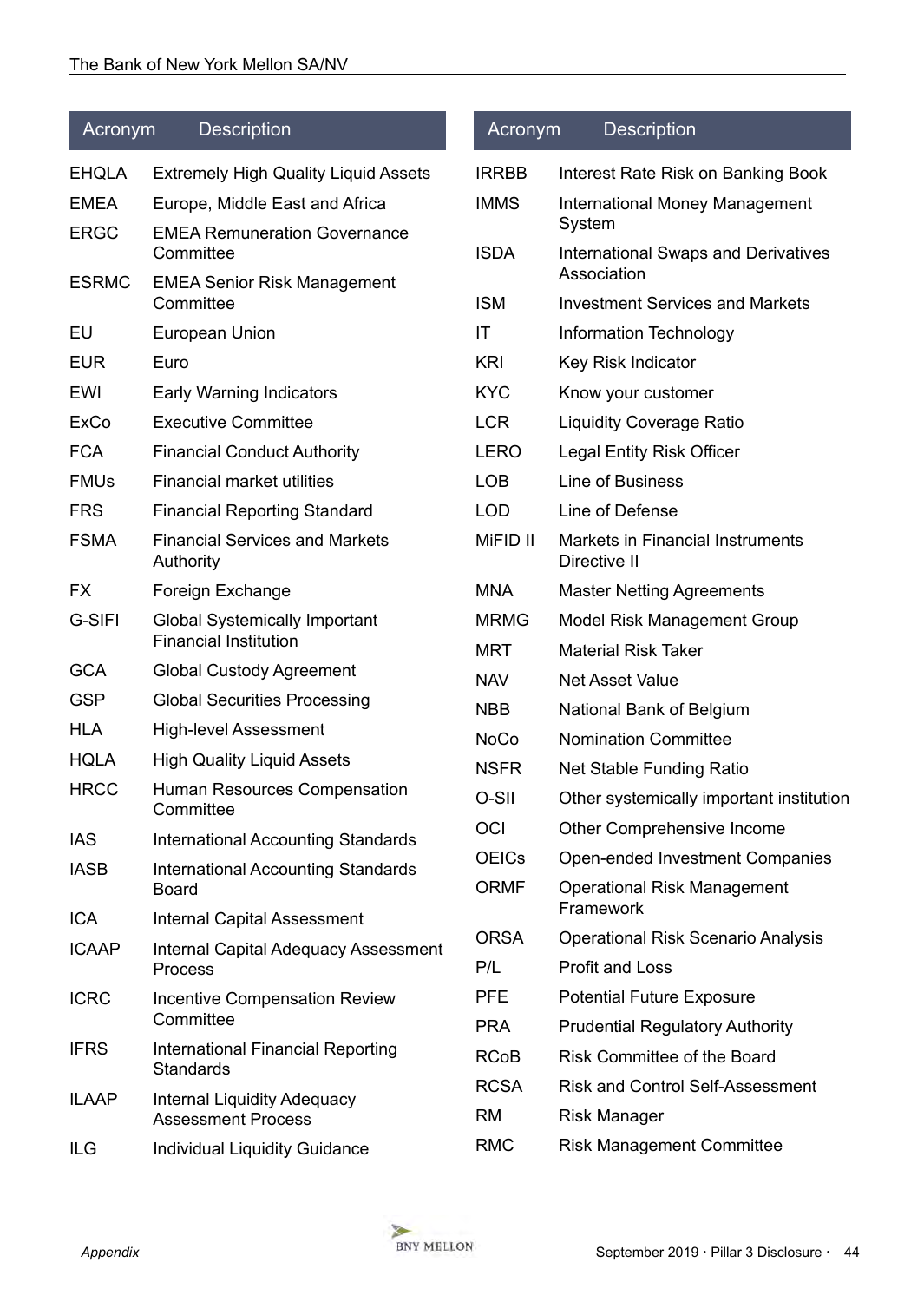| Acronym     | <b>Description</b>                           |     | Acr         |
|-------------|----------------------------------------------|-----|-------------|
| RMP         | <b>Risk Management Platform</b>              | T&D |             |
| RRP         | Recovery and Resolution Planning             |     | T1/T        |
| RW          | Risk-weight                                  |     | <b>TCR</b>  |
| RWA         | <b>Risk Weighted Assets</b>                  |     | <b>TIRC</b> |
| SA          | <b>Standardised Approach</b>                 |     |             |
| <b>SFT</b>  | <b>Security Financing Transaction</b>        |     | TLAC        |
| SLD         | Service Level Description                    |     | <b>UCIT</b> |
| <b>SREP</b> | Supervisory review and evaluation<br>process | VaR |             |
| SRO         | Senior Risk Officer                          |     |             |

The following terms may be used in this document:

Ad valorem: Method for charging fees according to the value of goods and services, instead of by a fixed rate, or by weight or quantity. Latin for, [according] to the value

**Basel III:** The capital reforms and introduction of a global liquidity standard proposed by the Basel Committee on Banking Supervision ('BCBS') in 2010

**BIPRU:** Prudential sourcebook for banks, building societies and investment firms

**Brexit:** The United Kingdom's referendum decision to leave the EU

**CRD IV:** On 27 June 2013, the European Commission published, through the Official Journal of the European Union, its legislation for a Capital Requirements Directive ('CRD') and Capital Requirements Regulation ('CRR'), which together form the CRD IV package. Amendments published on 30 November 2013 were made to the Regulation. The package implements the Basel III reforms in addition to the inclusion of new proposals on sanctions for non-compliance with prudential rules, corporate governance and remuneration. CRD IV rules apply from 1 January 2014 onwards, with certain requirements set to be phased in

**Capital Requirements Directive ('CRD'):** A capital adequacy legislative package issued by the European Commission and adopted by EU member states

# onym Description Trust & Depositary  $T2$  Tier 1 / Tier 2 **Total Capital Requirements** Technology and Information Risk Council

C Total Loss-Absorbing Capacity

S Undertakings for Collective Investment in Transferable Securities

 $Valu$ e-at-Risk

**Capital Requirements Regulation ('CRR'):** Regulation that is directly applicable to anyone in the European Union and is not transposed into national law

**Common Equity Tier 1 capital:** The highest quality form of regulatory capital under Basel III comprising common shares issued and related share premium, retained earnings and other reserves excluding the cash flow hedging reserve, less specified regulatory adjustments

**Core Tier 1 capital:** Called-up share capital and eligible reserves plus equity non-controlling interests, less intangible assets and other regulatory deductions

**Credit risk mitigation ('CRM'):** A technique to reduce the credit risk associated with an exposure by application of credit risk mitigants such as collateral, guarantees and credit protection

**Derivatives:** A derivative is a financial instrument that derives its value from one or more underlying assets, for example bonds or currencies

**Exposure:** A claim, contingent claim or position which carries a risk of financial loss

**Exposure at default ('EAD'):** The amount expected to be outstanding, after any credit risk mitigation, if and when a counterparty defaults. EAD reflects drawn balances as well as allowance for undrawn amounts of commitments and contingent exposures over a one-year time horizon

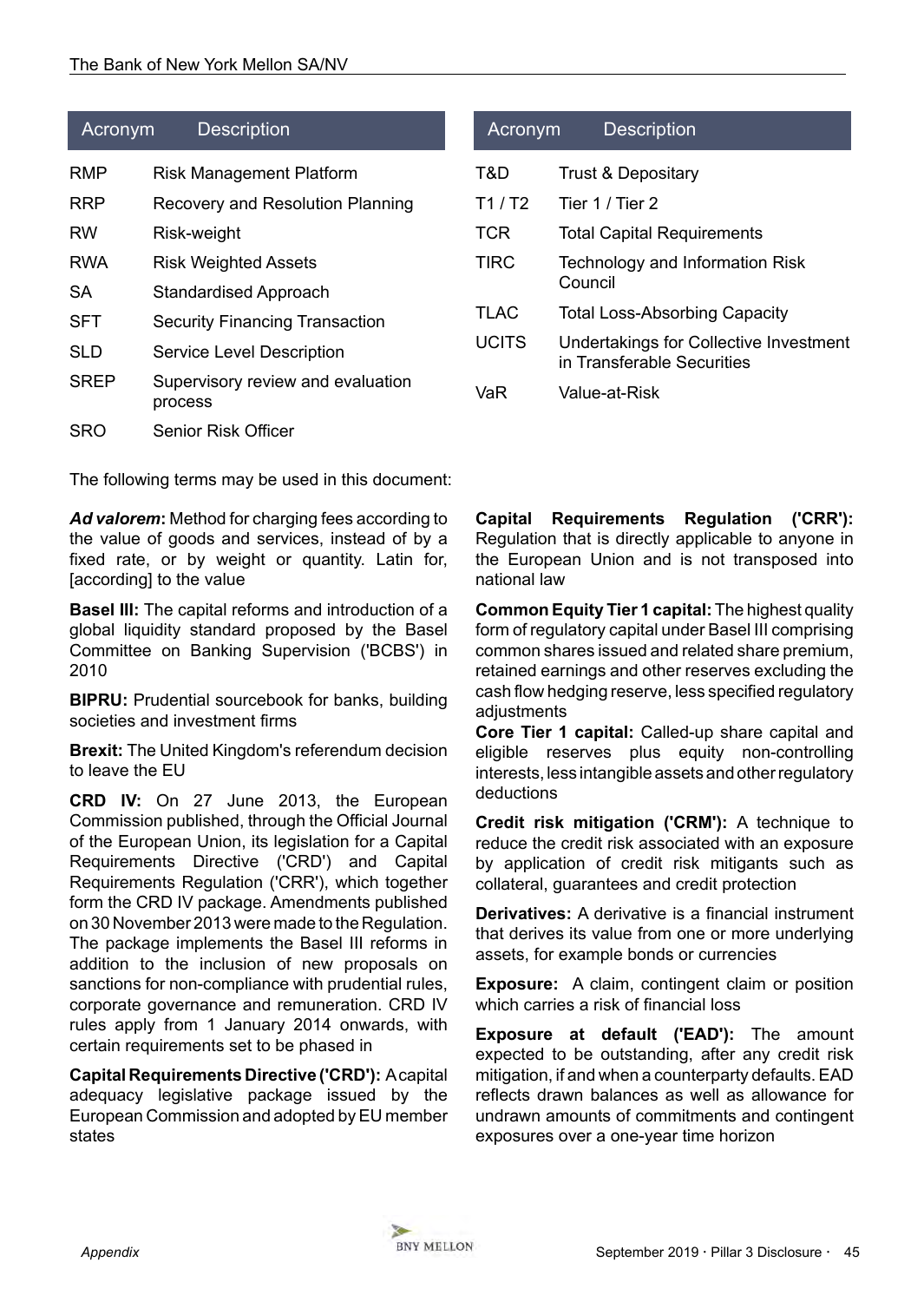**Financial Conduct Authority ('FCA'):** The Financial Conduct Authority regulates the conduct of financial firms and, for certain firms, prudential standards in the UK. It has a strategic objective to ensure that the relevant markets function well

**High-level Assessment ('HLA'):** An assessment of the quality of controls in place to mitigate risk and residual risk. Residual risk is assessed as high, moderate to high, moderate, moderate to low and low with direction anticipated

**Institutions:** Under the Standardised Approach, institutions are classified as credit institutions or investment firms

**Internal Capital Adequacy Assessment Process ('ICAAP'):** The group's own assessment of the levels of capital that it needs to hold through an examination of its risk profile from regulatory and economic capital viewpoints

**ISDA Master Agreement:** A document that outlines the terms applied to a derivatives transaction between two parties. Once the two parties have agreed to the standard terms, they do not have to renegotiate each time a new transaction is entered into

**Key Risk Indicator ('KRI'):** Key Risk Indicators are used by business lines to evaluate control effectiveness and residual risk within a business process

**Master Netting Agreement:** An agreement between two counterparties that have multiple contracts with each other that provides for the net settlement of all contracts through a single payment in the event of default or termination of any one contract

**Pillar 3:** The part of Basel III that sets out information banks must disclose about their risks, the amount of capital required to absorb them and their approach to risk management. The aim is to encourage market discipline and improve the information made available to the market

**Prudential Regulation Authority ('PRA'):** The statutory body responsible for the prudential supervision of banks, building societies, credit unions, insurers and major investment firms in the UK. The PRA is a subsidiary of the Bank of England

**Residual maturity:** The period outstanding from the reporting date to the maturity or end date of an exposure

**Risk appetite:** A definition of the types and quantum of risks to which the firm wishes to be exposed

**Risk and Control Self-Assessment ('RCSA'):** Risk and Control Self-Assessment is used by business lines to identify risks associated with their key business processes and to complete a detailed assessment of the risk and associated controls

**Risk Governance Framework:** The risk governance framework has been developed in conjunction with BNY Mellon requirements. Key elements of the framework are:

- Formal governance committees, with mandates and defined attendees
- Clearly defined escalation processes, both informally (management lines) and formally (governance committees, board, etc.)
- A clear business as usual process for identification, management and control of risks
- Regular reporting of risk issues

**Risk Management Committee ('RMC'):** A committee which meets monthly to provide governance on risk related items arising from the business of the group

**Risk-weighted Assets ('RWA'):** Assets that are adjusted for their associated risks using weightings established in accordance with CRD IV requirements

**Standardised Approach ('SA'):** Method used to calculate credit risk capital requirements using the Basel III, CRD IV, CRR model supplied by the BCBS. The SA model uses external credit assessment institution ratings and supervisory risk weights supplied by external credit assessment agencies

**Tier 2 capital:** A component of regulatory capital under Basel III, mainly comprising qualifying subordinated loan capital, related non-controlling interests and eligible collective impairment allowances

**Value-at-Risk ('VaR'):** A measure of the potential loss at a specified confidence level from adverse market movements in an ordinary market environment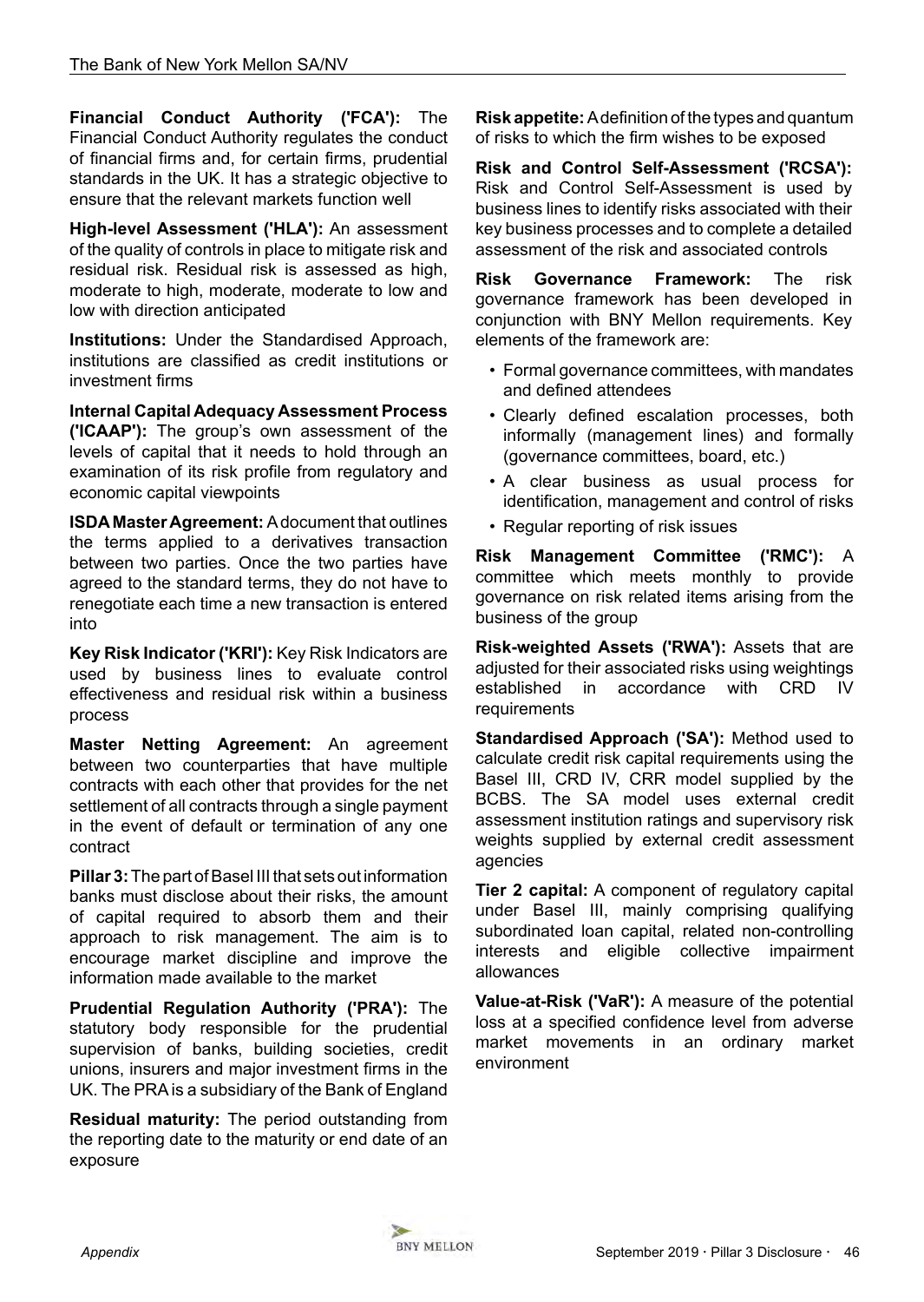# <span id="page-46-0"></span>**Appendix 3 - CRD IV reference**

| <b>CRR</b> ref.            | <b>Requirement summary</b>                                                                                                                                         | <b>Compliance ref.</b>                                                                                   | Page<br>ref. |
|----------------------------|--------------------------------------------------------------------------------------------------------------------------------------------------------------------|----------------------------------------------------------------------------------------------------------|--------------|
|                            | Scope of disclosure requirements                                                                                                                                   |                                                                                                          |              |
| 431(1)                     | Institutions shall publish Pillar 3 disclosures                                                                                                                    | Pillar 3 disclosures published on<br>company's internet site                                             | N/A          |
| 431 (2)                    | Firms with permission to use specific operational risk N/A<br>methodologies must disclose operational risk<br>information                                          |                                                                                                          | N/A          |
| 431(3)                     | Institution shall adopt a formal policy to comply with<br>the disclosure requirements                                                                              | see Pillar 3 policy                                                                                      | N/A          |
| 431 (4)                    | Explanation of ratings decision upon request                                                                                                                       | N/A                                                                                                      | N/A          |
|                            | Non-material, proprietary or confidential information                                                                                                              |                                                                                                          |              |
| 432 (1)                    | Institutions may omit disclosures if the information is<br>not regarded as material (except Articles 435(2)(c),<br>437 and 450)                                    | see Pillar 3 policy                                                                                      | N/A          |
| 432(2)                     | Institutions may omit information that is proprietary<br>or confidential if certain conditions are respected.                                                      | see Pillar 3 policy                                                                                      | N/A          |
| 432(3)                     | Where 432 (1) and (2) apply this must be stated in<br>the disclosures, and more general information must<br>be disclosed                                           | N/A                                                                                                      | N/A          |
| 432 (4)                    | Paragraphs 1, 2 & 3 are without prejudice to the<br>scope of the liability for failure to disclosure material<br>information                                       |                                                                                                          |              |
| Frequency of disclosure    |                                                                                                                                                                    |                                                                                                          |              |
| 433                        | Institutions shall publish the disclosures required at<br>least on an annual basis, in conjunction with the date<br>of the publication of the financial statements | see Pillar 3 policy                                                                                      | N/A          |
| <b>Means of disclosure</b> |                                                                                                                                                                    |                                                                                                          |              |
| 434 (1)                    | Institutions may determine the appropriate medium,<br>location and means of verification to comply<br>effectively                                                  | Single Pillar 3 disclosure                                                                               | N/A          |
| 434(2)                     | Disclosures made under other requirements (e.g.<br>accounting) can be used to satisfy Pillar 3 if<br>appropriate                                                   | Any cross-references to<br>accounting or other disclosures<br>are clearly signposted in this<br>document | N/A          |
|                            | Risk management objectives and policies                                                                                                                            |                                                                                                          |              |
| 435(1)                     | Institutions shall disclose their risk management<br>objectives and policies                                                                                       | Article 435 CRR - Risk<br>4<br>management objectives and<br>policies                                     | 23           |
| 435 $(1)(a)$               | Strategies and processes to manage those risks                                                                                                                     | 4.1<br><b>Risk objectives</b>                                                                            | 25           |
| 435 (1) (b)                | Structure and organisation of the risk management<br>function                                                                                                      | 4.2<br>Risk governance                                                                                   | 26           |
| 435 (1) (c)                | Scope and nature of risk reporting and measurement 4<br>systems                                                                                                    | Article 435 CRR - Risk<br>management objectives and<br>policies                                          | 23           |
| 435(1)(d)                  | Policies for hedging and mitigating risk                                                                                                                           | Article 435 CRR - Risk<br>4<br>management objectives and<br>policies                                     | 23           |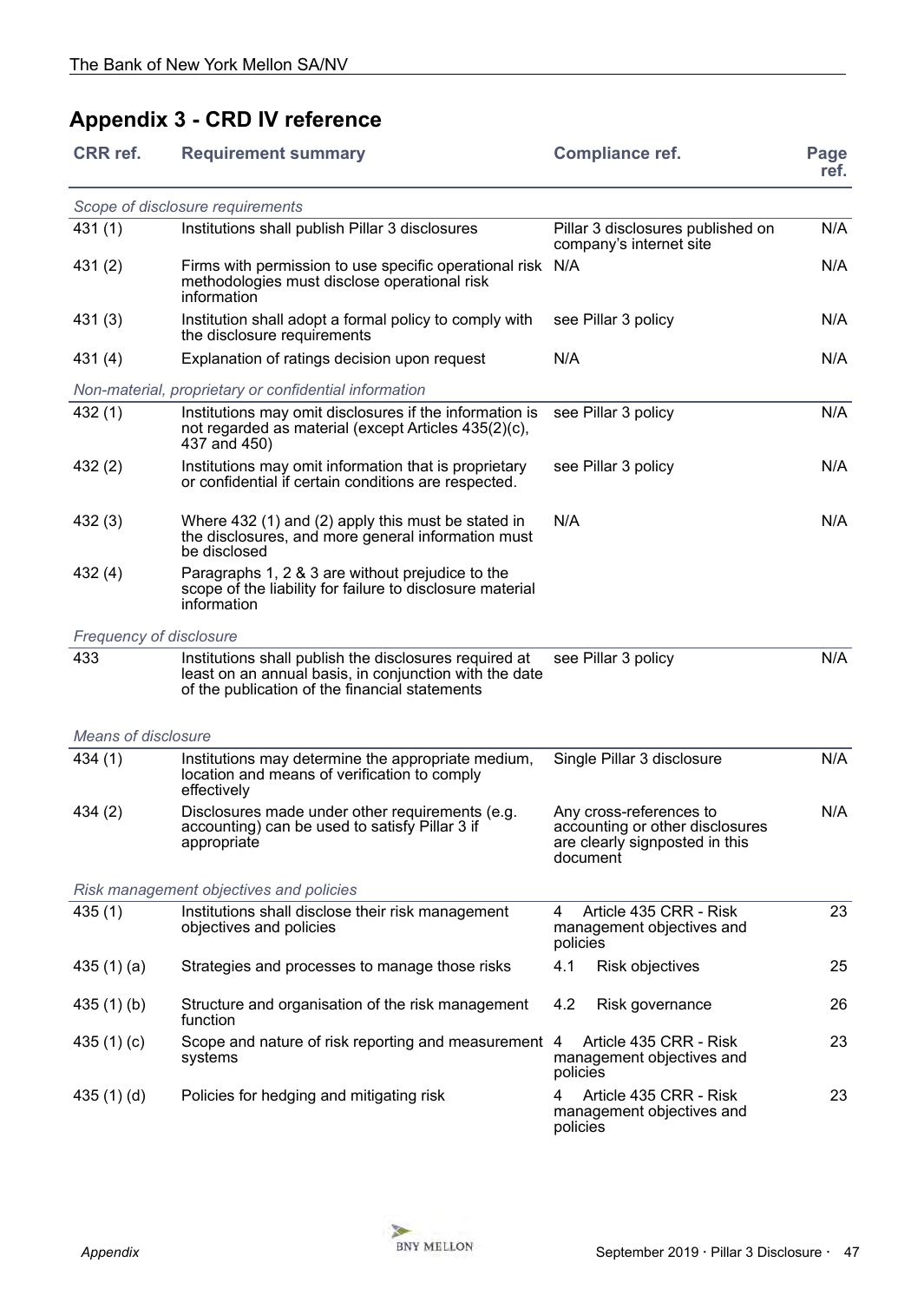| 435 $(1)$ $(e)$                                              | Approved declaration on the adequacy of risk<br>management arrangements                                                                                                               | Article 435 CRR - Risk<br>4<br>management objectives and<br>policies                  | 23  |
|--------------------------------------------------------------|---------------------------------------------------------------------------------------------------------------------------------------------------------------------------------------|---------------------------------------------------------------------------------------|-----|
| 435 $(1)$ $(f)$                                              | Approved risk statement describing the overall risk<br>profile associated with business strategy                                                                                      | Article 435 CRR - Risk<br>4<br>management objectives and<br>policies                  | 23  |
| 435 $(2)$ $(a)$                                              | Number of directorships held by directors                                                                                                                                             | 4.2<br>Risk governance                                                                | 26  |
| 435(2)(b)                                                    | Recruitment policy of Board members, their<br>experience and expertise                                                                                                                | 4.2<br>Risk governance                                                                | 26  |
| 435 $(2)$ $(c)$                                              | Policy on diversity of Board membership and results<br>against targets                                                                                                                | 4.2<br>Risk governance                                                                | 26  |
| 435(2)(d)                                                    | Disclosure of whether a dedicated risk committee is<br>in place, and number of meetings in the year                                                                                   | 4.2<br>Risk governance                                                                | 26  |
| 435 $(2)$ $(e)$                                              | Description of information flow on risk to Board                                                                                                                                      | 4.2<br>Risk governance                                                                | 26  |
| Scope of application                                         |                                                                                                                                                                                       |                                                                                       |     |
| 436(a)                                                       | The name of the institution to which the<br>requirements of this Regulation apply                                                                                                     | Article 431 CRR - Scope of<br>1.<br>disclosure requirements                           | 5   |
| 436(b)                                                       | Outline the differences in the basis of consolidation<br>for accounting and prudential purposes, with a brief<br>description of the entities therein, explaining whether<br>they are: | Article 431 CRR - Scope of<br>1<br>disclosure requirements                            | 5   |
| 436 (b) (i)<br>436 (b) (ii)<br>436 (b) (iii)<br>436 (b) (iv) | fully consolidated;<br>proportionally consolidated;<br>deducted from own funds;<br>neither consolidated nor deducted                                                                  |                                                                                       |     |
| 436(c)                                                       | Current or foreseen material practical or legal<br>impediment to the prompt transfer of Own Funds or<br>repayment of liabilities among the parent<br>undertaking and its subsidiaries | N/A                                                                                   | N/A |
| $436$ (d)                                                    | Aggregate amount by which the actual Own Funds<br>are less than required in all subsidiaries not included<br>in the consolidation, and the name or names of such<br>subsidiaries      | N/A - Entities outside the scope of<br>consolidation are appropriately<br>capitalised | N/A |
| 436(e)                                                       | If applicable, the circumstance of making use of the<br>provisions laid down in Articles 7 & 9                                                                                        | N/A                                                                                   | N/A |
| Own funds                                                    |                                                                                                                                                                                       |                                                                                       |     |
| 437(1)                                                       | Requirements regarding capital resources table                                                                                                                                        | Article 437 CRR - Own funds<br>2                                                      | 17  |
| 437 $(1)(a)$                                                 | Full reconciliation of Common Equity Tier 1 (CET1)<br>items                                                                                                                           | N/A                                                                                   | N/A |
| 437 (1) (b)                                                  | Description of the main features of the CET1 and<br>Additional Tier 1 and Tier 2 instruments                                                                                          | Table 3: TLAC1 - Transitional own<br>funds                                            | 18  |
| 437 (1) (c)                                                  | Full terms and conditions of all CET1, Additional Tier<br>1 and Tier 2 instruments                                                                                                    | Table 3: TLAC1 - Transitional own<br>funds                                            | 18  |
| 437 (1) (d) (i)<br>437 (1) (d) (ii)<br>437 (1) (d) (iii)     | Each prudent filter applied<br>Each deduction made<br>Items not deduction                                                                                                             | N/A                                                                                   | N/A |
| 437 (1) (e)                                                  | Description of all restrictions applied to the<br>calculation of Own Funds                                                                                                            | N/A - no restrictions apply                                                           | N/A |
| 437 $(1)$ $(f)$                                              | Explanation of the basis of calculating capital ratios<br>using elements of Own Funds                                                                                                 | N/A - Capital ratios calculated on<br>basis stipulated in the Regulations             | N/A |
| 437(2)                                                       | EBA to publish implementation standards for points<br>above                                                                                                                           | <b>BNY Mellon follows the</b><br>implementation standards                             | N/A |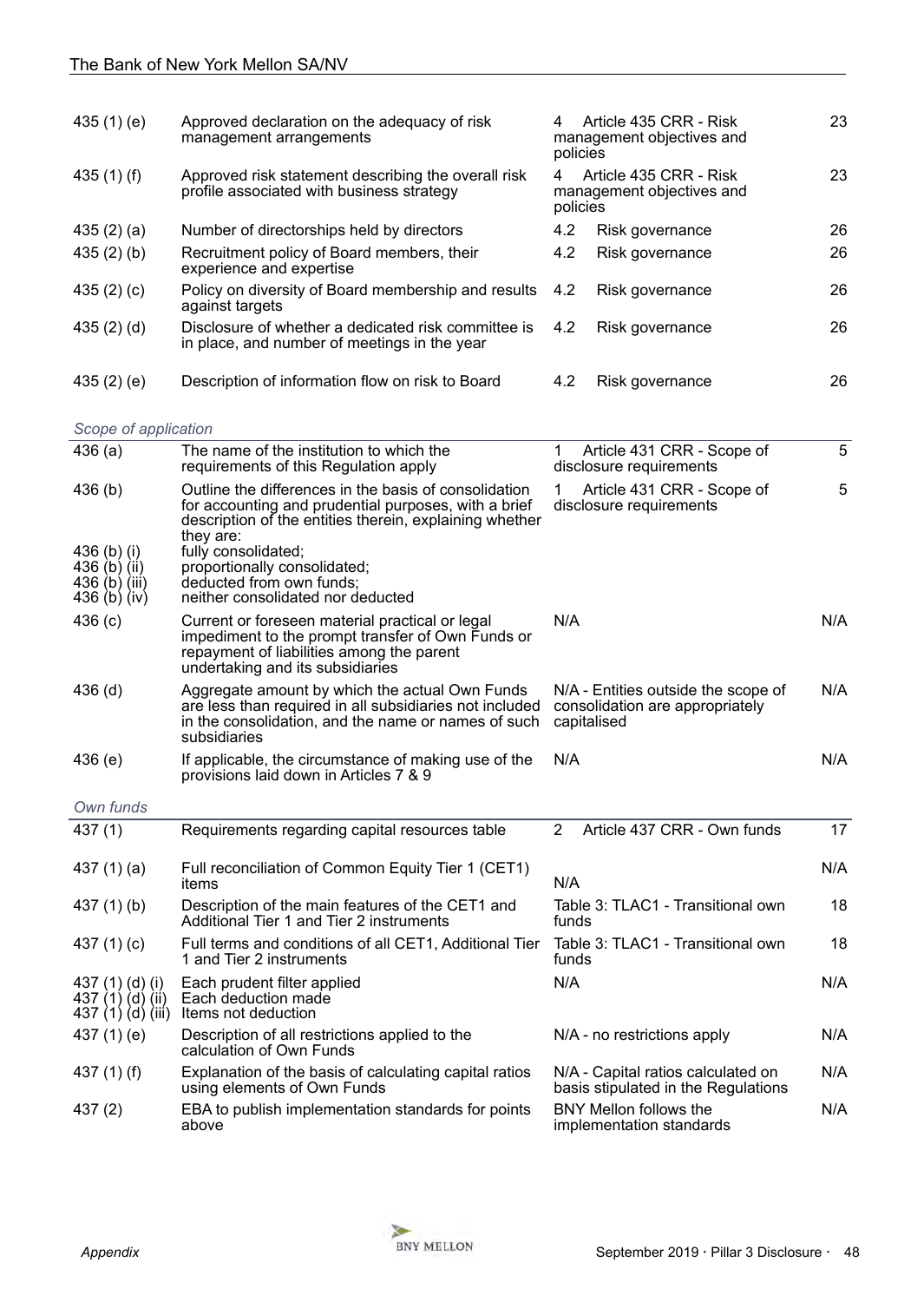#### *Capital requirements*

| 438(a)                                                                             | Summary of institution's approach to assessing<br>adequacy of capital levels                                                                                                   | Article 438 CRR - Capital<br>3<br>requirements                                 | 20  |
|------------------------------------------------------------------------------------|--------------------------------------------------------------------------------------------------------------------------------------------------------------------------------|--------------------------------------------------------------------------------|-----|
| 438 (b)                                                                            | Result of ICAAP on demand from authorities                                                                                                                                     | N/A                                                                            | N/A |
| 438 (c)                                                                            | Capital requirement amounts for credit risk for each<br>Standardised Approach exposure class                                                                                   | N/A                                                                            | N/A |
| 438 <sub>(d)</sub><br>438 (d) (i)<br>438 (d) (ii)<br>438 (d) (iii)<br>438 (d) (iv) | Capital requirements amounts for credit risk for each<br>Internal Ratings Based Approach exposure class                                                                        | N/A - internal ratings based<br>approach is not used                           | N/A |
| 438 (e)                                                                            | Own funds requirements for market risk or<br>settlement risk, or large exposures where they<br>exceed limits                                                                   | N/A                                                                            | N/A |
| 438 (f)                                                                            | Own funds amounts for operational risk, separately<br>for the basic indicator approach, the standardised<br>approach, and the advanced measurement<br>approaches as applicable | Table 4: EU OV1 - Overview of<br><b>RWAs</b>                                   | 21  |
| 438 (endnote)                                                                      | Requirement to disclose specialised lending<br>exposures and equity exposures in the banking book RWAs<br>falling under the simple risk weight approach                        | Table 4: EU OV1 - Overview of                                                  | 21  |
|                                                                                    | Exposure to counterparty credit risk (CCR)                                                                                                                                     |                                                                                |     |
| 439(a)                                                                             | Description of process to assign internal capital and<br>credit limits to CCR exposures                                                                                        | N/A                                                                            | N/A |
| 439 (b)                                                                            | Discussion of process to secure collateral and<br>establishing reserves                                                                                                        | N/A                                                                            | N/A |
| 439(c)                                                                             | Discussion of management of wrong-way exposures                                                                                                                                | N/A                                                                            | N/A |
| 439 <sub>(d)</sub>                                                                 | Disclosure of collateral to be provided (outflows) in<br>the event of a ratings downgrade                                                                                      | N/A - a credit ratings downgrade is<br>managed at the BNY Mellon Corp<br>level | N/A |
| 439(e)                                                                             | Derivation of net derivative credit exposure                                                                                                                                   | N/A                                                                            | N/A |
| 439 (f)                                                                            | Exposure values for mark-to-market, original<br>exposure, standardised and internal model methods                                                                              | N/A                                                                            | N/A |
| 439(g)                                                                             | Notional value of credit derivative hedges and<br>current credit exposure by type of exposure                                                                                  | N/A - BNY Mellon does not have<br>credit derivative transactions               | N/A |
| 439(h)                                                                             | Notional amounts of credit derivative transactions for<br>own credit, intermediation, bought and sold, by<br>product type                                                      | N/A - BNY Mellon does not have<br>credit derivative transactions               | N/A |
| 439 (i)                                                                            | Estimate of alpha, if applicable                                                                                                                                               | N/A                                                                            | N/A |
| Capital buffers                                                                    |                                                                                                                                                                                |                                                                                |     |
| 440 (1) (a)                                                                        | Geographical distribution of relevant credit<br>exposures                                                                                                                      | N/A                                                                            | N/A |
| 440 (1) (b)                                                                        | Amount of the institution specific countercyclical<br>capital buffer                                                                                                           | N/A                                                                            | N/A |
| 440 (2)                                                                            | EBA will issue technical implementation standards<br>related to $440(1)$                                                                                                       | N/A                                                                            | N/A |
|                                                                                    | Indicators of global systemic importance                                                                                                                                       |                                                                                |     |

*Indicators of global systemic importance*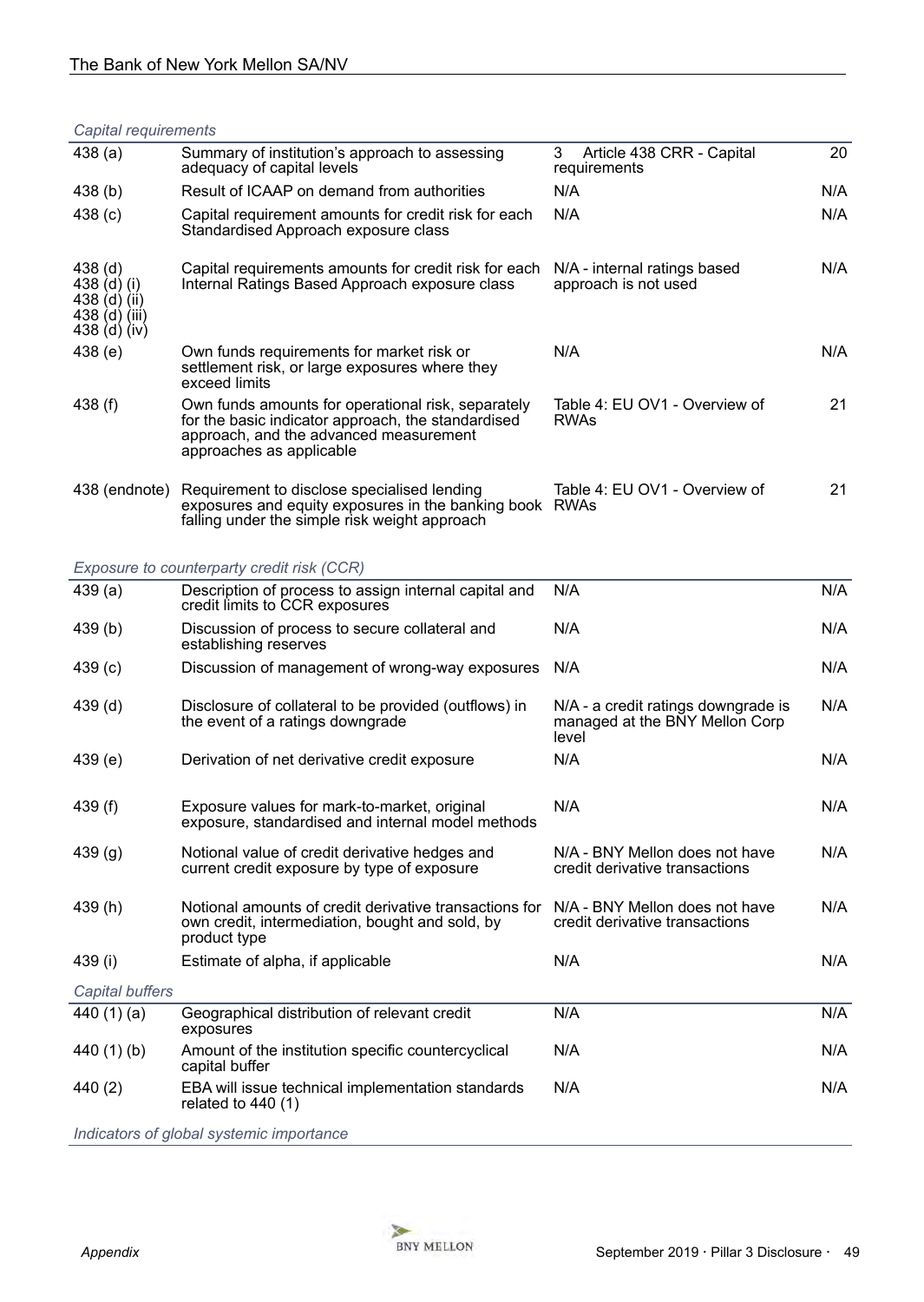| 441 (1)                                                                                | Disclosure of the indicators of global systemic<br>importance                                                                                                    | N/A | N/A |
|----------------------------------------------------------------------------------------|------------------------------------------------------------------------------------------------------------------------------------------------------------------|-----|-----|
| 441 (2)                                                                                | EBA will issue technical implementation standards<br>related to $441(1)$                                                                                         | N/A | N/A |
| Credit risk adjustments                                                                |                                                                                                                                                                  |     |     |
| 442 (a)                                                                                | Disclosure of bank's definitions of past due and<br>impaired                                                                                                     | N/A | N/A |
| 442(b)                                                                                 | Approaches for calculating credit risk adjustments                                                                                                               | N/A | N/A |
| 442 (c)                                                                                | Disclosure of pre-CRM EAD by exposure class                                                                                                                      | N/A | N/A |
| 442 (d)                                                                                | Disclosures of pre-CRM EAD by geography and<br>exposure class                                                                                                    | N/A | N/A |
| 442 (e)                                                                                | Disclosures of pre-CRM EAD by industry and<br>exposure class                                                                                                     | N/A | N/A |
| 442 (f)                                                                                | Disclosures of pre-CRM EAD by residual maturity<br>and exposure class                                                                                            | N/A | N/A |
| 442(g)<br>442 (g) (i)<br>442 (g) (ii)<br>442 (g) (iii)                                 | Breakdown of impaired, past due, specific and<br>general credit adjustments, and impairment charges<br>for the period, by exposure class or counterparty<br>type | N/A | N/A |
| 442(h)                                                                                 | Impaired, past due exposures, by geographical area, N/A<br>and amounts of specific and general impairment for<br>each geography                                  |     | N/A |
| 442 (i)<br>442 (i) (i)<br>442 (i) (ii)<br>442 (i) (iii)<br>442 (i) (iv)<br>442 (i) (v) | Reconciliation of changes in specific and general<br>credit risk adjustments                                                                                     | N/A | N/A |
| 442 endnote                                                                            | Specific credit risk adjustments recorded to income<br>statement are disclosed separately                                                                        | N/A | N/A |
| Unencumbered assets                                                                    |                                                                                                                                                                  |     |     |
| 443                                                                                    | Disclosures on unencumbered assets                                                                                                                               | N/A | N/A |
| Use of ECAIs                                                                           |                                                                                                                                                                  |     |     |
| 444(a)                                                                                 | Names of the ECAIs used in the calculation of<br>Standardised Approach RWAs, and reasons for any<br>changes                                                      | N/A | N/A |
| 444 (b)                                                                                | Exposure classes associated with each ECAI                                                                                                                       | N/A | N/A |
| 444 (c)                                                                                | Explanation of the process for translating external<br>ratings into credit quality steps                                                                         | N/A | N/A |
| 444 (d)                                                                                | Mapping of external rating to credit quality steps                                                                                                               | N/A | N/A |
| 444 (e)                                                                                | Exposure value pre and post-credit risk mitigation,<br>by credit quality step                                                                                    | N/A | N/A |
| Exposure to market risk                                                                |                                                                                                                                                                  |     |     |
| 445                                                                                    | Disclosure of position risk, large exposures<br>exceeding limits, FX, settlement and commodities<br>risk                                                         | N/A | N/A |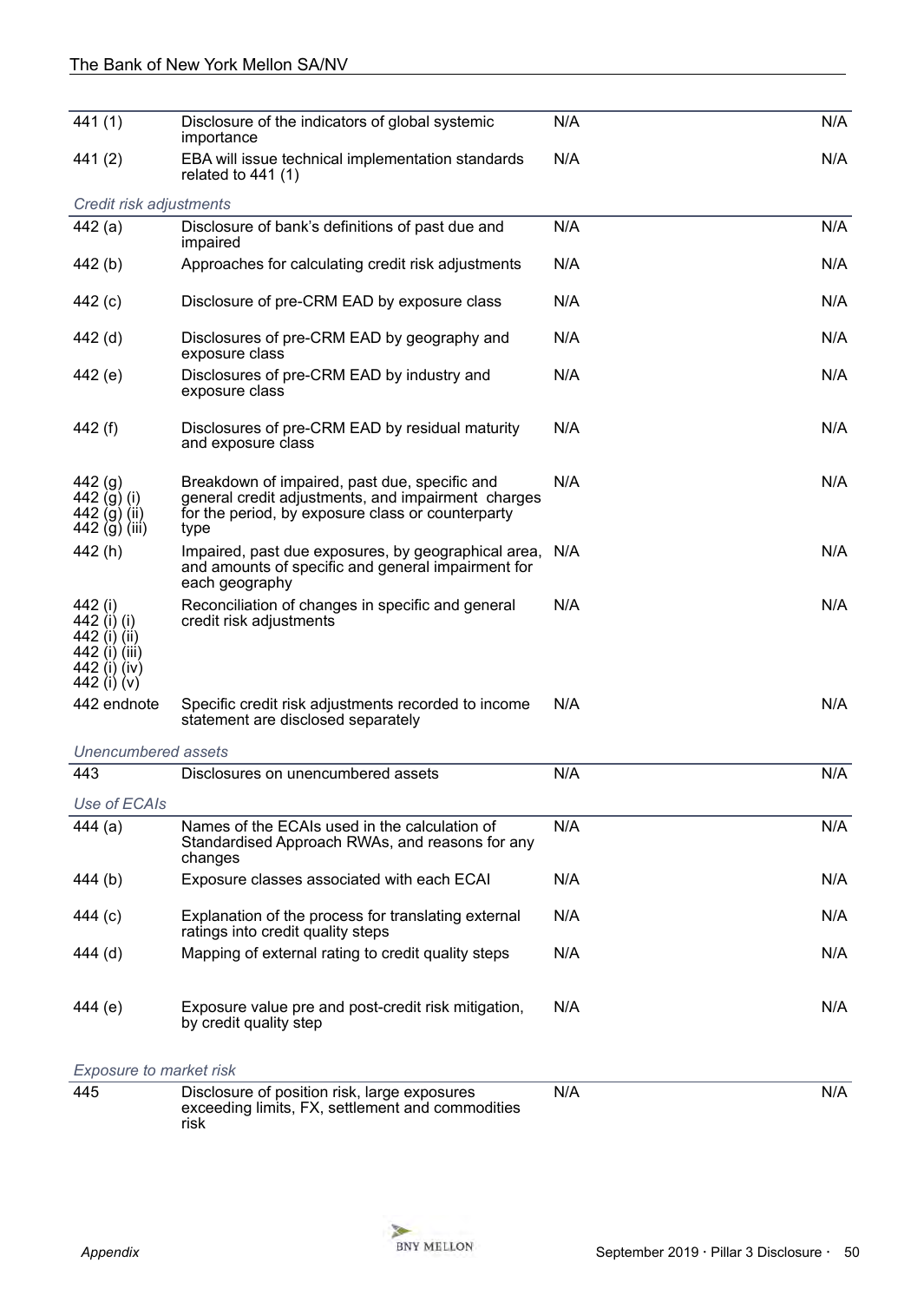| Operational risk                                                                                                                        |                                                                                                                                                                                   |                                             |     |
|-----------------------------------------------------------------------------------------------------------------------------------------|-----------------------------------------------------------------------------------------------------------------------------------------------------------------------------------|---------------------------------------------|-----|
| 446                                                                                                                                     | Disclosure of the scope of approaches used to<br>calculate operational risk, discussion of advanced<br>methodology and external factors considered                                | N/A                                         | N/A |
|                                                                                                                                         | Exposure in equities not included in the trading book                                                                                                                             |                                             |     |
| 447 (a)                                                                                                                                 | Differentiation of exposures based on objectives                                                                                                                                  | No non-trading book exposure in<br>equities | N/A |
| 447 (b)                                                                                                                                 | Recorded and fair value, and actual prices of<br>exchange traded equity where it differs from fair<br>value                                                                       | No non-trading book exposure in<br>equities | N/A |
| 447 (c)                                                                                                                                 | Types, nature and amounts of the relevant classes of No non-trading book exposure in<br>equity exposures                                                                          | equities                                    | N/A |
| 447 (d)                                                                                                                                 | Realised cumulative gains and losses on sales over<br>the period                                                                                                                  | No non-trading book exposure in<br>equities | N/A |
| 447 (e)                                                                                                                                 | Total unrealised gains/losses, latent revaluation<br>gains/losses, and amounts included within Tier 1<br>capital                                                                  | No non-trading book exposure in<br>equities | N/A |
|                                                                                                                                         | Exposure to interest rate risk on positions not included in the trading book                                                                                                      |                                             |     |
| 448(a)                                                                                                                                  | Nature of risk and key assumptions in measurement<br>models                                                                                                                       | N/A                                         | N/A |
| 448 (b)                                                                                                                                 | Variation in earnings or economic value, or other<br>measures used by the bank from upward and<br>downward shocks to interest rates, by currency                                  | N/A                                         | N/A |
|                                                                                                                                         | Exposure to securitisation positions                                                                                                                                              |                                             |     |
| 449                                                                                                                                     | Exposure to securitisations positions                                                                                                                                             | N/A                                         | N/A |
| <b>Remuneration disclosures</b>                                                                                                         |                                                                                                                                                                                   |                                             |     |
| 450                                                                                                                                     | Remuneration disclosure regarding remuneration<br>policy and practices                                                                                                            | N/A                                         | N/A |
| 450 $(1)(a)$                                                                                                                            | Information concerning the decision-making process<br>used for determining the remuneration policy                                                                                | N/A                                         | N/A |
| 450 $(1)(b)$                                                                                                                            | Information on link between pay and performance                                                                                                                                   | N/A                                         | N/A |
| 450 $(1)(c)$                                                                                                                            | Important design characteristics of the remuneration<br>system                                                                                                                    | N/A                                         | N/A |
| 450 $(1)(d)$                                                                                                                            | Ratios between fixed and variable remuneration                                                                                                                                    | N/A                                         | N/A |
| 450 $(1)(e)$                                                                                                                            | Information on the performance criteria on which the<br>entitlement to shares, options and variable<br>components of remuneration is based                                        | N/A                                         | N/A |
| 450 $(1)$ $(f)$                                                                                                                         | Main parameters and rationale for any variable<br>component scheme and any other non-cash benefits                                                                                | N/A                                         | N/A |
| 450 $(1)(g)$                                                                                                                            | Aggregate quantitative information on remuneration<br>by business area                                                                                                            | N/A                                         | N/A |
| 450 (1) (h)<br>450 $(1)$ $(h)$ $(i)$<br>450 (1) (h) (ii)<br>450 (1) (h) (iii)<br>450 $(1)(h)(iv)$<br>450 (1) (h) (v)<br>450 LAÍ LAÍ Lui | Aggregate quantitative information on remuneration,<br>broken down by senior staff management and<br>members of staff whose actions have a material<br>impact on the risk profile | N/A                                         | N/A |

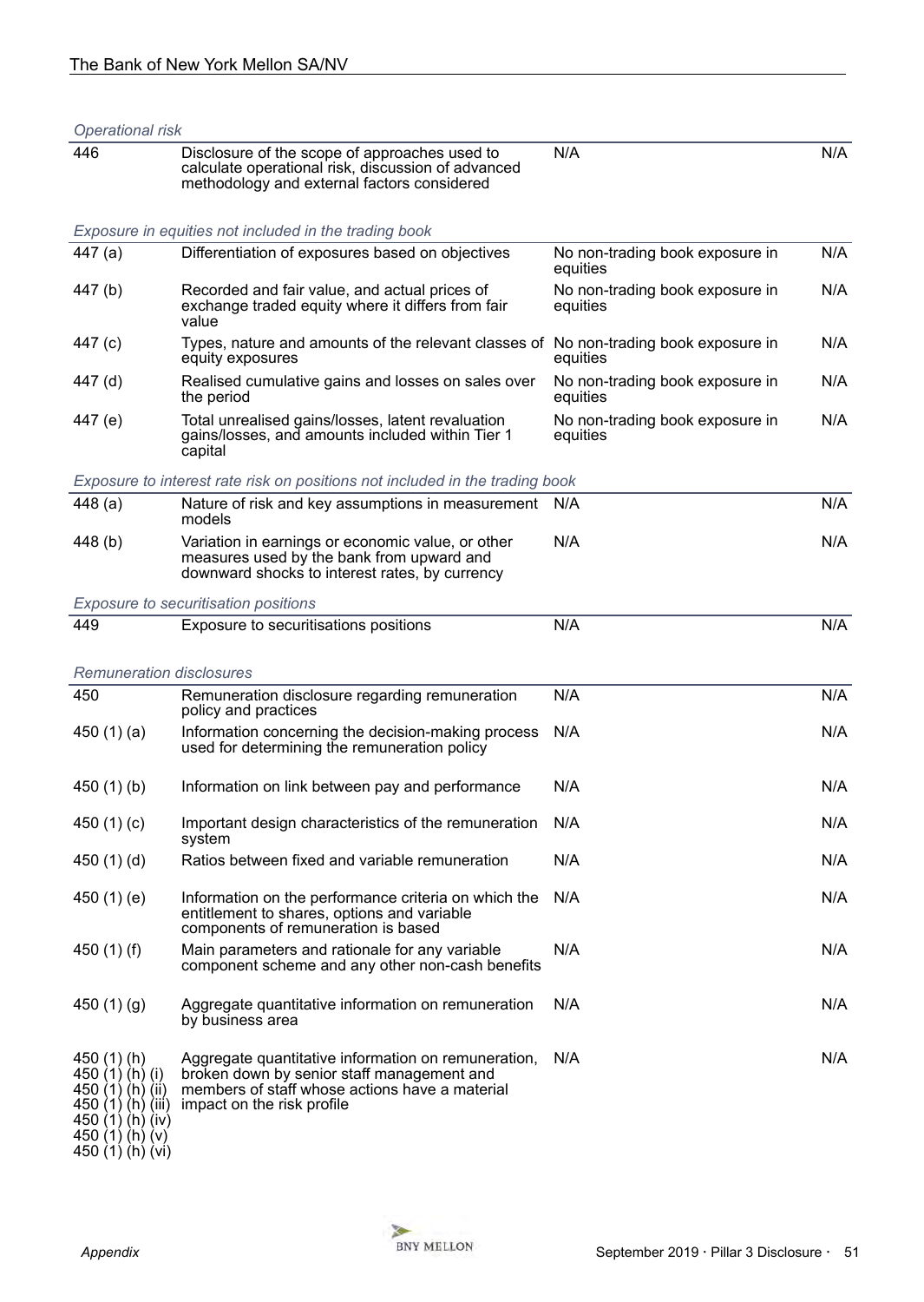| 450 (1) (i)     | Number of individuals being remunerated EUR 1<br>million or more per financial year                                                                                                                                                    | N/A                                                                                     | N/A |
|-----------------|----------------------------------------------------------------------------------------------------------------------------------------------------------------------------------------------------------------------------------------|-----------------------------------------------------------------------------------------|-----|
| 450 $(1)$ $(j)$ | Total remuneration for each member of the<br>management body upon demand from the Member<br>State or competent authority                                                                                                               | N/A                                                                                     | N/A |
| 450(2)          | For institutions that are significant in terms of their<br>size, internal organisation and the nature, scope and<br>the complexity of their activities, the quantitative<br>information above shall be made available to the<br>public | N/A                                                                                     | N/A |
| Leverage        |                                                                                                                                                                                                                                        |                                                                                         |     |
| 451 $(1)(a)$    | Leverage ratio                                                                                                                                                                                                                         | 5<br>Article 451 CRR - Leverage                                                         | 37  |
| 451(1)(b)       | Breakdown of total exposure measure                                                                                                                                                                                                    | Table 6: LR2 - Leverage ratio<br>common disclosure                                      | 38  |
| 451 $(1)(c)$    | Derecognised fiduciary items                                                                                                                                                                                                           | N/A                                                                                     | N/A |
| 451 $(1)(d)$    | Description of the process used to manage the risk<br>of excessive leverage                                                                                                                                                            | N/A                                                                                     | N/A |
| 451 $(1)$ $(e)$ | Description of the factors that had an impact on the<br>leverage ratio                                                                                                                                                                 | 5<br>Article 451 CRR - Leverage                                                         | 37  |
| 451(2)          | EBA to publish implementation standards for points<br>above                                                                                                                                                                            | BNY Mellon follows the<br>implementation standards                                      | N/A |
|                 | Use of the IRB approach to credit risk                                                                                                                                                                                                 |                                                                                         |     |
| 452             | Risk-weighted exposure under the IRB approach                                                                                                                                                                                          | N/A                                                                                     | N/A |
|                 | Use of credit risk mitigation techniques                                                                                                                                                                                               |                                                                                         |     |
| 453(a)          | Use of on- and off-balance sheet netting                                                                                                                                                                                               | N/A                                                                                     | N/A |
| 453(b)          | How collateral valuation is managed                                                                                                                                                                                                    | N/A                                                                                     | N/A |
| 453(c)          | Description of types of collateral used                                                                                                                                                                                                | N/A                                                                                     | N/A |
| 453 (d)         | Types of guarantor and credit derivative<br>counterparty, and their creditworthiness                                                                                                                                                   | N/A - BNY Mellon's EMEA entities<br>do not enter into credit derivative<br>transactions | N/A |
| 453(e)          | Disclosure of market or credit risk concentrations<br>within risk mitigation exposures                                                                                                                                                 | N/A                                                                                     | N/A |
| 453 (f)         | For exposures under either the Standardised or<br>Foundation IRB approach, disclose the exposure<br>value covered by eligible collateral                                                                                               | N/A                                                                                     | N/A |
| 453(g)          | Exposures covered by guarantees or credit<br>derivatives                                                                                                                                                                               | N/A                                                                                     | N/A |
|                 | Use of the Advanced Measurement Approaches to operational risk                                                                                                                                                                         |                                                                                         |     |
| 454             | Description of the use of insurance or other risk<br>transfer mechanisms to mitigate operational risk                                                                                                                                  | N/A - Pillar 1 : standardized<br>approach, Pillar 2 : self-<br>assessment approach      | N/A |
|                 | Use of internal market risk models                                                                                                                                                                                                     |                                                                                         |     |
| 455             | Institutions calculating their capital requirements<br>using internal market risk models                                                                                                                                               | N/A                                                                                     | N/A |
|                 | Commission Implementing Regulation (EU) No 1423/2013                                                                                                                                                                                   |                                                                                         |     |
| Article 1       | Specifies uniform templates for the purposes of<br>disclosure                                                                                                                                                                          | N/A                                                                                     | N/A |
| Article 2       | Full reconciliation of own funds items to audited<br>financial statements                                                                                                                                                              | Article 437 CRR - Own funds<br>2                                                        | 17  |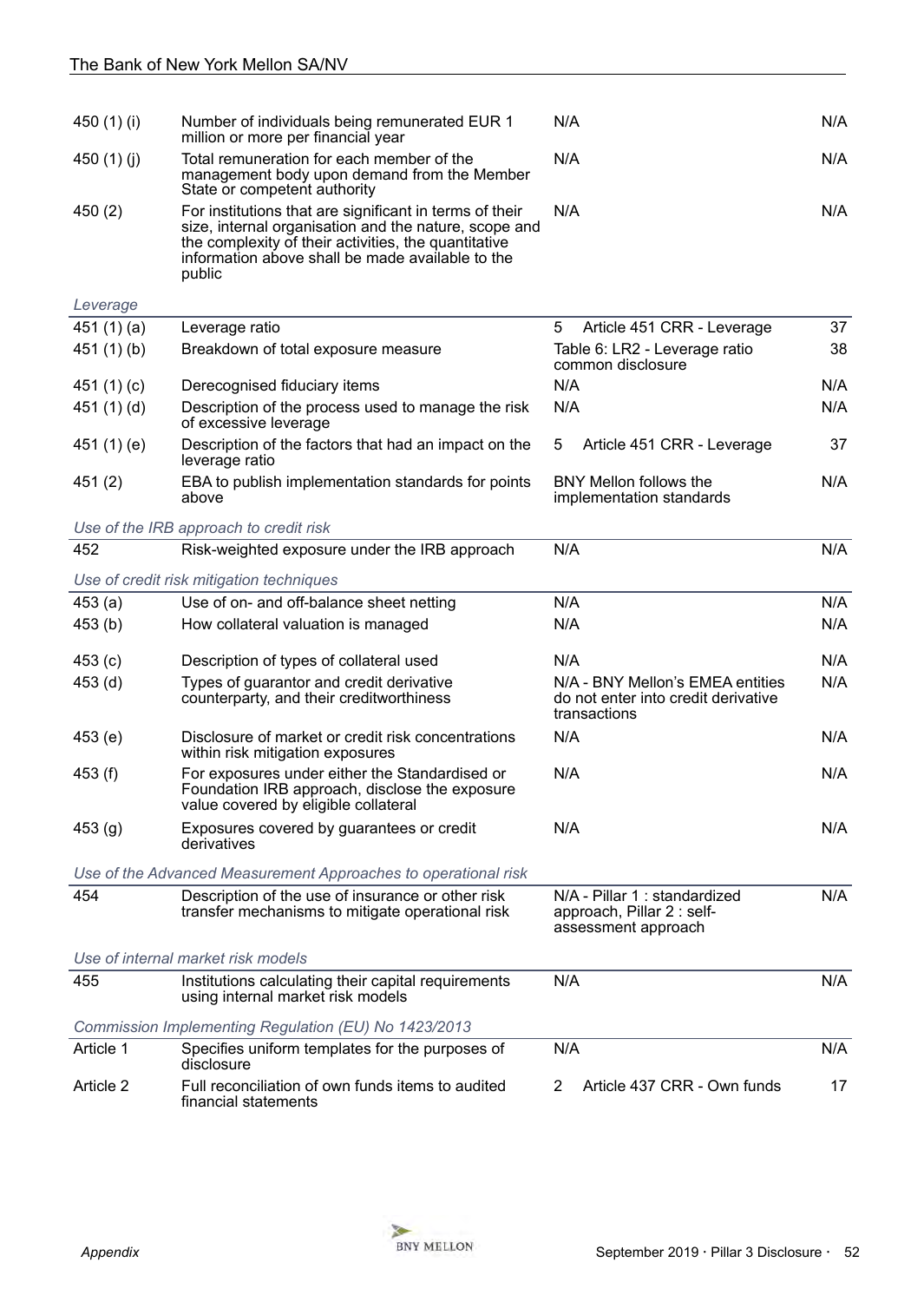| Article 3 | Description of the main features of CET1, AT1 and<br>Tier 2 instruments issued (Annex II and III)                    | Table 5: LR1 - Leverage ratio<br>summary     | 37  |
|-----------|----------------------------------------------------------------------------------------------------------------------|----------------------------------------------|-----|
| Article 4 | Disclosure of nature and amounts of specific items<br>on own funds (Annex IV and V)                                  | Table 4: EU OV1 - Overview of<br><b>RWAs</b> | 18  |
| Article 5 | Disclosure of nature and amounts of specific items<br>on own funds during transitional period (Annex VI)<br>and VII) | Table 4: EU OV1 - Overview of<br><b>RWAs</b> | 18  |
| Article 6 | Entry into force from 31 March 2014                                                                                  | N/A                                          | N/A |